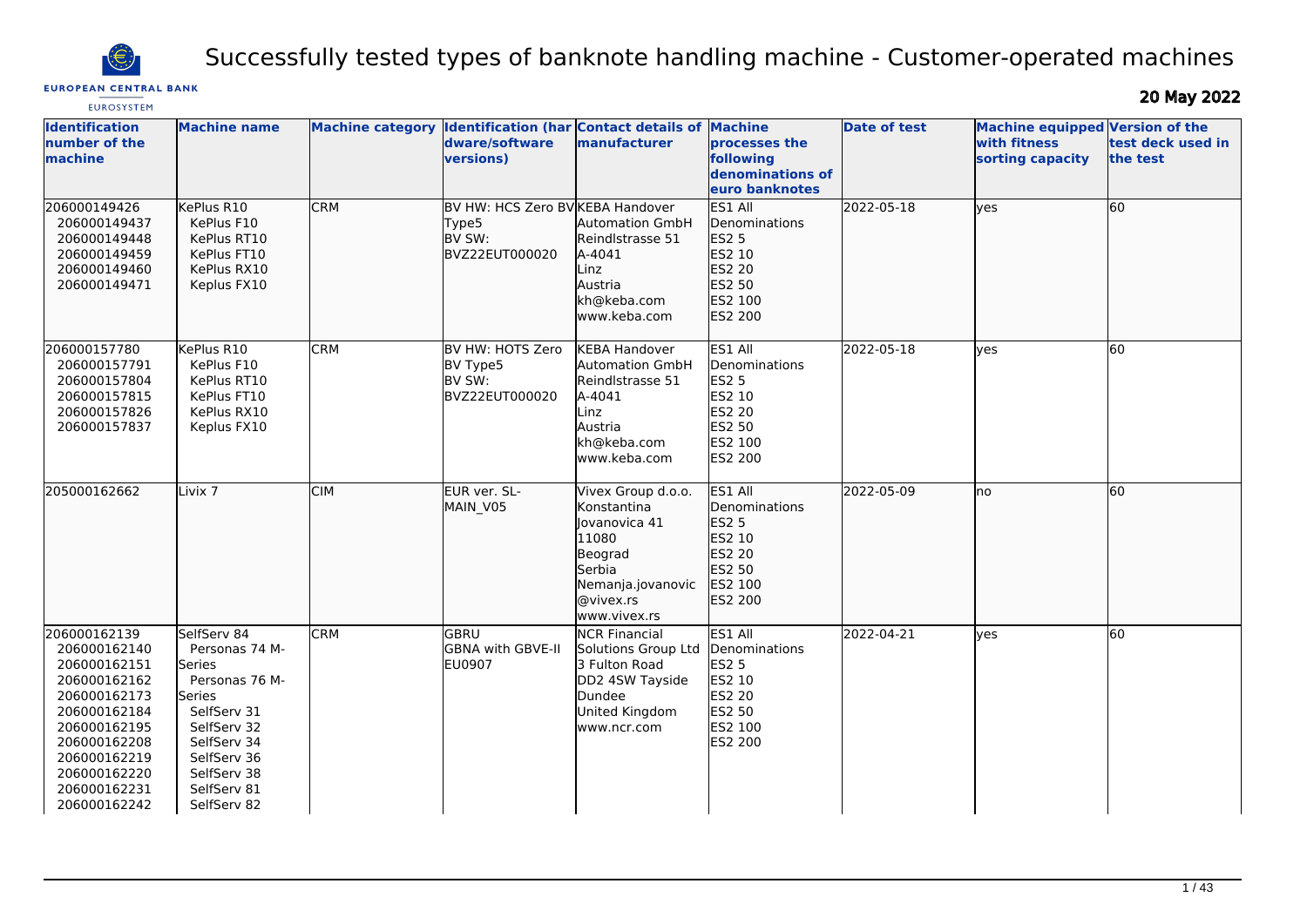

| <b>Identification</b><br>number of the<br>machine                                                                                                                                            | <b>Machine name</b>                                                                                                                                                                                               |            | dware/software<br>versions)                       | Machine category Identification (har Contact details of Machine<br>manufacturer                                            | processes the<br>following<br>denominations of<br>euro banknotes                             | <b>Date of test</b> | <b>Machine equipped Version of the</b><br>with fitness<br>sorting capacity | test deck used in<br>the test |
|----------------------------------------------------------------------------------------------------------------------------------------------------------------------------------------------|-------------------------------------------------------------------------------------------------------------------------------------------------------------------------------------------------------------------|------------|---------------------------------------------------|----------------------------------------------------------------------------------------------------------------------------|----------------------------------------------------------------------------------------------|---------------------|----------------------------------------------------------------------------|-------------------------------|
|                                                                                                                                                                                              | SelfServ 88<br>SelfServ 91                                                                                                                                                                                        |            |                                                   |                                                                                                                            |                                                                                              |                     |                                                                            |                               |
| 206000162264<br>206000162446<br>206000162457<br>206000162468<br>206000162479<br>206000162480<br>206000162491<br>206000162505<br>206000162516<br>206000162527<br>206000162538<br>206000162549 | SelfServ 84<br>Personas 74 M-<br><b>Series</b><br>Personas 76 M-<br>Series<br>SelfServ 31<br>SelfServ 32<br>SelfServ 34<br>SelfServ 36<br>SelfServ 38<br>SelfServ 81<br>SelfServ 82<br>SelfServ 88<br>SelfServ 91 | <b>CRM</b> | lgbru<br><b>GBNA with GBVE</b><br><b>EU0907</b>   | <b>NCR Financial</b><br>Solutions Group Ltd<br>3 Fulton Road<br>DD2 4SW Tayside<br>Dundee<br>United Kingdom<br>www.ncr.com | ES1 All<br>Denominations<br>ES2 5<br>ES2 10<br>ES2 20<br>ES2 50<br>ES2 100<br><b>ES2 200</b> | 2022-04-21          | ves                                                                        | 60                            |
| 206000161888<br>206000162026<br>206000162037<br>206000162048<br>206000162059<br>206000162060<br>206000162071<br>206000162082<br>206000162093<br>206000162106<br>206000162117<br>206000162128 | SelfServ 84<br>Personas 74 M-<br><b>Series</b><br>Personas 76 M-<br>Series<br>SelfServ 31<br>SelfServ 32<br>SelfServ 34<br>SelfServ 36<br>SelfServ 38<br>SelfServ 81<br>SelfServ 82<br>SelfServ 88<br>SelfServ 91 | <b>CRM</b> | lgbru<br><b>GBNA</b> with GBVE<br><b>EU0906IB</b> | <b>NCR Financial</b><br>Solutions Group Ltd<br>3 Fulton Road<br>DD2 4SW Tayside<br>Dundee<br>United Kingdom<br>www.ncr.com | ES1 All<br>Denominations<br>ES2 5<br>ES2 10<br>ES2 20<br>ES2 50<br>ES2 100<br>ES2 200        | 2022-04-20          | lves                                                                       | 60                            |
| 206000161899<br>206000161902                                                                                                                                                                 | SelfServ 83<br>SelfServ 87                                                                                                                                                                                        | <b>CRM</b> | BRM with HVD300<br>EUR00000596                    | <b>NCR Financial</b><br>Solutions Group Ltd<br>3 Fulton Road<br>DD2 4SW Tayside<br>Dundee<br>United Kingdom<br>www.ncr.com | ES1 All<br>Denominations<br>ES2 5<br>ES2 10<br>ES2 20<br>ES2 50<br>ES2 100<br>ES2 200        | 2022-04-20          | ves                                                                        | 60                            |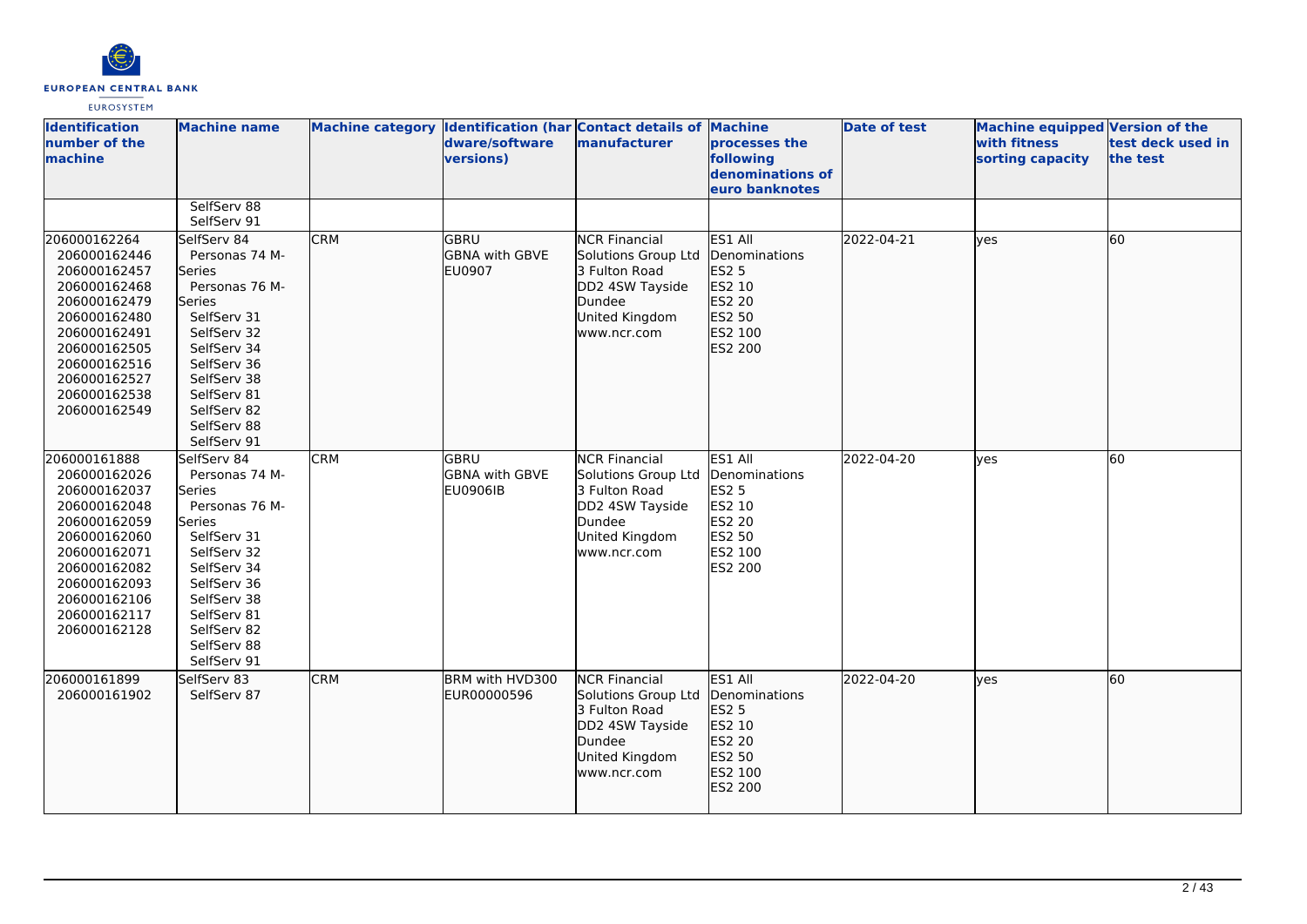

| <b>Identification</b><br>number of the<br>machine                                                                                                                                                                                                            | <b>Machine name</b>                                                                                                                                                                                                                                        |            | dware/software<br>versions)                                | Machine category Identification (har Contact details of Machine<br>manufacturer                                                                                    | processes the<br>following<br>denominations of<br>euro banknotes                             | <b>Date of test</b> | <b>Machine equipped Version of the</b><br>with fitness<br>sorting capacity | test deck used in<br>the test |
|--------------------------------------------------------------------------------------------------------------------------------------------------------------------------------------------------------------------------------------------------------------|------------------------------------------------------------------------------------------------------------------------------------------------------------------------------------------------------------------------------------------------------------|------------|------------------------------------------------------------|--------------------------------------------------------------------------------------------------------------------------------------------------------------------|----------------------------------------------------------------------------------------------|---------------------|----------------------------------------------------------------------------|-------------------------------|
| 206000161844<br>206000161913<br>206000161924<br>206000161935<br>206000161946<br>206000161957<br>206000161968<br>206000161979<br>206000161980<br>206000161991<br>206000162004<br>206000162015                                                                 | SelfServ 84<br>Personas 74 M-<br>Series<br>Personas 76 M-<br>Series<br>SelfServ31<br>SelfServ 32<br>SelfServ 34<br>SelfServ 36<br>SelfServ38<br>SelfServ 81<br>SelfServ 82<br>SelfServ 88<br>SelfServ 91                                                   | <b>CRM</b> | GBRU<br><b>GBNA with GBVE-II</b><br><b>EU0906IB</b>        | <b>NCR Financial</b><br>Solutions Group Ltd<br>3 Fulton Road<br>DD2 4SW Tayside<br>Dundee<br>United Kingdom<br>www.ncr.com                                         | ES1 All<br>Denominations<br><b>ES2 5</b><br>ES2 10<br>ES2 20<br>ES2 50<br>ES2 100<br>ES2 200 | 2022-04-19          | <b>yes</b>                                                                 | 60                            |
| 206000111104<br>206000111115<br>206000111126<br>206000111137<br>206000111148<br>206000111159                                                                                                                                                                 | KePlus R6<br><b>KEBA KePlus D6</b><br><b>KEBA KePlus X6</b><br><b>KEBA KePlus M6</b><br><b>KEBA Rondo</b><br>4cashcycle+ R4<br><b>KEBA Rondo</b><br>4cashcycle+ R5                                                                                         | CRM        | BV HW: HOTS BV-<br>ZBV Type 4a<br>BV SW:<br>HBV2MEUA001001 | <b>KEBA Handover</b><br><b>Automation GmbH</b><br>Reindlstrasse 51<br>A-4041<br>Linz<br>Austria<br>kh@keba.com<br>www.keba.com                                     | ES1 All<br>Denominations<br>ES2 5<br>ES2 10<br>ES2 20<br>ES2 50<br>ES2 100<br>ES2 200        | 2022-04-06          | lves                                                                       | 60                            |
| 206000145160<br>206000145171<br>206000145182<br>206000145193<br>206000145206<br>206000145217<br>206000145228<br>206000145239<br>206000145605<br>206000145616<br>206000145627<br>206000145638<br>206000145649<br>206000145650<br>206000145661<br>206000145672 | DT-7000H68NL<br>DT-7000H68N<br>DT-7000H68NLR<br>DT-7000H68NX<br>DT-7000P5800<br>DT-7000P5800L<br>DT-7000160-COMB<br>Virtual Teller Mach<br>ine(VTM)/Videokasse<br>DT-7000160A<br>DT-7000160B<br>DT-7000160NL<br>DT-7000160X<br>DT-7000160XL<br>DT-7000164A | <b>CRM</b> | SNV-001<br>V22004A0B2                                      | <b>GRG Banking</b><br>Equipment Co Ltd<br>9 Kelin Road Science ES2 5<br>City<br>510663<br>Guangzhou, District ES2 50<br>Luogang<br>China<br>www.grgbanking.co<br>m | ES1 All<br>Denominations<br>ES2 10<br><b>ES2 20</b><br>ES2 100<br>ES2 200                    | 2022-04-06          | <b>ves</b>                                                                 | <b>60</b>                     |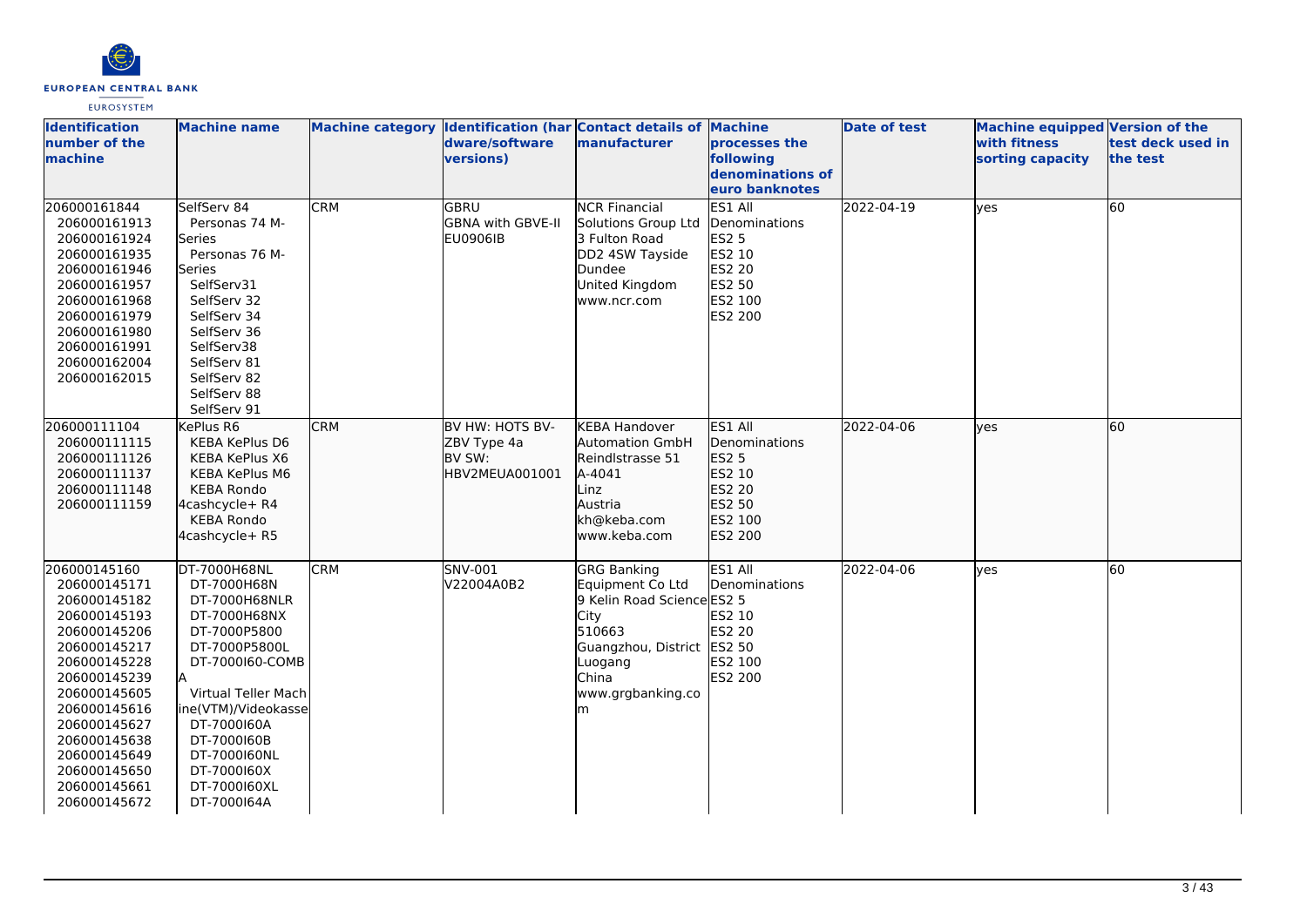

| <b>Identification</b><br>number of the<br>machine                                                                                                            | <b>Machine name</b>                                                                                                                                |            | dware/software<br>versions)                   | Machine category Identification (har Contact details of Machine<br>manufacturer                                            | processes the<br>following<br>denominations of<br>euro banknotes                              | <b>Date of test</b> | Machine equipped Version of the<br>with fitness<br>sorting capacity | test deck used in<br>the test |
|--------------------------------------------------------------------------------------------------------------------------------------------------------------|----------------------------------------------------------------------------------------------------------------------------------------------------|------------|-----------------------------------------------|----------------------------------------------------------------------------------------------------------------------------|-----------------------------------------------------------------------------------------------|---------------------|---------------------------------------------------------------------|-------------------------------|
| 206000145683<br>206000145694<br>206000145707<br>206000145718                                                                                                 | DT-7000164B<br>DT-7000164C<br>DT-7000166<br>DT-7000P5800<br>DT-7000P5800E<br>DT-7000P5800L                                                         |            |                                               |                                                                                                                            |                                                                                               |                     |                                                                     |                               |
| 207000161195<br>207000161208<br>207000161219<br>207000161220<br>207000161231<br>207000161242<br>207000161253<br>207000161264<br>207000161275<br>207000161286 | SelfServ 34<br>SelfServ 31<br>SelfServ 32<br>SelfServ 36<br>SelfServ 38<br>SelfServ 91<br>SelfServ 81<br>SelfServ 82<br>SelfServ 84<br>SelfServ 88 | <b>CCM</b> | <b>DVM</b><br>DVM-STD-EUR<br>Version 01.09.00 | <b>NCR Financial</b><br>Solutions Group Ltd<br>3 Fulton Road<br>DD2 4SW Tayside<br>Dundee<br>United Kingdom<br>www.ncr.com | ES1 All<br>Denominations<br>ES2 5<br>ES2 10<br>ES2 20<br>ES2 50<br>ES2 100<br>ES2 200         | 2022-04-05          | lno                                                                 | 60                            |
| 206000146764                                                                                                                                                 | Wincash - SD960                                                                                                                                    | <b>CRM</b> | SNV-001<br>V22004A0B2                         | Sigma S.p.A.<br>Via Po 14<br>63017<br>Altidona (FM)<br><b>Italy</b><br>www.sigmaspa.com                                    | ES1 All<br>Denominations<br><b>ES2 5</b><br>ES2 10<br>ES2 20<br>ES2 50<br>ES2 100<br>ES2 200  | 2022-04-04          | lyes                                                                | 60                            |
| 206000161105<br>206000161116                                                                                                                                 | SR1000<br>SR2000                                                                                                                                   | <b>CRM</b> | BV3 - MHTD<br>GAUL2203040E                    | Sigma S.p.A.<br>Via Po 14<br>63017<br>Altidona (FM)<br>Italy<br>www.sigmaspa.com                                           | ES1 All<br><b>IDenominations</b><br>ES2 5<br>ES2 10<br>ES2 20<br>ES2 50<br>ES2 100<br>ES2 200 | 2022-04-04          | lves                                                                | 60                            |
| 206000161127<br>206000161138                                                                                                                                 | SR1000<br>SR2000                                                                                                                                   | <b>CRM</b> | BV3 - MOTD<br>GAUL2203040E                    | Sigma S.p.A.<br>Via Po 14<br>63017<br>Altidona (FM)                                                                        | ES1 All<br>Denominations<br><b>ES2 5</b><br>ES2 10                                            | 2022-04-04          | ves                                                                 | 60                            |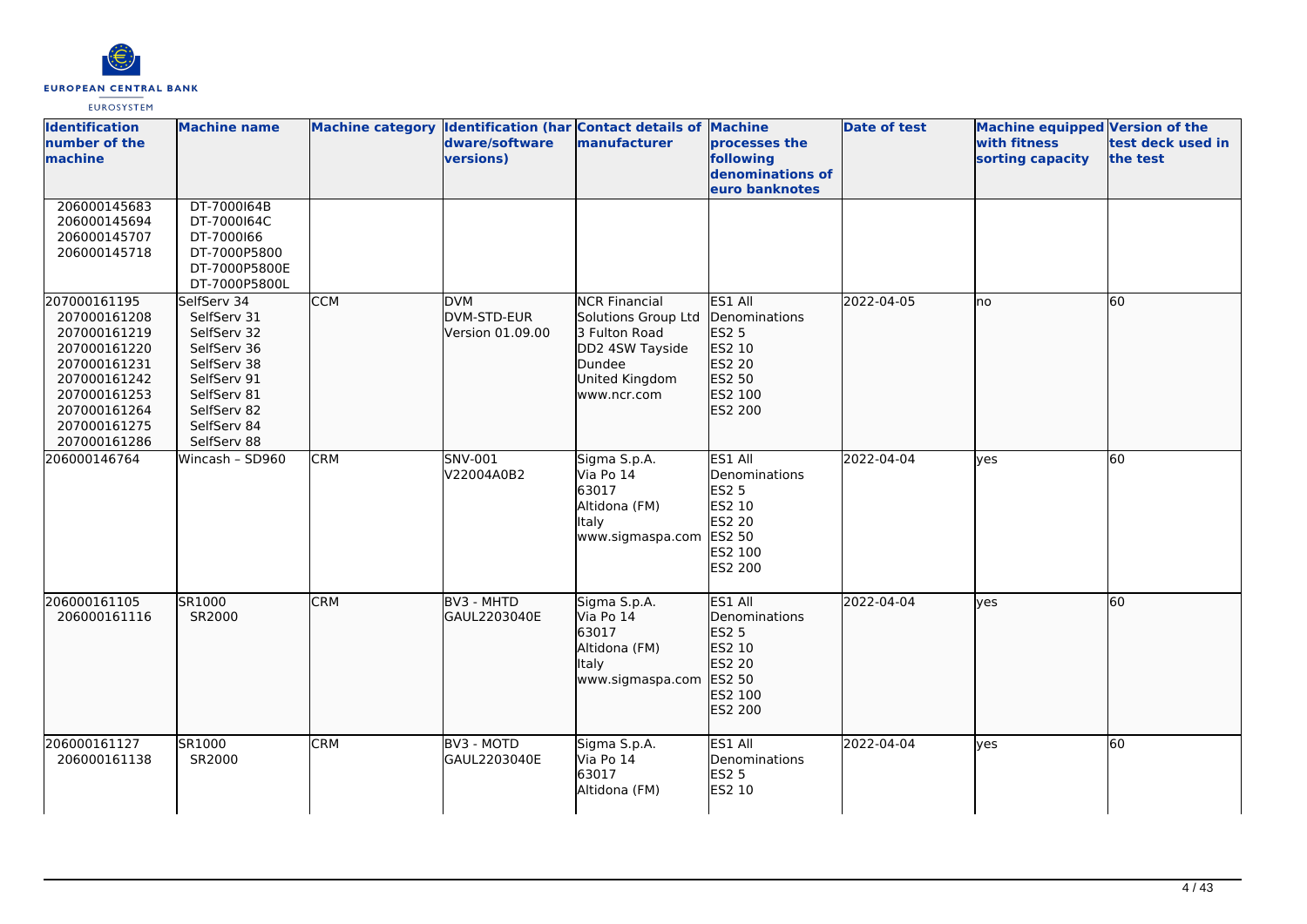

| <b>Identification</b><br>number of the<br>machine                                                                                                                                                                                                                                                                                                                                            | <b>Machine name</b>                                                                                                                                                                                                                                                                                                                                                                                           |            | Machine category Identification (har Contact details of Machine<br>dware/software<br>versions) | manufacturer                                                                                                                                           | processes the<br>following<br>denominations of<br>euro banknotes                      | <b>Date of test</b> | <b>Machine equipped Version of the</b><br>with fitness<br>sorting capacity | test deck used in<br>the test |
|----------------------------------------------------------------------------------------------------------------------------------------------------------------------------------------------------------------------------------------------------------------------------------------------------------------------------------------------------------------------------------------------|---------------------------------------------------------------------------------------------------------------------------------------------------------------------------------------------------------------------------------------------------------------------------------------------------------------------------------------------------------------------------------------------------------------|------------|------------------------------------------------------------------------------------------------|--------------------------------------------------------------------------------------------------------------------------------------------------------|---------------------------------------------------------------------------------------|---------------------|----------------------------------------------------------------------------|-------------------------------|
|                                                                                                                                                                                                                                                                                                                                                                                              |                                                                                                                                                                                                                                                                                                                                                                                                               |            |                                                                                                | Italy<br>www.sigmaspa.com                                                                                                                              | <b>ES2 20</b><br>ES2 50<br>ES2 100<br>ES2 200                                         |                     |                                                                            |                               |
| 206000161172<br>206000161183                                                                                                                                                                                                                                                                                                                                                                 | Wincash - SD960<br>Wincash - SD960N                                                                                                                                                                                                                                                                                                                                                                           | <b>CRM</b> | UNV-010<br>V28004A014                                                                          | Sigma S.p.A.<br>Via Po 14<br>63017<br>Altidona (FM)<br>Italy<br>www.sigmaspa.com                                                                       | ES1 All<br>Denominations<br>ES2 5<br>ES2 10<br>ES2 20<br>ES2 50<br>ES2 100<br>ES2 200 | 2022-04-04          | ves                                                                        | 60                            |
| 206000160536<br>206000160547<br>206000160558<br>206000160569<br>206000160570<br>206000160581<br>206000160592<br>206000160605<br>206000160616<br>206000160627<br>206000160638<br>206000160649<br>206000160650<br>206000160661<br>206000160672<br>206000160683<br>206000160694<br>206000160707<br>206000160718<br>206000160729<br>206000160730<br>206000160741<br>206000160752<br>206000160763 | CINEO C4060<br><b>CINEO C4040</b><br>CS 4040<br><b>CINEO C4080</b><br>CS 4080<br><b>CINEO C4560</b><br>CS 4560<br><b>CINEO C4580</b><br>CS 4580<br><b>CINEO C2090</b><br>CS 2090<br><b>CINEO C4090</b><br>CS 4090<br><b>CINEO C2080</b><br>CS 2080<br>CINEO C6040<br>CS 6040<br><b>CINEO C6040</b><br>Compact<br>CS 6040 Compact<br><b>CINEO C6030</b><br>CS 6030<br><b>CINEO C6050</b><br>CS 6050<br>CS 4060 | <b>CRM</b> | MOVE CWCA<br>MOVE CWAA EUR 1 Systems GmbH<br>055                                               | Diebold Nixdorf<br>Heinz-Nixdorf-Ring 1 ES2 5<br>33106<br>Paderborn<br>Germany<br>info.de@dieboldnixd ES2 100<br>orf.com<br>www.dieboldnixdorf.<br>com | ES1 All<br>Denominations<br>ES2 10<br>ES2 20<br>ES2 50<br>ES2 200                     | 2022-03-23          | ves                                                                        | 60                            |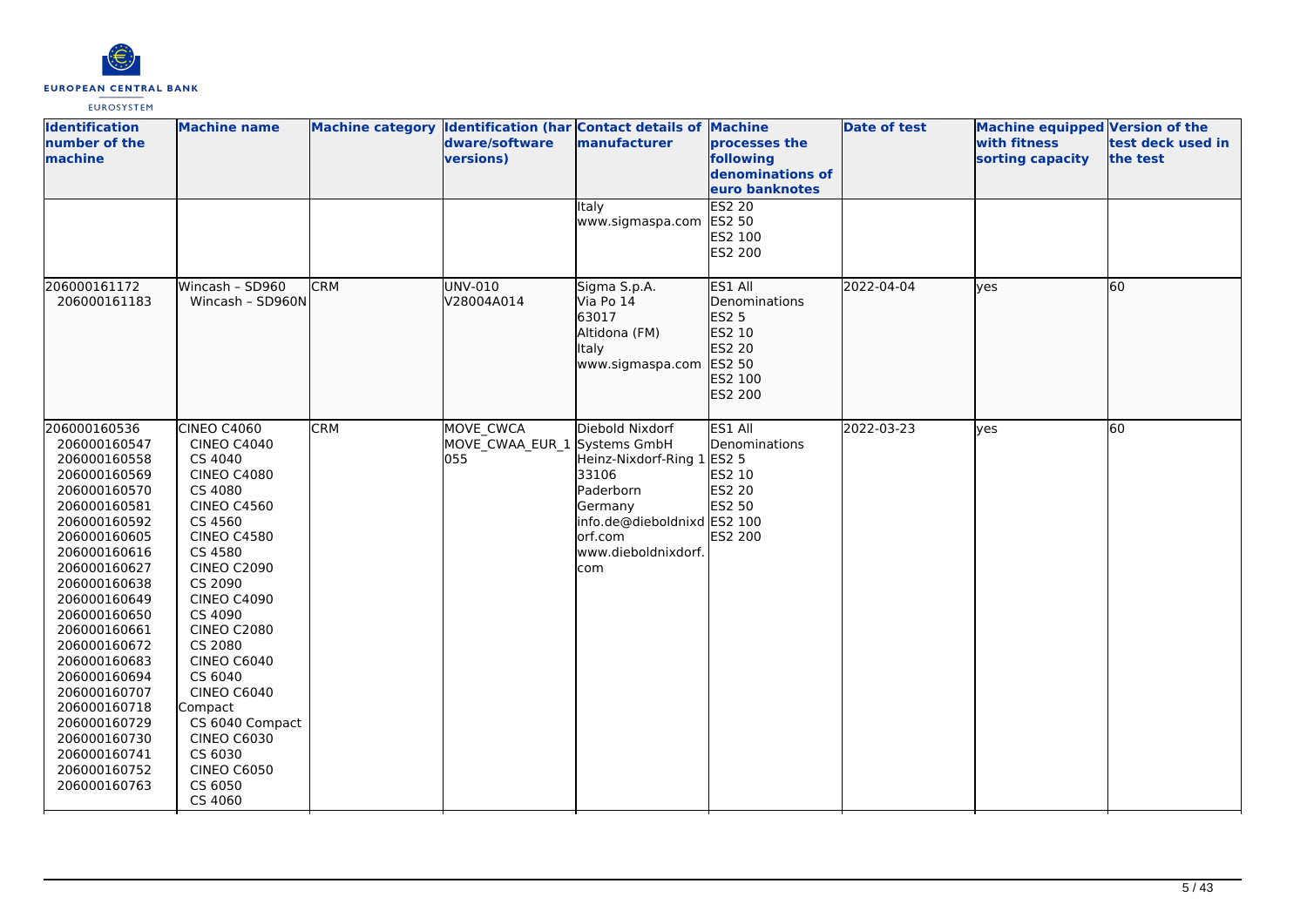

| <b>Identification</b><br>number of the<br>machine                                                                                                            | <b>Machine name</b>                                                                                                                                |            | dware/software<br>versions)                      | Machine category  Identification (har Contact details of Machine<br>manufacturer                                                                                       | processes the<br>following<br>denominations of                                               | <b>Date of test</b> | <b>Machine equipped Version of the</b><br>with fitness<br>sorting capacity | test deck used in<br>the test |
|--------------------------------------------------------------------------------------------------------------------------------------------------------------|----------------------------------------------------------------------------------------------------------------------------------------------------|------------|--------------------------------------------------|------------------------------------------------------------------------------------------------------------------------------------------------------------------------|----------------------------------------------------------------------------------------------|---------------------|----------------------------------------------------------------------------|-------------------------------|
|                                                                                                                                                              |                                                                                                                                                    |            |                                                  |                                                                                                                                                                        | euro banknotes                                                                               |                     |                                                                            |                               |
| 208000160776<br>208000160787                                                                                                                                 | Cineo C6010<br>CS 6010                                                                                                                             | <b>COM</b> | <b>MOVE PWCC</b><br>MOVE PWBA EUR 1<br>055       | Diebold Nixdorf<br>Systems GmbH<br>Heinz-Nixdorf-Ring 1 ES2 5<br>33106<br>Paderborn<br>Germany<br>info.de@dieboldnixd ES2 100<br>orf.com<br>www.dieboldnixdorf.<br>com | ES1 All<br>Denominations<br>ES2 10<br>ES2 20<br>ES2 50<br>ES2 200                            | 2022-03-23          | lyes                                                                       | 60                            |
| 206000160898<br>206000160901<br>206000160912<br>206000160923<br>206000160934<br>206000160945<br>206000160956<br>206000160967<br>206000160978                 | DN Series 200<br>CS 4060<br>CS 4560<br>DN Series 250<br>DN Series 400<br>DN Series 405DT<br>DN Series 450<br>DN Series 470<br>DN Series 490        | <b>CRM</b> | MOVEm CDAA<br>MOVEm CDAA EUR<br>1019             | Diebold Nixdorf<br>Systems GmbH<br>Heinz-Nixdorf-Ring 1 ES2 5<br>33106<br>Paderborn<br>Germany<br>info.de@dieboldnixd ES2 100<br>orf.com<br>www.dieboldnixdorf.<br>com | ES1 All<br>Denominations<br>ES2 10<br><b>ES2 20</b><br>ES2 50<br><b>ES2 200</b>              | 2022-03-23          | lves                                                                       | 60                            |
| 207000160047<br>207000160058<br>207000160069<br>207000160070<br>207000160081<br>207000160092<br>207000160105<br>207000160116<br>207000160127<br>207000160138 | SelfServ 34<br>SelfServ 31<br>SelfServ 32<br>SelfServ 36<br>SelfServ 38<br>SelfServ 91<br>SelfServ 81<br>SelfServ 82<br>SelfServ 84<br>SelfServ 88 | <b>CCM</b> | EUR-IBVM-CN-16N                                  | <b>NCR Financial</b><br>Solutions Group Ltd<br>3 Fulton Road<br>DD2 4SW Tayside<br>Dundee<br>United Kingdom<br>www.ncr.com                                             | ES1 All<br>Denominations<br><b>ES2 5</b><br>ES2 10<br>ES2 20<br>ES2 50<br>ES2 100<br>ES2 200 | 2022-03-22          | lno                                                                        | 60                            |
| 206000160273<br>206000160284<br>206000160295<br>206000160308<br>206000160319<br>206000160320<br>206000160331<br>206000160342<br>206000160353                 | CINEO C4060<br><b>CINEO C4040</b><br>CS 4040<br><b>CINEO C4080</b><br>CS 4080<br><b>CINEO C4560</b><br>CS 4560<br><b>CINEO C4580</b><br>CS 4580    | <b>CRM</b> | MOVE CWAA<br>MOVE CWAA EUR 1 Systems GmbH<br>055 | Diebold Nixdorf<br>Heinz-Nixdorf-Ring 1 ES2 5<br>33106<br>Paderborn<br>Germany<br>info.de@dieboldnixd ES2 100<br>orf.com<br>www.dieboldnixdorf.                        | ES1 All<br>Denominations<br>ES2 10<br><b>ES2 20</b><br>ES2 50<br>ES2 200                     | 2022-03-22          | lves                                                                       | 60                            |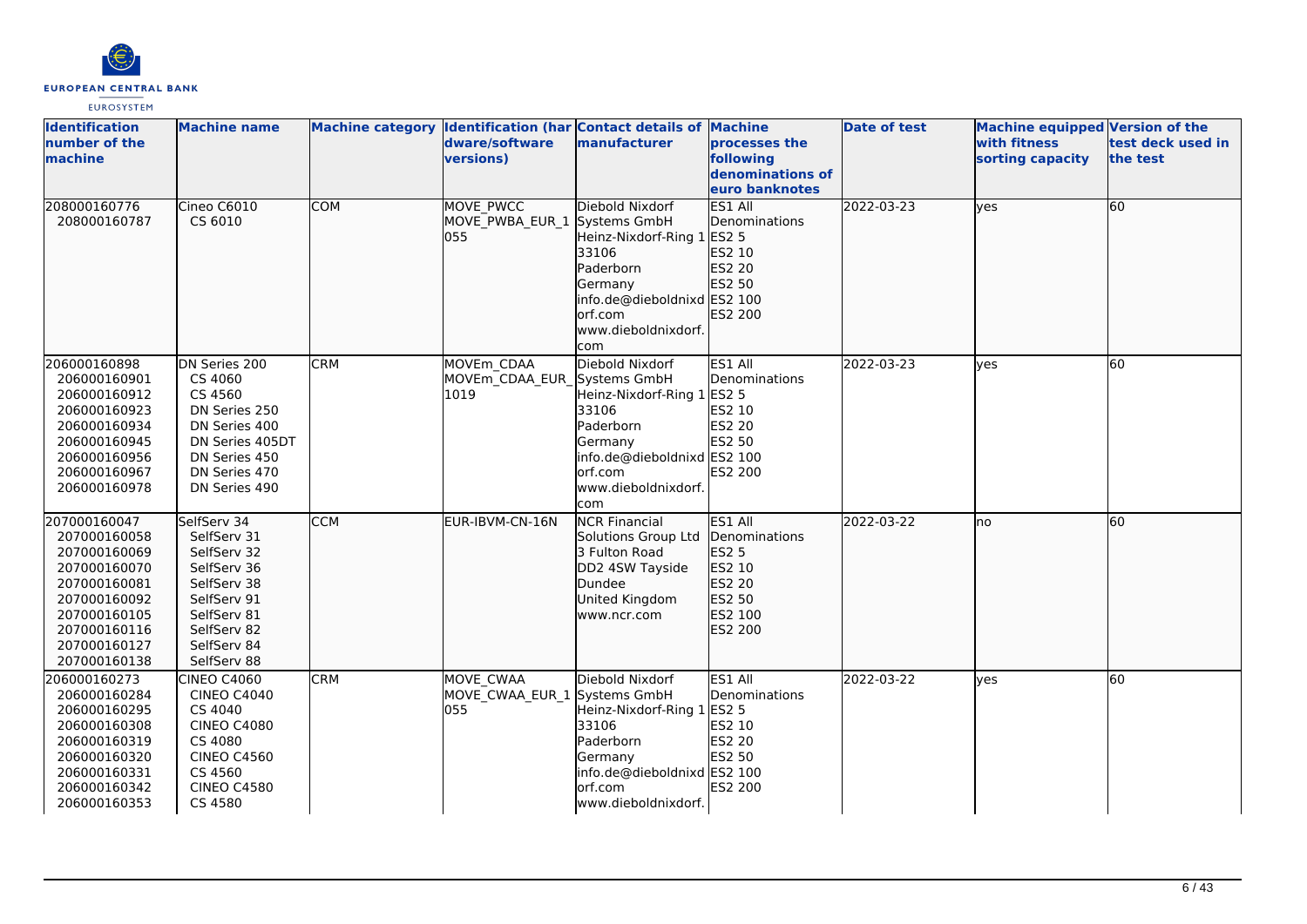

| <b>Identification</b><br>number of the<br>machine                                                                                                                                                                                            | <b>Machine name</b>                                                                                                                                                                                                                                               |            | dware/software<br>versions)         | Machine category Identification (har Contact details of Machine<br>manufacturer                                                                                        | processes the<br>following<br>denominations of<br>euro banknotes                                    | <b>Date of test</b> | <b>Machine equipped Version of the</b><br>with fitness<br>sorting capacity | test deck used in<br>the test |
|----------------------------------------------------------------------------------------------------------------------------------------------------------------------------------------------------------------------------------------------|-------------------------------------------------------------------------------------------------------------------------------------------------------------------------------------------------------------------------------------------------------------------|------------|-------------------------------------|------------------------------------------------------------------------------------------------------------------------------------------------------------------------|-----------------------------------------------------------------------------------------------------|---------------------|----------------------------------------------------------------------------|-------------------------------|
| 206000160364<br>206000160375<br>206000160386<br>206000160397<br>206000160400<br>206000160411<br>206000160422<br>206000160433<br>206000160444<br>206000160455<br>206000160466<br>206000160477<br>206000160488<br>206000160499<br>206000160503 | <b>CINEO C2090</b><br>CS 2090<br><b>CINEO C4090</b><br>CS 4090<br><b>CINEO C2080</b><br>CS 2080<br><b>CINEO C6040</b><br>CS 6040<br><b>CINEO C6040</b><br>Compact<br>CS 6040 Compact<br><b>CINEO C6030</b><br>CS 6030<br><b>CINEO C6050</b><br>CS 6050<br>CS 4060 |            |                                     | com                                                                                                                                                                    |                                                                                                     |                     |                                                                            |                               |
| 208000160516<br>208000160527                                                                                                                                                                                                                 | Cineo C6010<br>CS 6010                                                                                                                                                                                                                                            | <b>COM</b> | MOVE PWBA<br>MOVE_PWBA_EUR_1<br>055 | Diebold Nixdorf<br>Systems GmbH<br>Heinz-Nixdorf-Ring 1 ES2 5<br>33106<br>Paderborn<br>Germany<br>info.de@dieboldnixd ES2 100<br>orf.com<br>www.dieboldnixdorf.<br>com | ES1 All<br>Denominations<br>ES2 10<br>ES2 20<br>ES2 50<br>ES2 200                                   | 2022-03-22          | lyes                                                                       | 60                            |
| 206000142668<br>206000142679<br>206000142680<br>206000142691<br>206000142704<br>206000142715<br>206000142726<br>206000157735                                                                                                                 | <b>CM18</b><br>CM18T<br>CM18b<br>CM18EvoT<br>CM18Evo<br>CM18 DaVinci<br>myTeller<br>CM18 DaVinciT                                                                                                                                                                 | <b>CRM</b> | RS32<br>ZGC7.EUG010.02              | Arca Technologies<br>lsrl<br>Via Statale 17<br>10012<br>Bollengo (TO)<br><b>Italy</b><br>www.arca.com                                                                  | ES1 All<br>Denominations<br><b>ES2 5</b><br>ES2 10<br><b>ES2 20</b><br>ES2 50<br>ES2 100<br>ES2 200 | 2022-03-21          | lyes                                                                       | 60                            |
| 206000149028<br>206000149039<br>206000149040<br>206000149051                                                                                                                                                                                 | CM18<br>CM18T<br>CM18b<br>CM18EvoT                                                                                                                                                                                                                                | <b>CRM</b> | RS <sub>22</sub><br>HJC4.EUN030.19  | Arca Technologies<br><b>srl</b><br>Via Statale 17<br>10012                                                                                                             | ES1 All<br>Denominations<br><b>ES2 5</b><br>ES2 10                                                  | 2022-03-21          | lyes                                                                       | 60                            |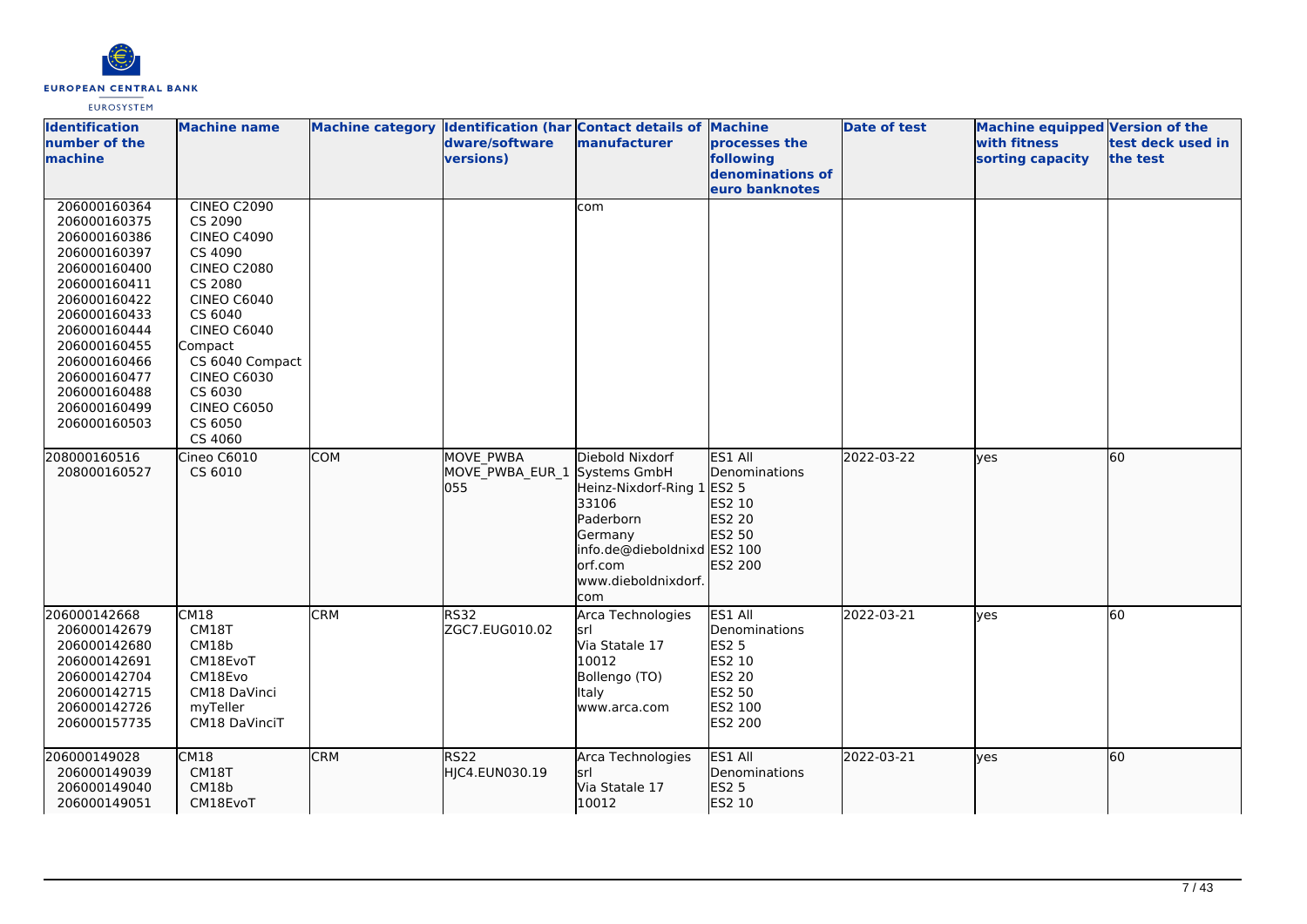

| <b>Identification</b><br>number of the<br>machine                                                                                                                                                                            | <b>Machine name</b>                                                                                                                                                                                                                                                  |            | Machine category Identification (har Contact details of Machine<br>dware/software<br>versions) | manufacturer                                                                                                               | processes the<br>following<br>denominations of<br>euro banknotes                             | <b>Date of test</b> | <b>Machine equipped Version of the</b><br>with fitness<br>sorting capacity | test deck used in<br>the test |
|------------------------------------------------------------------------------------------------------------------------------------------------------------------------------------------------------------------------------|----------------------------------------------------------------------------------------------------------------------------------------------------------------------------------------------------------------------------------------------------------------------|------------|------------------------------------------------------------------------------------------------|----------------------------------------------------------------------------------------------------------------------------|----------------------------------------------------------------------------------------------|---------------------|----------------------------------------------------------------------------|-------------------------------|
| 206000149062<br>206000149073<br>206000149084<br>206000157746                                                                                                                                                                 | CM18Evo<br>CM18 DaVinci<br>myTeller<br>CM18 DaVinciT                                                                                                                                                                                                                 |            |                                                                                                | Bollengo (TO)<br>Italy<br>www.arca.com                                                                                     | ES2 20<br>ES2 50<br>ES2 100<br>ES2 200                                                       |                     |                                                                            |                               |
| 207000159395<br>207000159408<br>207000159419<br>207000159420<br>207000159431<br>207000159442<br>207000159453<br>207000159464<br>207000159475<br>207000159486<br>207000159497<br>207000159501<br>207000159512<br>207000159523 | SelfServ 32<br>SelfServ 31<br>SelfServ 34<br>SelfServ 36<br>SelfServ 38<br><b>MIMO</b><br>Personas 76 M-<br>Series<br>Personas 86 M-<br><b>Series</b><br>Personas 87 M-<br>Series<br>Personas 90<br>SelfServ 81<br>SelfServ 82<br>SelfServ 84<br>SelfServ 88         | <b>CCM</b> | HBV-EUR-<br>HVE100-CS-17N                                                                      | <b>NCR Financial</b><br>Solutions Group Ltd<br>3 Fulton Road<br>DD2 4SW Tayside<br>Dundee<br>United Kingdom<br>www.ncr.com | ES1 All<br>Denominations<br><b>ES2 5</b><br>ES2 10<br>ES2 20<br>ES2 50<br>ES2 100<br>ES2 200 | 2022-03-16          | lno                                                                        | 60                            |
| 207000159885<br>207000159896<br>207000159909<br>207000159910<br>207000159921<br>207000159932<br>207000159943<br>207000159954<br>207000159965<br>207000159976<br>207000159987<br>207000159998<br>207000160003<br>207000160014 | SelfServ 32<br>SelfServ 31<br>SelfServ 34<br>SelfServ 36<br>SelfServ 38<br><b>MIMO</b><br>Personas 76 M-<br>lSeries<br>Personas 86 M-<br><b>Series</b><br>Personas 87 M-<br><b>Series</b><br>Personas 90<br>SelfServ 81<br>SelfServ 82<br>SelfServ 84<br>SelfServ 88 | <b>CCM</b> | <b>Bunch Note</b><br>Acceptor<br>HBV+-EUR-<br>HVE100-CS-17N                                    | <b>NCR</b> Financial<br>Solutions Group Ltd<br>3 Fulton Road<br>DD2 4SW Tayside<br>Dundee<br>United Kingdom<br>www.ncr.com | ES1 All<br>Denominations<br>ES2 5<br>ES2 10<br>ES2 20<br>ES2 50<br>ES2 100<br>ES2 200        | 2022-03-16          | lno                                                                        | 60                            |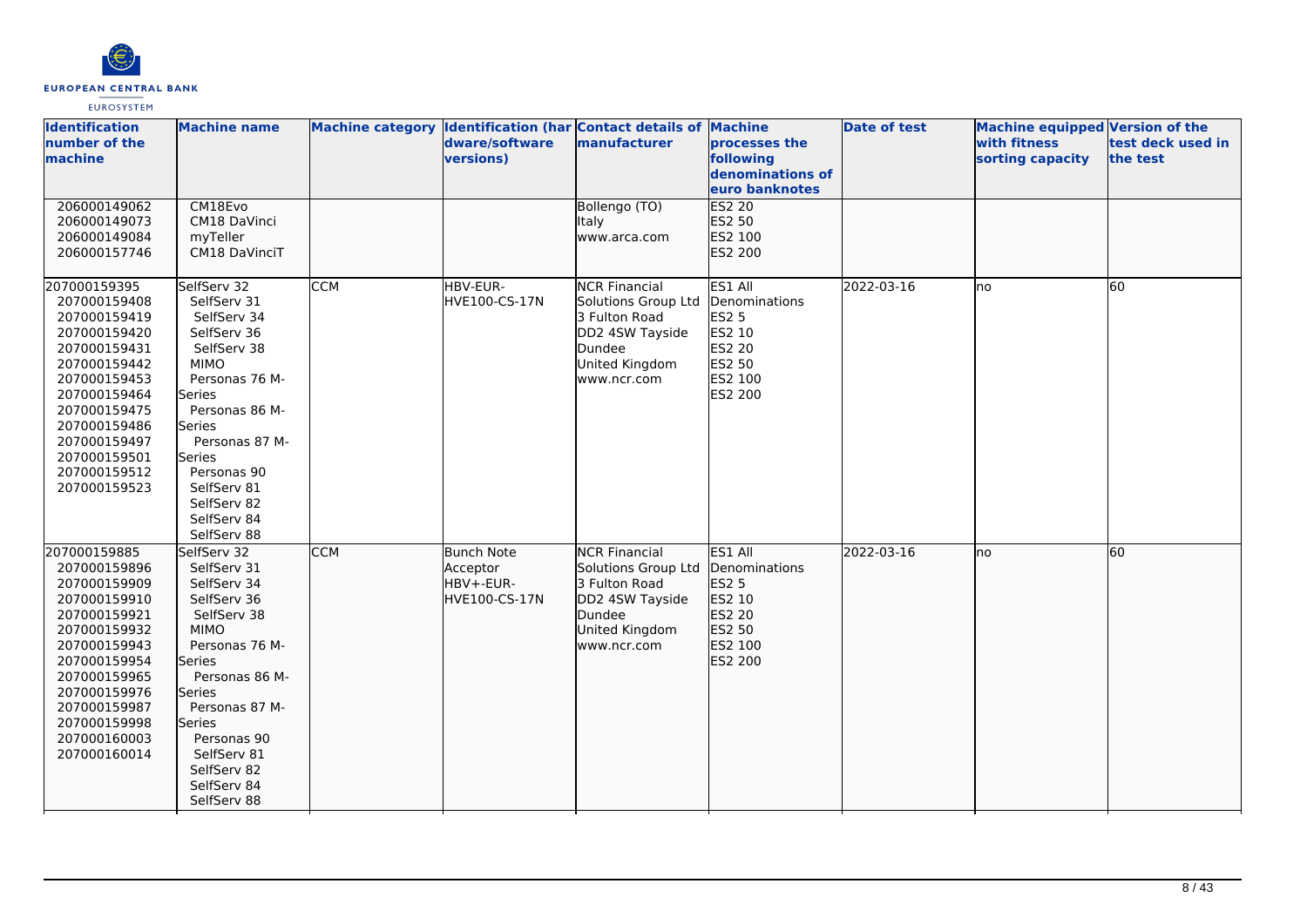

| <b>Identification</b><br>number of the<br>machine                                                                                                            | <b>Machine name</b>                                                                                                |            | dware/software<br><b>versions)</b>                    | Machine category Identification (har Contact details of Machine<br>manufacturer                                                                 | processes the<br>following<br>denominations of                                        | <b>Date of test</b> | <b>Machine equipped Version of the</b><br>with fitness<br>sorting capacity | test deck used in<br>the test |
|--------------------------------------------------------------------------------------------------------------------------------------------------------------|--------------------------------------------------------------------------------------------------------------------|------------|-------------------------------------------------------|-------------------------------------------------------------------------------------------------------------------------------------------------|---------------------------------------------------------------------------------------|---------------------|----------------------------------------------------------------------------|-------------------------------|
|                                                                                                                                                              |                                                                                                                    |            |                                                       |                                                                                                                                                 | euro banknotes                                                                        |                     |                                                                            |                               |
| 206000159599<br>206000159602<br>206000159613<br>206000159624<br>206000159635<br>206000159646<br>206000159657<br>206000159668<br>206000159679<br>206000159680 | LC71<br><b>LC70</b><br>LC63<br>LC94<br>LC51<br><b>LC50</b><br>ezATM6100<br>ezATM6000<br><b>RC91</b><br><b>RC93</b> | <b>CRM</b> | BV3<br>GAUL2203040E                                   | ATEC AP Co. Ltd.<br>9F, 7, 289, Pangyo-<br>ro, Bundang-gu,<br>Seongnam-si<br>13488<br>Gyeonggi-do<br>South Korea<br>http://www.atecap.k ES2 200 | ES1 All<br>Denominations<br>ES2 5<br>ES2 10<br><b>ES2 20</b><br>ES2 50<br>ES2 100     | 2022-03-15          | yes                                                                        | 60                            |
| 207000159772<br>207000159783<br>207000159794                                                                                                                 | Series 100, ATM<br>Model 20<br>Series 100, ATM<br>Model 21<br>Series 100, ATM<br>Model 22                          | <b>CCM</b> | G60 with BV10<br>EU35AA                               | Fujitsu Frontech<br>Limited<br>1766 Yanokuchi,<br>Inagi-shi<br>206-855<br>Tokyo<br>Japan<br>www.frontech.fujitsu ES2 200<br>.com/en             | ES1 All<br>Denominations<br><b>ES2 5</b><br>ES2 10<br>ES2 20<br>ES2 50<br>ES2 100     | 2022-03-03          | lno                                                                        | 60                            |
| 206000159715<br>206000159726<br>206000159737                                                                                                                 | Series 100 ATM,<br>Model 20<br>Series 100 ATM,<br>Model 21<br>Series 100 ATM,<br>Model 22                          | <b>CRM</b> | lgbru<br><b>GBNA with GBVM</b><br>EU7594              | Fujitsu Frontech<br>Limited<br>1766 Yanokuchi,<br>Inagi-shi<br>206-855<br>Tokyo<br>lapan<br>www.frontech.fujitsu ES2 200<br>.com/en             | ES1 All<br>Denominations<br><b>ES2 5</b><br>ES2 10<br>ES2 20<br>ES2 50<br>ES2 100     | 2022-03-02          | ves                                                                        | 60                            |
| 206000159748<br>206000159759<br>206000159760                                                                                                                 | Serie 8000, Model<br>8148<br>Serie 8000, Model<br>18048R<br>Serie 8000, Model<br>8028R                             | <b>CRM</b> | <b>GBRU</b><br><b>GBNA with GBVM</b><br><b>EU7594</b> | Denso Ten España,<br>S.A.<br>Cesar Vallejo nº 16<br>29004<br>Malaga<br>Spain<br>www.ftesa.es                                                    | ES1 All<br>Denominations<br>ES2 5<br>ES2 10<br>ES2 20<br>ES2 50<br>ES2 100<br>ES2 200 | 2022-03-02          | ves                                                                        | 60                            |
| 206000159533                                                                                                                                                 | Series 100 ATM,                                                                                                    | <b>CRM</b> | GBRU                                                  | Fujitsu Frontech                                                                                                                                | ES1 All                                                                               | 2022-03-01          | yes                                                                        | 60                            |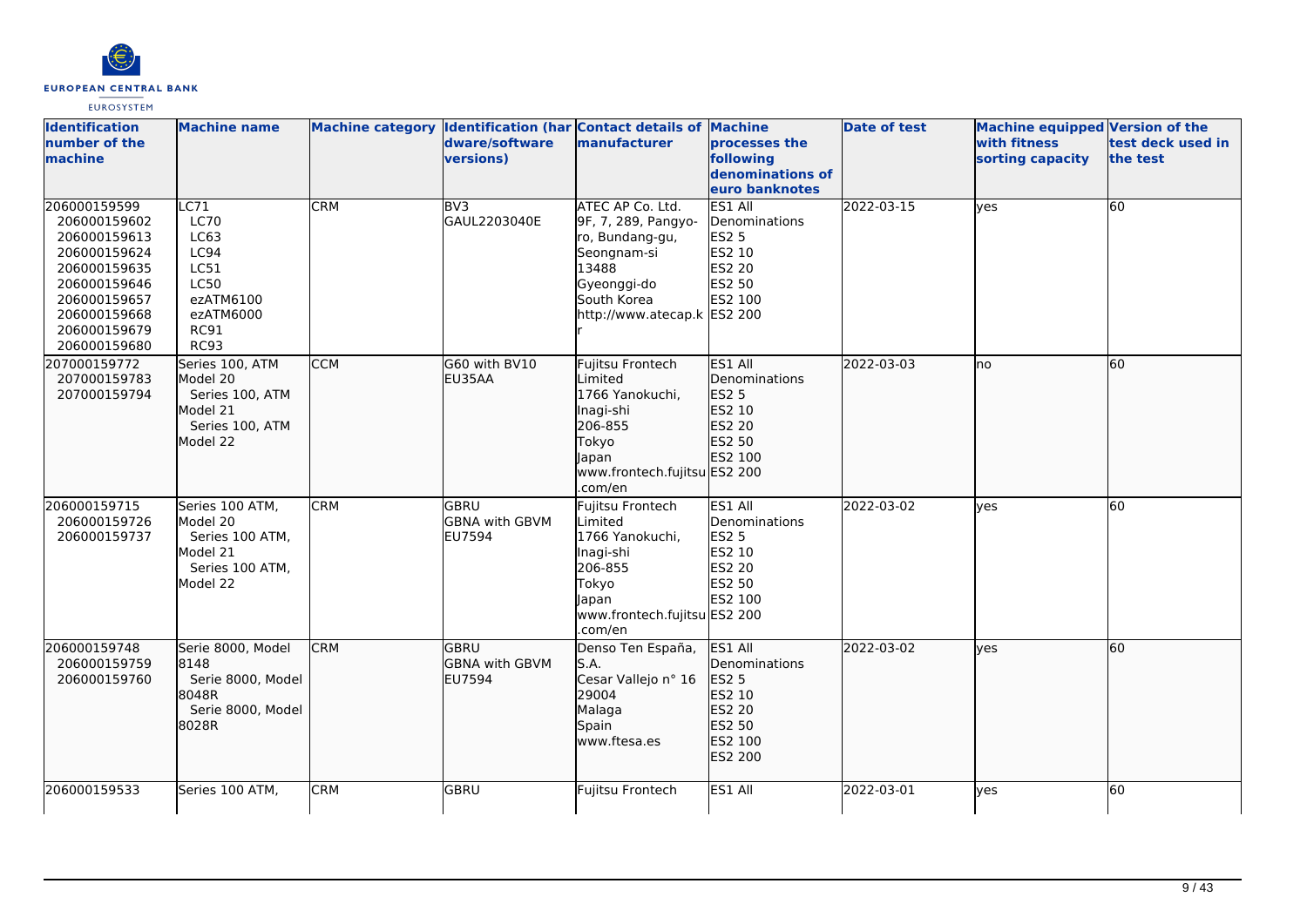

| <b>Identification</b><br>number of the<br><b>Imachine</b> | <b>Machine name</b>                                                                    |            | dware/software<br>versions)                      | Machine category Identification (har Contact details of Machine<br>manufacturer                                                     | processes the<br>following<br>denominations of<br>euro banknotes                      | <b>Date of test</b> | <b>Machine equipped Version of the</b><br>with fitness<br>sorting capacity | test deck used in<br>the test |
|-----------------------------------------------------------|----------------------------------------------------------------------------------------|------------|--------------------------------------------------|-------------------------------------------------------------------------------------------------------------------------------------|---------------------------------------------------------------------------------------|---------------------|----------------------------------------------------------------------------|-------------------------------|
| 206000159544<br>206000159555                              | Model 20<br>Series 100 ATM,<br>Model 21<br>Series 100 ATM,<br>Model 22                 |            | <b>GBNA with BV100E</b><br>EU7594                | Limited<br>1766 Yanokuchi,<br>Inagi-shi<br>206-855<br>Tokyo<br>Japan<br>www.frontech.fujitsu ES2 200<br>com/en                      | Denominations<br><b>ES2 5</b><br>ES2 10<br><b>ES2 20</b><br>ES2 50<br>ES2 100         |                     |                                                                            |                               |
| 206000159566<br>206000159577<br>206000159588              | Serie 8000, Model<br>8148<br>Serie 8000, Model<br>18048R<br>Serie 8000, Model<br>8028R | <b>CRM</b> | GBRU<br><b>GBNA with BV100E</b><br><b>EU7594</b> | Denso Ten España,<br>S.A.<br>Cesar Vallejo nº 16<br>29004<br>Malaga<br>Spain<br>www.ftesa.es                                        | ES1 All<br>Denominations<br>ES2 5<br>ES2 10<br>ES2 20<br>ES2 50<br>ES2 100<br>ES2 200 | 2022-03-01          | lves                                                                       | 60                            |
| 206000159338<br>206000159349<br>206000159350              | Series 100 ATM<br>Model 20<br>Series 100 ATM<br>Model 21<br>Series 100 ATM<br>Model 22 | <b>CRM</b> | lgbru<br>GBNA with BV100<br><b>EU7594</b>        | Fujitsu Frontech<br>Limited<br>1766 Yanokuchi,<br>Inagi-shi<br>206-855<br>Tokyo<br>Japan<br>www.frontech.fujitsu ES2 200<br>.com/en | ES1 All<br>Denominations<br>ES2 5<br>ES2 10<br><b>ES2 20</b><br>ES2 50<br>ES2 100     | 2022-02-28          | lves                                                                       | 60                            |
| 206000159361<br>206000159372<br>206000159383              | Serie 8000, Model<br>8148<br>Serie 8000, Model<br>18048R<br>Serie 8000, Model<br>8028R | <b>CRM</b> | GBRU<br>GBNA with BV100<br>EU7594                | Denso Ten España,<br>S.A.<br>Cesar Vallejo nº 16<br>29004<br>Malaga<br>Spain<br>www.ftesa.es                                        | ES1 All<br>Denominations<br>ES2 5<br>ES2 10<br>ES2 20<br>ES2 50<br>ES2 100<br>ES2 200 | 2022-02-28          | lyes                                                                       | 60                            |
| 206000159225                                              | CI-50_RBW-15X                                                                          | <b>CRM</b> | HVE-2XX<br>5008                                  | Glory Global<br>Solutions<br>Thomas-Edison-Platz ES2 5                                                                              | ES1 All<br>Denominations                                                              | 2022-02-24          | lyes                                                                       | 60                            |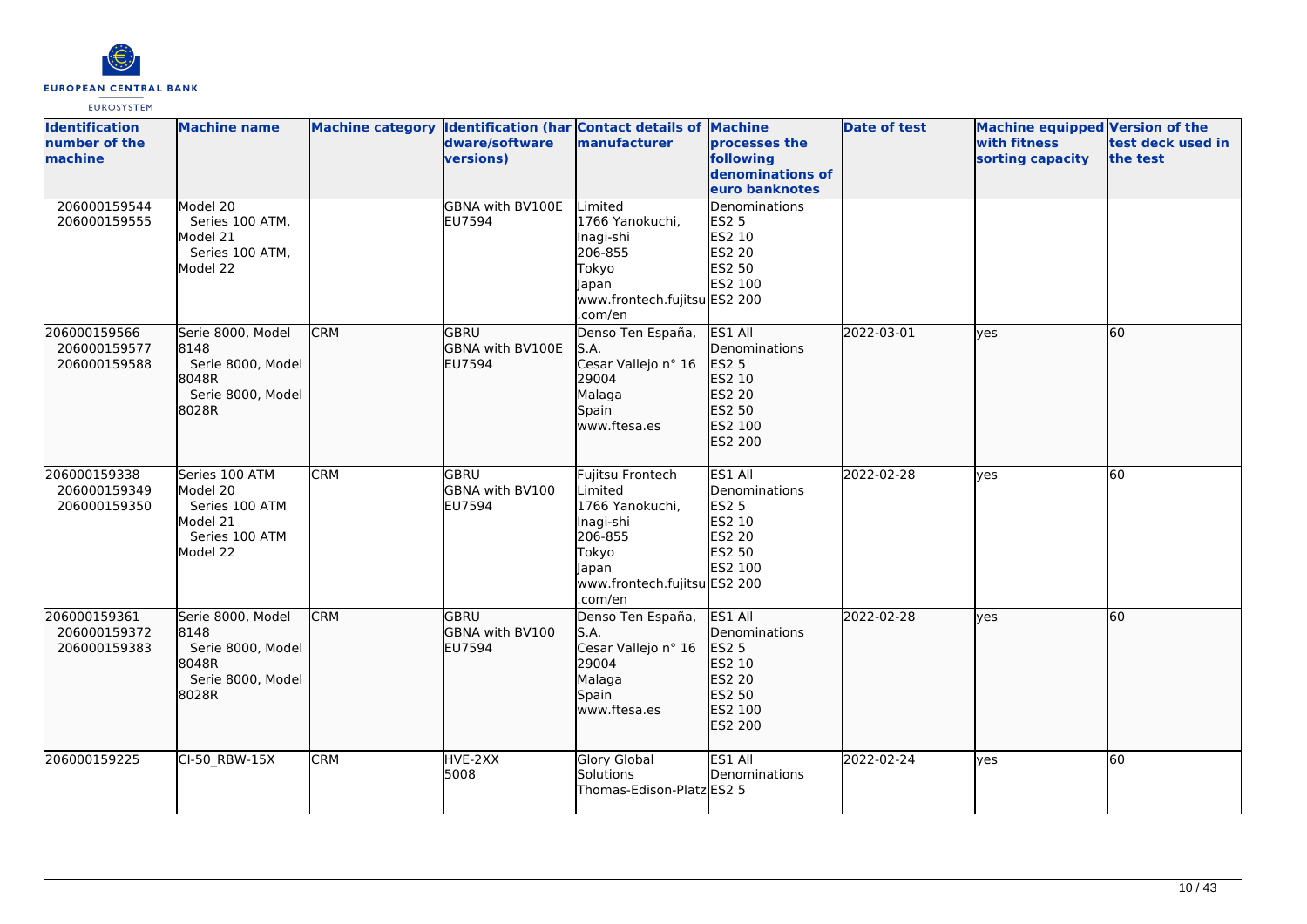

| <b>Identification</b><br>number of the<br>machine | <b>Machine name</b>      |            | dware/software<br>versions)  | Machine category Identification (har Contact details of Machine<br>manufacturer                                                                                                       | processes the<br>following<br>denominations of<br>euro banknotes           | <b>Date of test</b> | <b>Machine equipped Version of the</b><br>with fitness<br>sorting capacity | test deck used in<br>the test |
|---------------------------------------------------|--------------------------|------------|------------------------------|---------------------------------------------------------------------------------------------------------------------------------------------------------------------------------------|----------------------------------------------------------------------------|---------------------|----------------------------------------------------------------------------|-------------------------------|
|                                                   |                          |            |                              | 63263<br>Neu-Isenburg<br>Germany<br>www.gloryglobalsolu ES2 200<br>tions.com                                                                                                          | <b>ES2 10</b><br>ES2 20<br>ES2 50<br>ES2 100                               |                     |                                                                            |                               |
| 206000159214                                      | SmartPay VTS             | <b>CRM</b> | <b>CRM9250</b><br>V22004A0B2 | Printec Hellas<br>S.M.S.A.<br>7-7A, Poseidonos<br>Ave. & Lokridos Str.<br>18344<br>Moschato, Athens<br>Greece<br>e.vasiliadou@printecES2 200<br>group.com<br>www.printecgroup.c<br>om | ES1 All<br>Denominations<br>ES2 5<br>ES2 10<br>ES2 20<br>ES2 50<br>ES2 100 | 2022-02-16          | lyes                                                                       | 60                            |
| 206000158689<br>206000158690                      | <b>RBG-200</b><br>RZ-200 | <b>CRM</b> | <b>HVD-200</b><br>6618       | <b>Glory Global</b><br>Solutions<br>Thomas-Edison-Platz ES2 5<br>63263<br>Neu-Isenburg<br>Germany<br>www.gloryglobalsolu ES2 200<br>tions.com                                         | ES1 All<br>Denominations<br>ES2 10<br>ES2 20<br>ES2 50<br>ES2 100          | 2022-02-11          | lyes                                                                       | 60                            |
| 206000158725<br>206000158736                      | <b>RBG-200</b><br>RZ-200 | <b>CRM</b> | HVD-210<br>6618              | <b>Glory Global</b><br>Solutions<br>Thomas-Edison-Platz ES2 5<br>63263<br>Neu-Isenburg<br>Germany<br>www.gloryglobalsolu ES2 200<br>tions.com                                         | ES1 All<br>Denominations<br>ES2 10<br>ES2 20<br>ES2 50<br>ES2 100          | 2022-02-11          | lyes                                                                       | 60                            |
| 207000158964                                      | SmartPay Lobby<br>Plus   | <b>CCM</b> | <b>BIM2020</b><br>13-EU-15   | <b>Printec Hellas</b><br>S.M.S.A.<br>7-7A, Poseidonos                                                                                                                                 | ES1 All<br>Denominations<br><b>ES2 5</b>                                   | 2022-02-11          | lno                                                                        | 60                            |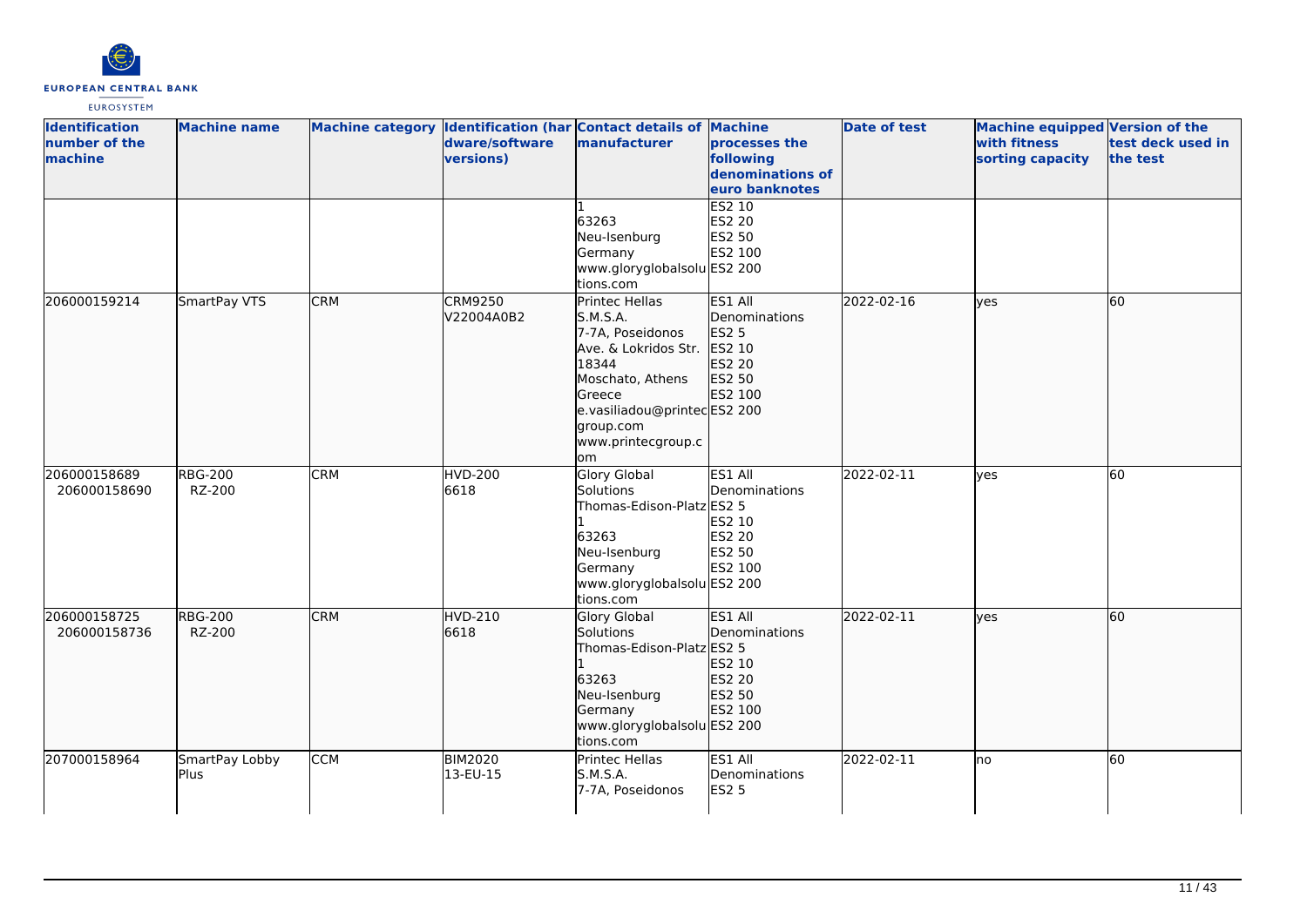

| <b>Identification</b><br>number of the<br>machine | <b>Machine name</b>      |            | dware/software<br>versions)           | Machine category Identification (har Contact details of Machine<br>manufacturer                                                                            | processes the<br>following<br>denominations of<br>euro banknotes  | <b>Date of test</b> | Machine equipped Version of the<br>with fitness<br>sorting capacity | test deck used in<br>the test |
|---------------------------------------------------|--------------------------|------------|---------------------------------------|------------------------------------------------------------------------------------------------------------------------------------------------------------|-------------------------------------------------------------------|---------------------|---------------------------------------------------------------------|-------------------------------|
|                                                   |                          |            |                                       | Ave. & Lokridos Str.<br>18344<br>Moschato, Athens<br>Greece<br>e.vasiliadou@printecES2 200<br>group.com<br>www.printecgroup.c<br>om                        | ES2 10<br><b>ES2 20</b><br>ES2 50<br>ES2 100                      |                     |                                                                     |                               |
| 206000158532                                      | Ray Maxi                 | <b>CRM</b> | V01.00.14                             | Masterwork<br>Automodules<br>4F, 223, Chong Yang ES2 5<br>Rd<br>115 Nangang<br>Taipei<br>Taiwan<br>www.automodules.c ES2 200<br>om                         | ES1 All<br>Denominations<br>ES2 10<br>ES2 20<br>ES2 50<br>ES2 100 | 2022-02-09          | ves                                                                 | 60                            |
| 206000158543                                      | Ray Ultra                | <b>CRM</b> | v000019                               | Masterwork<br>Automodules<br>4F, 223, Chong Yang ES2 5<br><b>Rd</b><br>115 Nangang<br>Taipei<br><b>Taiwan</b><br>www.automodules.c ES2 200<br>lom          | ES1 All<br>Denominations<br>ES2 10<br>ES2 20<br>ES2 50<br>ES2 100 | 2022-02-09          | lyes                                                                | 60                            |
| 206000158576                                      | TellerInfinity           | <b>CRM</b> | <b>SDA II</b><br>Model Package:<br>24 | Glory Global<br>Solutions<br>536-87-0978 version Thomas-Edison-Platz ES2 5<br>63263<br>Neu-Isenburg<br>Germany<br>www.gloryglobalsolu ES2 200<br>tions.com | ES1 All<br>Denominations<br>ES2 10<br>ES2 20<br>ES2 50<br>ES2 100 | 2022-02-09          | lyes                                                                | 60                            |
| 206000158008<br>206000158019                      | <b>RBG-200</b><br>RZ-200 | <b>CRM</b> | <b>HVD-200</b><br>0514                | Glory Global<br>Solutions<br>Thomas-Edison-Platz ES2 5                                                                                                     | ES1 All<br>Denominations                                          | 2022-02-03          | lyes                                                                | 60                            |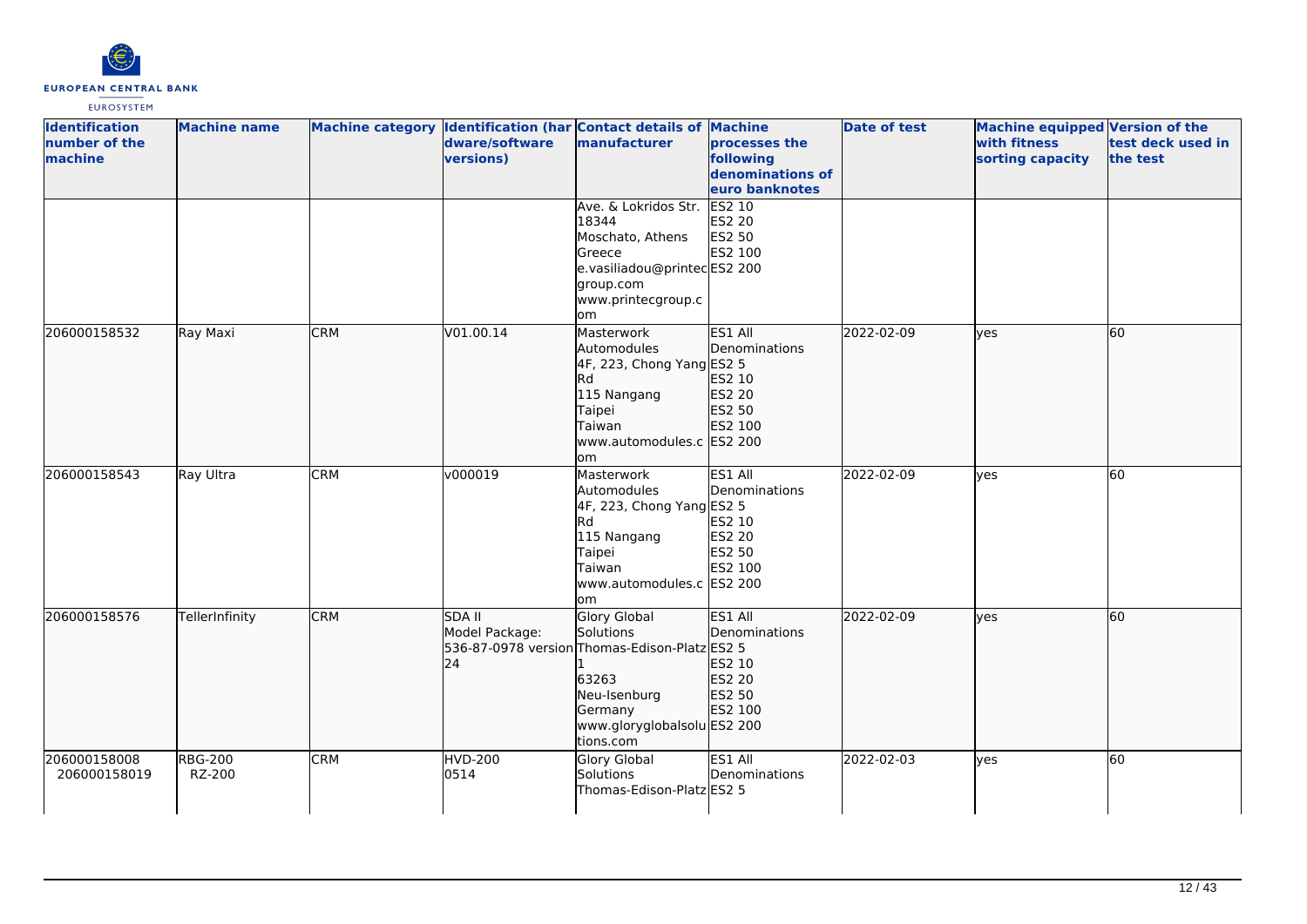

| <b>Identification</b><br>number of the<br>machine                                                                                                                                                                                            | <b>Machine name</b>                                                                                                                                                                                                                        |            | dware/software<br>versions)                                                                                                                                                         | Machine category Identification (har Contact details of Machine<br>manufacturer                                                                                      | processes the<br>following<br>denominations of<br>euro banknotes                             | <b>Date of test</b> | <b>Machine equipped Version of the</b><br>with fitness<br>sorting capacity | test deck used in<br>the test |
|----------------------------------------------------------------------------------------------------------------------------------------------------------------------------------------------------------------------------------------------|--------------------------------------------------------------------------------------------------------------------------------------------------------------------------------------------------------------------------------------------|------------|-------------------------------------------------------------------------------------------------------------------------------------------------------------------------------------|----------------------------------------------------------------------------------------------------------------------------------------------------------------------|----------------------------------------------------------------------------------------------|---------------------|----------------------------------------------------------------------------|-------------------------------|
|                                                                                                                                                                                                                                              |                                                                                                                                                                                                                                            |            |                                                                                                                                                                                     | 63263<br>Neu-Isenburg<br>Germany<br>www.gloryglobalsolu ES2 200<br>tions.com                                                                                         | ES2 10<br><b>ES2 20</b><br>ES2 50<br>ES2 100                                                 |                     |                                                                            |                               |
| 206000158042<br>206000158053                                                                                                                                                                                                                 | <b>RBG-200</b><br>RZ-200                                                                                                                                                                                                                   | <b>CRM</b> | HVD-210<br>0514                                                                                                                                                                     | <b>Glory Global</b><br>Solutions<br>Thomas-Edison-Platz ES2 5<br>63263<br>Neu-Isenburg<br>Germany<br>www.gloryglobalsolu ES2 200<br>tions.com                        | ES1 All<br>Denominations<br>ES2 10<br>ES2 20<br>ES2 50<br>ES2 100                            | 2022-02-03          | lves                                                                       | 60                            |
| 206000111375                                                                                                                                                                                                                                 | CM18 (T)plus                                                                                                                                                                                                                               | <b>CRM</b> | RS32H<br>ZGC4.EUG005.05                                                                                                                                                             | Ratiodata SE<br>Denecken Heide 4<br>30900<br>Weidemark<br>Germany<br>Uwe.Merker@ratiod<br>lata.de<br>www.ratiodata.de                                                | ES1 All<br>Denominations<br><b>ES2 5</b><br>ES2 10<br>ES2 20<br>ES2 50<br>ES2 100<br>ES2 200 | 2022-02-02          | ves                                                                        | 60                            |
| 210000159050<br>210000159061<br>210000159072<br>210000159083<br>210000159094<br>210000159107<br>210000159118<br>210000159129<br>210000159130<br>210000159141<br>210000159152<br>210000159163<br>210000159174<br>210000159185<br>210000159196 | BCi-L (Lobby<br>Business Change)<br>K206 Combo<br>machine<br>K506 Combo<br>Machine<br>4320 Cash<br>Exchange Machine<br>4330 Cash<br><b>Exchange Machine</b><br>4380 Cash<br>Exchange Machine<br>R206 Cash<br>Exchange Machine<br>R216 Cash | <b>CDM</b> | The CPi bank note<br>lreader is an<br>integrated module<br>withim the mach<br>FW:286140530 Note Berkshire<br>table: 523244433<br>Machine application: Wokingham<br>Windows Mini CRM | <b>Consillion Ltd</b><br>Unit 510, Eskdale<br>Road<br>Winnersh Triangle<br><b>RG41 5TU</b><br>United Kingdom<br>mark.price@consillio<br>ln.com<br>www.consillion.com | ES1 All<br>Denominations<br>ES2 5<br>ES2 10<br>ES2 20<br>ES2 50<br>ES2 100<br>ES2 200        | 2022-01-31          | no                                                                         | 60                            |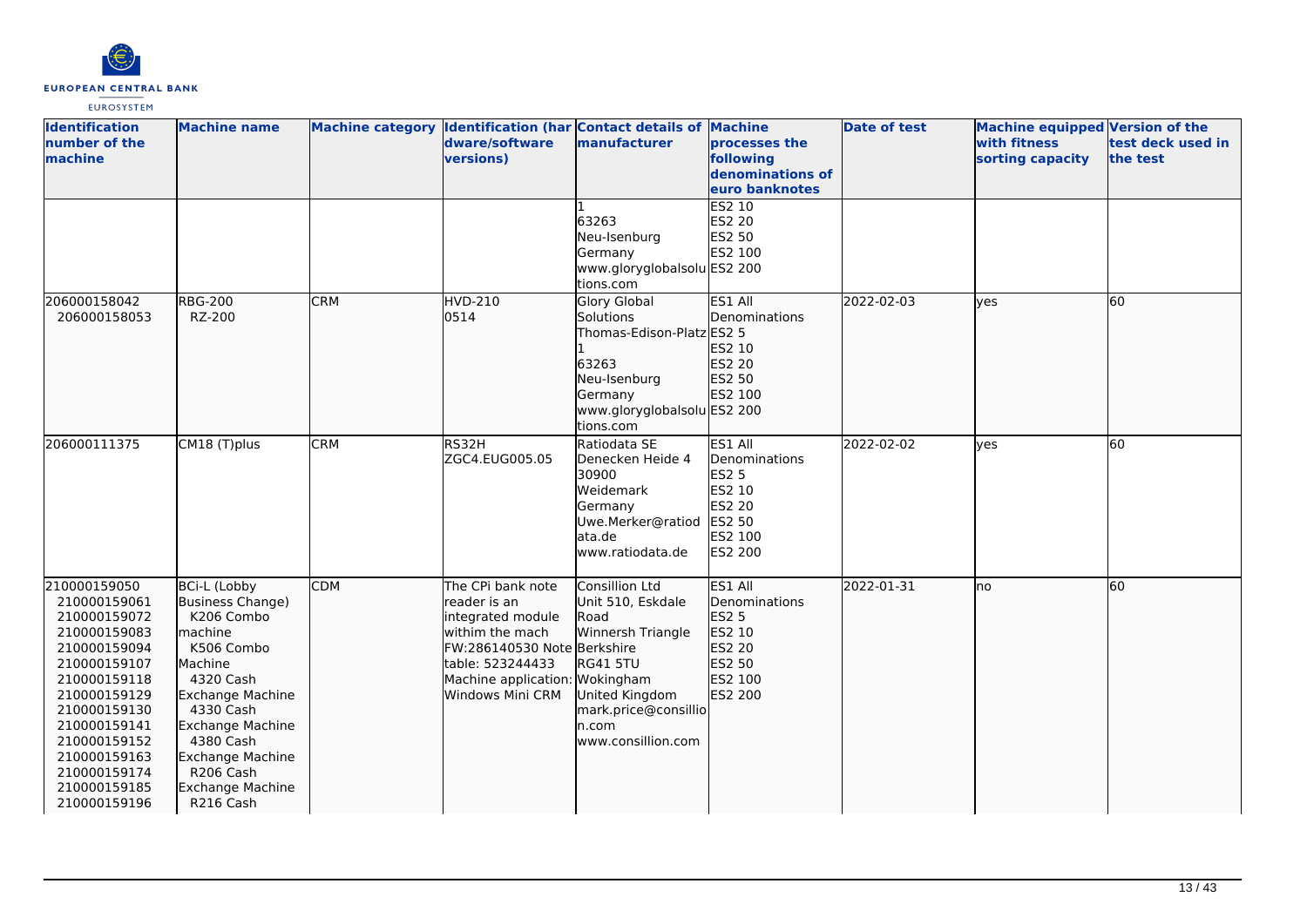

| <b>Identification</b><br>number of the<br>machine                                                                                                                                                                                                                                                                            | <b>Machine name</b>                                                                                                                                                                                                                                                                                                                                                    |            | Machine category Identification (har Contact details of Machine<br>dware/software<br>versions) | manufacturer                                                                                                                                                      | processes the<br>following<br>denominations of<br>euro banknotes           | <b>Date of test</b> | <b>Machine equipped Version of the</b><br>with fitness<br>sorting capacity | test deck used in<br>the test |
|------------------------------------------------------------------------------------------------------------------------------------------------------------------------------------------------------------------------------------------------------------------------------------------------------------------------------|------------------------------------------------------------------------------------------------------------------------------------------------------------------------------------------------------------------------------------------------------------------------------------------------------------------------------------------------------------------------|------------|------------------------------------------------------------------------------------------------|-------------------------------------------------------------------------------------------------------------------------------------------------------------------|----------------------------------------------------------------------------|---------------------|----------------------------------------------------------------------------|-------------------------------|
| 210000159209                                                                                                                                                                                                                                                                                                                 | <b>Exchange Machine</b><br>R208 Cash<br>Exchange Machine<br>R218 Cash<br>Exchange Machine<br>R300 Cash<br><b>Exchange Machine</b><br><b>BCi-6 Business</b><br>Change Machine<br><b>BCi-8 Business</b><br>Change Machine<br><b>BCi-L Business</b><br>Change Machine<br>XDCi Express<br>Deposit and Change<br>Machine<br>XDCi-N Express<br>Deposit and Change<br>Machine |            |                                                                                                |                                                                                                                                                                   |                                                                            |                     |                                                                            |                               |
| 206000140212<br>206000140223<br>206000140234<br>206000140245<br>206000140256<br>206000140267<br>206000140278<br>206000140289<br>206000140290<br>206000140303<br>206000140314<br>206000140325<br>206000140336<br>206000140347<br>206000158246<br>206000158257<br>206000158268<br>206000158279<br>206000158280<br>206000158291 | MONIMAX 8600<br>MONIMAX 8000A<br>MONIMAX 8000TA<br>MONIMAX 8200<br>MONIMAX 8200T<br>MONIMAX 8200CL<br>MONIMAX 8200TA<br>MONIMAX 8600T<br>MONIMAX 8600R<br>MONIMAX 8700<br>MONIMAX 8700T<br>MONIMAX 8800<br>MONIMAX 8800T<br>BranchSolution<br>8050<br><b>MONIMAX</b><br>8100QTN<br>MONIMAX 8200S<br>MONIMAX 8200SR<br>MONIMAX 8200ST                                   | <b>CRM</b> | NH BCU24<br>$V$ 01.00.16                                                                       | Hyosung TNS Inc<br>Suseo Bldg., 281,<br>Gwangpyeong-ro,<br>Gangnam-gu<br>135-884<br>Seoul<br>South Korea<br>hyunji.jo@hyosung.c ES2 200<br>lom<br>www.hyosung.com | ES1 All<br>Denominations<br>ES2 5<br>ES2 10<br>ES2 20<br>ES2 50<br>ES2 100 | 2022-01-25          | lves                                                                       | 60                            |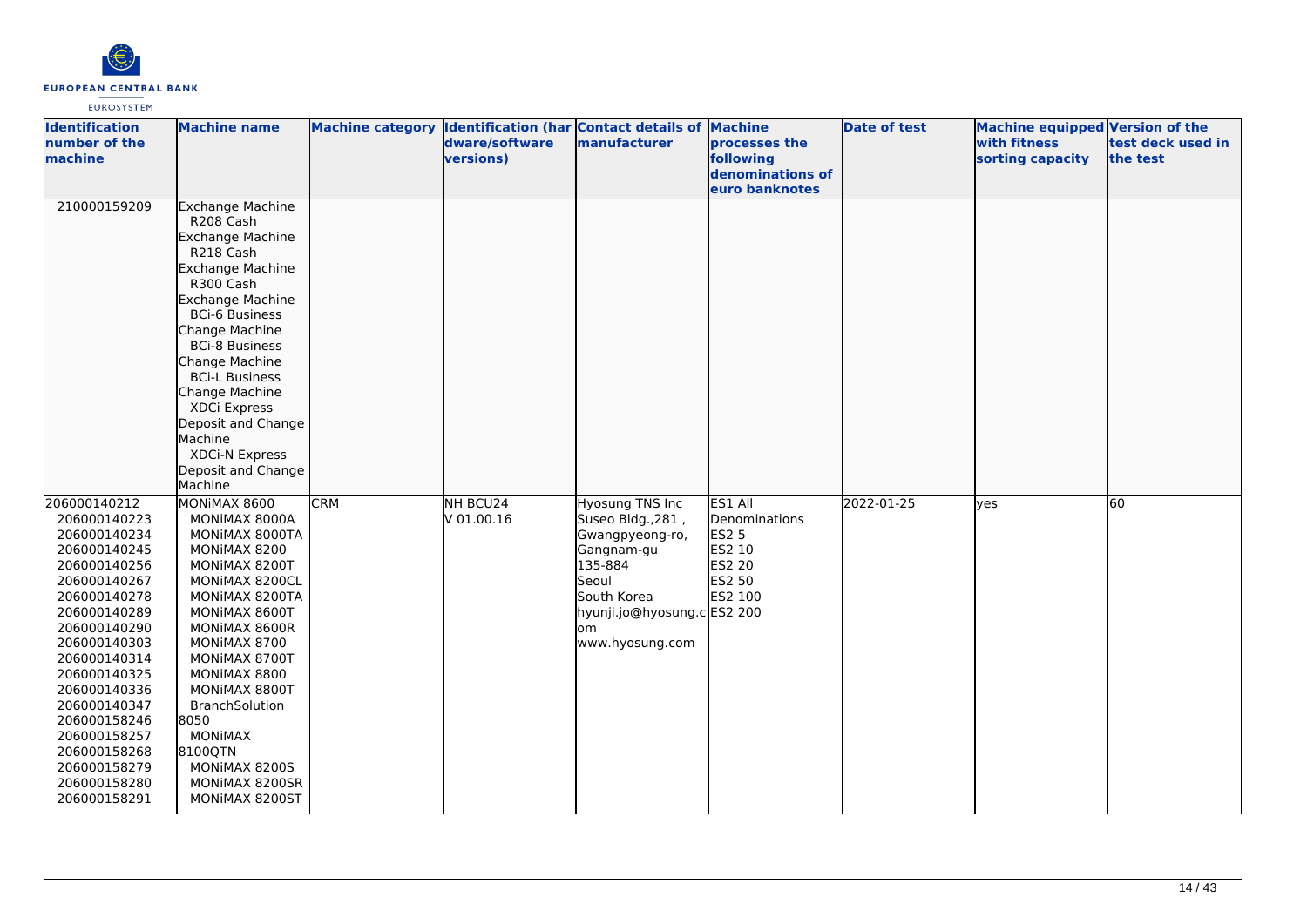

| <b>Identification</b><br>number of the<br>machine                                                                                                                                                                                                                                                                                                                                            | <b>Machine name</b>                                                                                                                                                                                                                                                                                                                                                                                                  |            | Machine category  Identification (har Contact details of Machine<br>dware/software<br>versions) | manufacturer                                                                                                                                           | processes the<br>following<br>denominations of<br>euro banknotes  | <b>Date of test</b> | <b>Machine equipped Version of the</b><br>with fitness<br>sorting capacity | test deck used in<br>the test |
|----------------------------------------------------------------------------------------------------------------------------------------------------------------------------------------------------------------------------------------------------------------------------------------------------------------------------------------------------------------------------------------------|----------------------------------------------------------------------------------------------------------------------------------------------------------------------------------------------------------------------------------------------------------------------------------------------------------------------------------------------------------------------------------------------------------------------|------------|-------------------------------------------------------------------------------------------------|--------------------------------------------------------------------------------------------------------------------------------------------------------|-------------------------------------------------------------------|---------------------|----------------------------------------------------------------------------|-------------------------------|
| 206000158304                                                                                                                                                                                                                                                                                                                                                                                 | MONIMAX 8200QT<br>MONIMAX 8600SR<br>MONIMAX 8700TE                                                                                                                                                                                                                                                                                                                                                                   |            |                                                                                                 |                                                                                                                                                        |                                                                   |                     |                                                                            |                               |
| 206000156870<br>206000156881<br>206000156892<br>206000156905<br>206000156916<br>206000156927<br>206000156938<br>206000156949<br>206000156950<br>206000156961<br>206000156972<br>206000156983<br>206000156994<br>206000157007<br>206000157018<br>206000157029<br>206000157030<br>206000157041<br>206000157052<br>206000157063<br>206000157074<br>206000157085<br>206000157096<br>206000157109 | CINEO C4060<br><b>CINEO C4040</b><br>CS 4040<br><b>CINEO C4080</b><br>CS 4080<br><b>CINEO C4560</b><br>CS 4560<br><b>CINEO C4580</b><br>CS 4580<br><b>CINEO C2090</b><br>CS 2090<br><b>CINEO C4090</b><br>CS 4090<br><b>CINEO C2080</b><br>CS 2080<br><b>CINEO C6040</b><br>CS 6040<br><b>CINEO C6040</b><br>Compact<br>CS 6040 Compact<br><b>CINEO C6030</b><br>CS 6030<br><b>CINEO C6050</b><br>CS 6050<br>CS 4060 | <b>CRM</b> | MOVE CWAA<br>MOVE CWAA EUR 1 Systems GmbH<br>053                                                | Diebold Nixdorf<br>Heinz-Nixdorf-Ring 1 ES2 5<br>33106<br>Paderborn<br>Germany<br>info.de@dieboldnixd ES2 100<br>orf.com<br>www.dieboldnixdorf.<br>com | ES1 All<br>Denominations<br>ES2 10<br>ES2 20<br>ES2 50<br>ES2 200 | 2022-01-25          | lves                                                                       | 60                            |
| 206000157110<br>206000157121<br>206000157132<br>206000157143<br>206000157154<br>206000157165<br>206000157176<br>206000157187<br>206000157198<br>206000157201<br>206000157212                                                                                                                                                                                                                 | CINEO C4060<br><b>CINEO C4040</b><br>CS 4040<br><b>CINEO C4080</b><br>CS 4080<br><b>CINEO C4560</b><br>CS 4560<br><b>CINEO C4580</b><br>CS 4580<br><b>CINEO C2090</b><br>CS 2090                                                                                                                                                                                                                                     | <b>CRM</b> | <b>MOVE CWCA</b><br>MOVE CWAA EUR 1 Systems GmbH<br>053                                         | Diebold Nixdorf<br>Heinz-Nixdorf-Ring 1 ES2 5<br>33106<br>Paderborn<br>Germany<br>info.de@dieboldnixd ES2 100<br>orf.com<br>www.dieboldnixdorf.<br>com | ES1 All<br>Denominations<br>ES2 10<br>ES2 20<br>ES2 50<br>ES2 200 | 2022-01-25          | lves                                                                       | 60                            |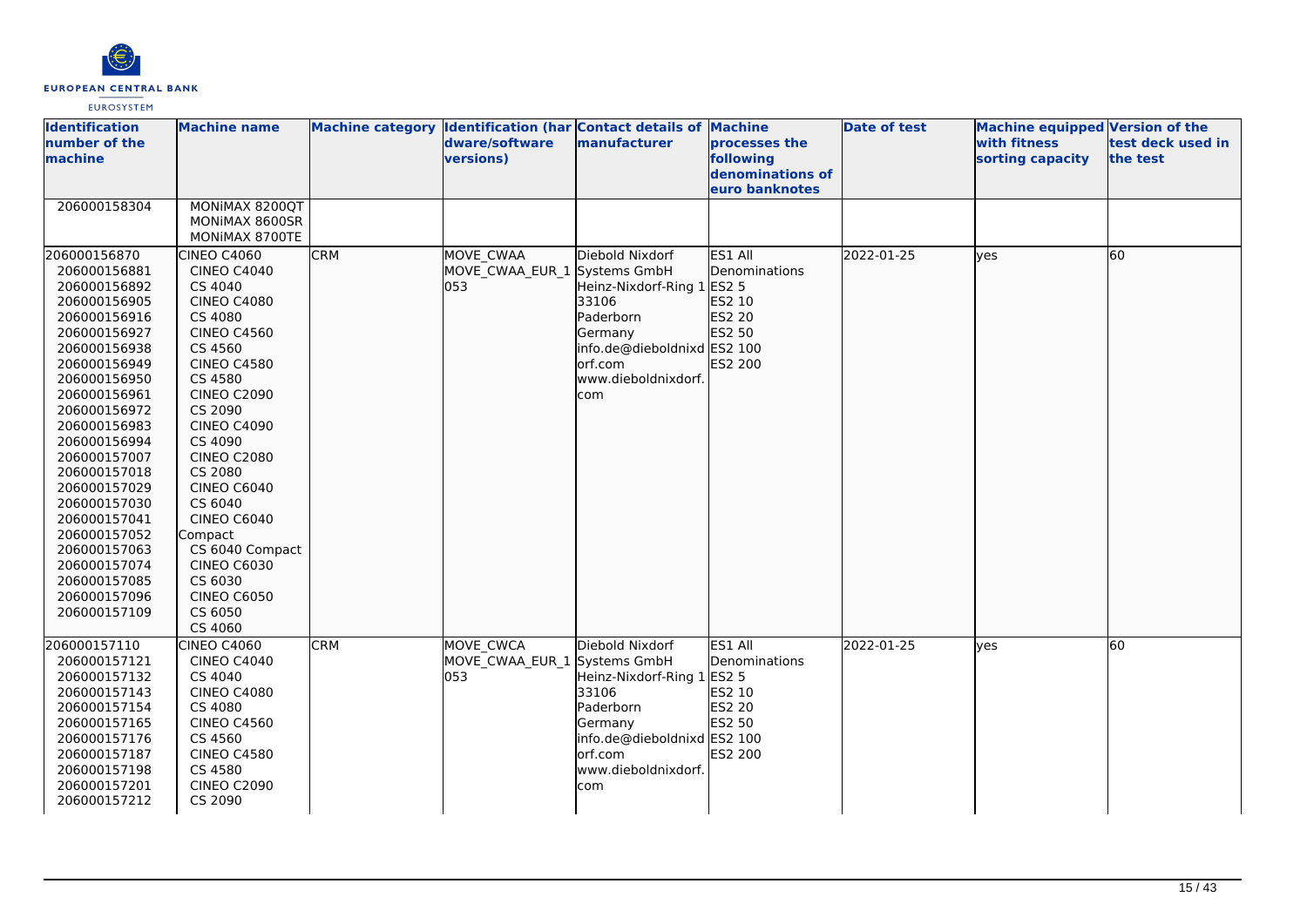

| <b>Identification</b><br>number of the<br>machine                                                                                                                                                            | <b>Machine name</b>                                                                                                                                                                                                              |            | dware/software<br>versions)                | Machine category Identification (har Contact details of Machine<br>manufacturer                                                                                        | processes the<br>following<br>denominations of<br>euro banknotes         | <b>Date of test</b> | <b>Machine equipped Version of the</b><br>with fitness<br>sorting capacity | test deck used in<br>the test |
|--------------------------------------------------------------------------------------------------------------------------------------------------------------------------------------------------------------|----------------------------------------------------------------------------------------------------------------------------------------------------------------------------------------------------------------------------------|------------|--------------------------------------------|------------------------------------------------------------------------------------------------------------------------------------------------------------------------|--------------------------------------------------------------------------|---------------------|----------------------------------------------------------------------------|-------------------------------|
| 206000157223<br>206000157234<br>206000157245<br>206000157256<br>206000157267<br>206000157278<br>206000157289<br>206000157290<br>206000157303<br>206000157314<br>206000157325<br>206000157336<br>206000157347 | <b>CINEO C4090</b><br>CS 4090<br><b>CINEO C2080</b><br>CS 2080<br><b>CINEO C6040</b><br>CS 6040<br><b>CINEO C6040</b><br>Compact<br>CS 6040 Compact<br><b>CINEO C6030</b><br>CS 6030<br><b>CINEO C6050</b><br>CS 6050<br>CS 4060 |            |                                            |                                                                                                                                                                        |                                                                          |                     |                                                                            |                               |
| 208000157555<br>208000157566                                                                                                                                                                                 | Cineo C6010<br>CS 6010                                                                                                                                                                                                           | <b>COM</b> | <b>MOVE PWBA</b><br>MOVE_PWBA_EUR_1<br>053 | Diebold Nixdorf<br>Systems GmbH<br>Heinz-Nixdorf-Ring 1 ES2 5<br>33106<br>Paderborn<br>Germany<br>info.de@dieboldnixd ES2 100<br>orf.com<br>www.dieboldnixdorf.<br>com | ES1 All<br>Denominations<br>ES2 10<br>ES2 20<br>ES2 50<br>ES2 200        | 2022-01-25          | <b>lves</b>                                                                | 60                            |
| 208000157577<br>208000157588                                                                                                                                                                                 | Cineo C6010<br>CS 6010                                                                                                                                                                                                           | COM        | MOVE PWCC<br>MOVE_PWBA_EUR_1<br>053        | Diebold Nixdorf<br>Systems GmbH<br>Heinz-Nixdorf-Ring 1 ES2 5<br>33106<br>Paderborn<br>Germany<br>info.de@dieboldnixd ES2 100<br>orf.com<br>www.dieboldnixdorf.<br>com | ES1 All<br>Denominations<br>ES2 10<br><b>ES2 20</b><br>ES2 50<br>ES2 200 | 2022-01-25          | <b>ves</b>                                                                 | 60                            |
| 205000158416<br>205000158427<br>205000158438<br>205000158449<br>205000158450                                                                                                                                 | MONIMAX 7800T<br>MONIMAX 7700TE<br>MONIMAX 7800<br>MONIMAX 7800I<br>MONIMAX 7800IA                                                                                                                                               | <b>CIM</b> | NHBCU30<br>V 01.00.01                      | Hyosung TNS Inc<br>Suseo Bldg., 281,<br>Gwangpyeong-ro,<br>Gangnam-gu<br>135-884                                                                                       | ES1 All<br>Denominations<br>ES2 5<br>ES2 10<br>ES2 20                    | 2022-01-25          | Ino                                                                        | 60                            |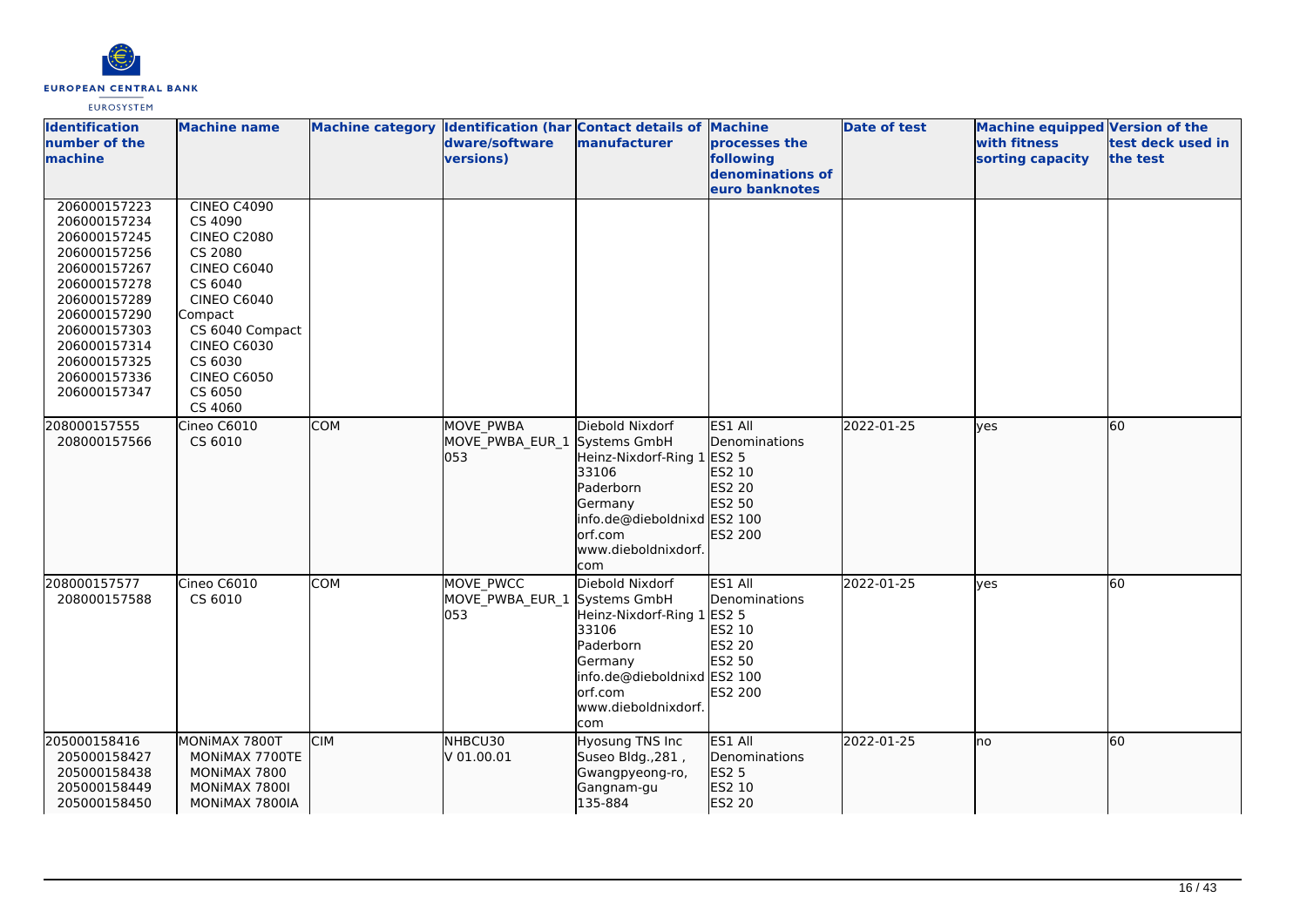

| <b>Identification</b> | <b>Machine name</b> |            |                             | Machine category  Identification (har Contact details of Machine |                  | <b>Date of test</b> | <b>Machine equipped Version of the</b> |                   |
|-----------------------|---------------------|------------|-----------------------------|------------------------------------------------------------------|------------------|---------------------|----------------------------------------|-------------------|
| number of the         |                     |            | dware/software              | <b>manufacturer</b>                                              | processes the    |                     | <b>with fitness</b>                    | test deck used in |
| machine               |                     |            | versions)                   |                                                                  | following        |                     | sorting capacity                       | the test          |
|                       |                     |            |                             |                                                                  | denominations of |                     |                                        |                   |
|                       |                     |            |                             |                                                                  | euro banknotes   |                     |                                        |                   |
| 205000158461          | MONIMAX 7800IR      |            |                             | Seoul                                                            | <b>ES2 50</b>    |                     |                                        |                   |
| 205000158472          | MONIMAX 7800DA      |            |                             | South Korea                                                      | ES2 100          |                     |                                        |                   |
| 205000158483          | MONIMAX 7800DR      |            |                             | hyunji.jo@hyosung.c ES2 200                                      |                  |                     |                                        |                   |
| 205000158494          | MONIMAX 7800TA      |            |                             | om                                                               |                  |                     |                                        |                   |
| 205000158508          | MONIMAX 7800TR      |            |                             | www.hyosung.com                                                  |                  |                     |                                        |                   |
| 206000139479          | MONISAFE 500        | <b>CRM</b> | NH BCU57M                   | Hyosung TNS Inc                                                  | ES1 All          | 2022-01-24          | lyes                                   | 60                |
| 206000139480          | MONISAFE 500SE      |            | V 01.00.14                  | Suseo Bldg., 281,                                                | Denominations    |                     |                                        |                   |
| 206000139491          | MONISAFE 500S       |            |                             | Gwangpyeong-ro,                                                  | <b>ES2 5</b>     |                     |                                        |                   |
| 206000139505          | MONISAFE 500H       |            |                             | Gangnam-gu                                                       | ES2 10           |                     |                                        |                   |
| 206000139516          | MONISAFE 500R       |            |                             | 135-884                                                          | <b>ES2 20</b>    |                     |                                        |                   |
| 206000139527          | MONISAFE 610S       |            |                             | Seoul                                                            | ES2 50           |                     |                                        |                   |
| 206000158144          | MONISAFE 500A       |            |                             | South Korea                                                      | ES2 100          |                     |                                        |                   |
| 206000158155          | MONISAFE 500STE     |            |                             | hyunji.jo@hyosung.c ES2 200                                      |                  |                     |                                        |                   |
| 206000158166          | MONISAFE 620S       |            |                             | om                                                               |                  |                     |                                        |                   |
|                       |                     |            |                             | www.hyosung.com                                                  |                  |                     |                                        |                   |
| 206000139538          | MONISAFE 500        | <b>CRM</b> | NH BCU67                    | Hyosung TNS Inc                                                  | ES1 All          | 2022-01-24          | ves                                    | 60                |
| 206000140358          | MONISAFE 500SE      |            | V 01.00.14                  | Suseo Bldg., 281,                                                | Denominations    |                     |                                        |                   |
| 206000140369          | MONISAFE 500S       |            |                             | Gwangpyeong-ro,                                                  | ES2 5            |                     |                                        |                   |
| 206000140370          | MONISAFE 500H       |            |                             | Gangnam-gu                                                       | ES2 10           |                     |                                        |                   |
| 206000140381          | MONISAFE 500R       |            |                             | 135-884                                                          | ES2 20           |                     |                                        |                   |
| 206000140392          | MONISAFE 610S       |            |                             | Seoul                                                            | ES2 50           |                     |                                        |                   |
| 206000158202          | MONISAFE 500A       |            |                             | South Korea                                                      | ES2 100          |                     |                                        |                   |
| 206000158213          | MONISAFE 500STE     |            |                             | hyunji.jo@hyosung.c ES2 200                                      |                  |                     |                                        |                   |
| 206000158224          | MONISAFE 620S       |            |                             | lom                                                              |                  |                     |                                        |                   |
|                       |                     |            |                             | www.hyosung.com                                                  |                  |                     |                                        |                   |
| 206000157597          | DN Series 200       | <b>CRM</b> | MOVEm CDAA                  | Diebold Nixdorf                                                  | ES1 All          | 2022-01-24          | lves                                   | 60                |
| 206000157600          | CS 4060             |            | MOVEm CDAA EUR Systems GmbH |                                                                  | Denominations    |                     |                                        |                   |
| 206000157611          | CS 4560             |            | 1018                        | Heinz-Nixdorf-Ring 1 ES2 5                                       |                  |                     |                                        |                   |
| 206000157622          | DN Series 250       |            |                             | 33106                                                            | ES2 10           |                     |                                        |                   |
| 206000157633          | DN Series 400       |            |                             | Paderborn                                                        | ES2 20           |                     |                                        |                   |
| 206000157644          | DN Series 405DT     |            |                             | Germany                                                          | ES2 50           |                     |                                        |                   |
| 206000157655          | DN Series 450       |            |                             | info.de@dieboldnixd ES2 100                                      |                  |                     |                                        |                   |
| 206000157666          | DN Series 470       |            |                             | orf.com                                                          | <b>ES2 200</b>   |                     |                                        |                   |
| 206000157677          | DN Series 490       |            |                             | www.dieboldnixdorf.                                              |                  |                     |                                        |                   |
|                       |                     |            |                             | com                                                              |                  |                     |                                        |                   |
| 206000139413          | MONISAFE 500        | <b>CRM</b> | NH BCU57                    | Hyosung TNS Inc                                                  | ES1 All          | 2022-01-21          | lves                                   | 60                |
| 206000139424          | MONISAFE 500SE      |            | V 01.00.14                  | Suseo Bldg., 281,                                                | Denominations    |                     |                                        |                   |
| 206000139435          | MONISAFE 500S       |            |                             | Gwangpyeong-ro,                                                  | ES2 5            |                     |                                        |                   |
|                       |                     |            |                             |                                                                  |                  |                     |                                        |                   |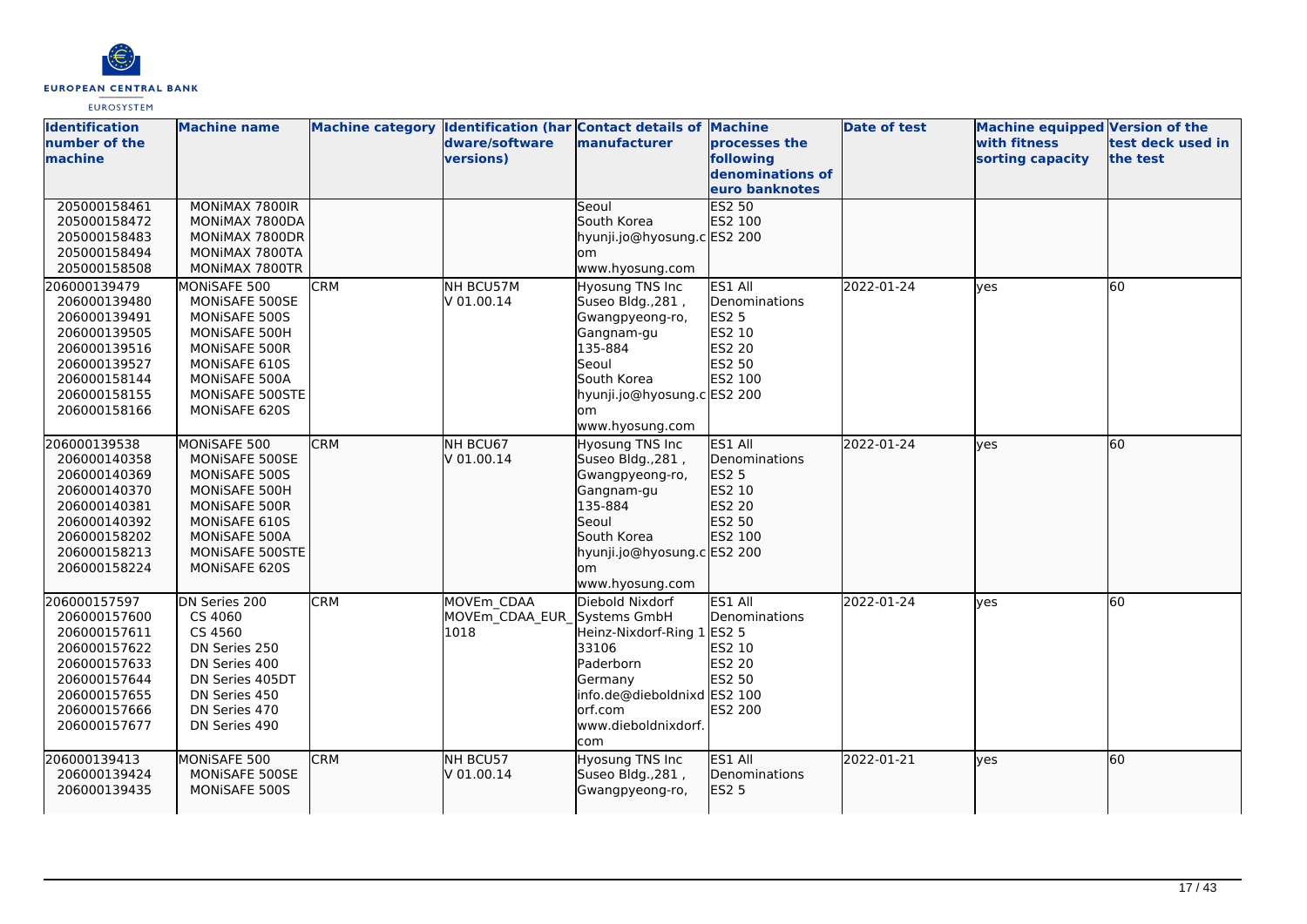

| <b>Identification</b>        | <b>Machine name</b>           |            |                | Machine category Identification (har Contact details of Machine |                  | <b>Date of test</b> | <b>Machine equipped Version of the</b> |                   |
|------------------------------|-------------------------------|------------|----------------|-----------------------------------------------------------------|------------------|---------------------|----------------------------------------|-------------------|
| number of the                |                               |            | dware/software | manufacturer                                                    | processes the    |                     | with fitness                           | test deck used in |
| machine                      |                               |            | versions)      |                                                                 | following        |                     | sorting capacity                       | the test          |
|                              |                               |            |                |                                                                 | denominations of |                     |                                        |                   |
|                              |                               |            |                |                                                                 | euro banknotes   |                     |                                        |                   |
| 206000139446                 | MONISAFE 500H                 |            |                | Gangnam-gu                                                      | ES2 10           |                     |                                        |                   |
| 206000139457                 | MONISAFE 500R                 |            |                | 135-884                                                         | ES2 20           |                     |                                        |                   |
| 206000139468                 | MONISAFE 610S                 |            |                | Seoul                                                           | ES2 50           |                     |                                        |                   |
| 206000158111                 | MONISAFE 500A                 |            |                | South Korea                                                     | ES2 100          |                     |                                        |                   |
| 206000158122                 | MONISAFE 500STE               |            |                | hyunji.jo@hyosung.c ES2 200                                     |                  |                     |                                        |                   |
| 206000158133                 | MONISAFE 620S                 |            |                | lom                                                             |                  |                     |                                        |                   |
|                              |                               |            |                | www.hyosung.com                                                 |                  |                     |                                        |                   |
| 206000139981                 | MONIMAX 8600                  | <b>CRM</b> | NH BCU63       | Hyosung TNS Inc                                                 | ES1 All          | 2022-01-21          | ves                                    | 60                |
| 206000139992                 | MONIMAX 8000A                 |            | V 01.00.14     | Suseo Bldg., 281,                                               | Denominations    |                     |                                        |                   |
| 206000140007                 | MONIMAX 8000TA                |            |                | Gwangpyeong-ro,                                                 | <b>ES2 5</b>     |                     |                                        |                   |
| 206000140018                 | MONIMAX 8000P                 |            |                | Gangnam-gu                                                      | ES2 10           |                     |                                        |                   |
| 206000140029                 | MONIMAX 8000PT                |            |                | 135-884                                                         | ES2 20           |                     |                                        |                   |
| 206000140030                 | MONIMAX 8200                  |            |                | Seoul                                                           | ES2 50           |                     |                                        |                   |
| 206000140041                 | MONIMAX 8200T                 |            |                | South Korea                                                     | ES2 100          |                     |                                        |                   |
| 206000140052                 | MONIMAX 8200CL                |            |                | hyunji.jo@hyosung.c ES2 200                                     |                  |                     |                                        |                   |
| 206000140063                 | MONIMAX 8200TA                |            |                | om                                                              |                  |                     |                                        |                   |
| 206000140074                 | MONIMAX 8300                  |            |                | www.hyosung.com                                                 |                  |                     |                                        |                   |
| 206000140085                 | MONIMAX 8300T                 |            |                |                                                                 |                  |                     |                                        |                   |
| 206000140096                 | MONIMAX 8600T                 |            |                |                                                                 |                  |                     |                                        |                   |
| 206000140109                 | MONIMAX 8600R                 |            |                |                                                                 |                  |                     |                                        |                   |
| 206000140110                 | MONIMAX 8600S                 |            |                |                                                                 |                  |                     |                                        |                   |
| 206000140121                 | MONIMAX 8600ST                |            |                |                                                                 |                  |                     |                                        |                   |
| 206000140132<br>206000140143 | MONIMAX 8700<br>MONIMAX 8700T |            |                |                                                                 |                  |                     |                                        |                   |
| 206000140154                 | MONIMAX 8800                  |            |                |                                                                 |                  |                     |                                        |                   |
| 206000140165                 | MONIMAX 8800T                 |            |                |                                                                 |                  |                     |                                        |                   |
| 206000140176                 | MONIMAX 8900                  |            |                |                                                                 |                  |                     |                                        |                   |
| 206000140187                 | MONIMAX 8940                  |            |                |                                                                 |                  |                     |                                        |                   |
| 206000140198                 | <b>BranchSolution</b>         |            |                |                                                                 |                  |                     |                                        |                   |
| 206000140597                 | 8050                          |            |                |                                                                 |                  |                     |                                        |                   |
| 206000140600                 | <b>MONIMAX</b>                |            |                |                                                                 |                  |                     |                                        |                   |
| 206000140611                 | 8100QTN                       |            |                |                                                                 |                  |                     |                                        |                   |
| 206000140622                 | MONIMAX 8200S                 |            |                |                                                                 |                  |                     |                                        |                   |
| 206000140633                 | MONIMAX 8200SR                |            |                |                                                                 |                  |                     |                                        |                   |
| 206000140644                 | MONIMAX 8200ST                |            |                |                                                                 |                  |                     |                                        |                   |
| 206000140655                 | MONIMAX 8200QT                |            |                |                                                                 |                  |                     |                                        |                   |
| 206000158086                 | MONIMAX 8600SR                |            |                |                                                                 |                  |                     |                                        |                   |
| 206000158097                 | MONIMAX 8700TE                |            |                |                                                                 |                  |                     |                                        |                   |
| 206000158100                 | <b>MONIMAX</b>                |            |                |                                                                 |                  |                     |                                        |                   |
|                              |                               |            |                |                                                                 |                  |                     |                                        |                   |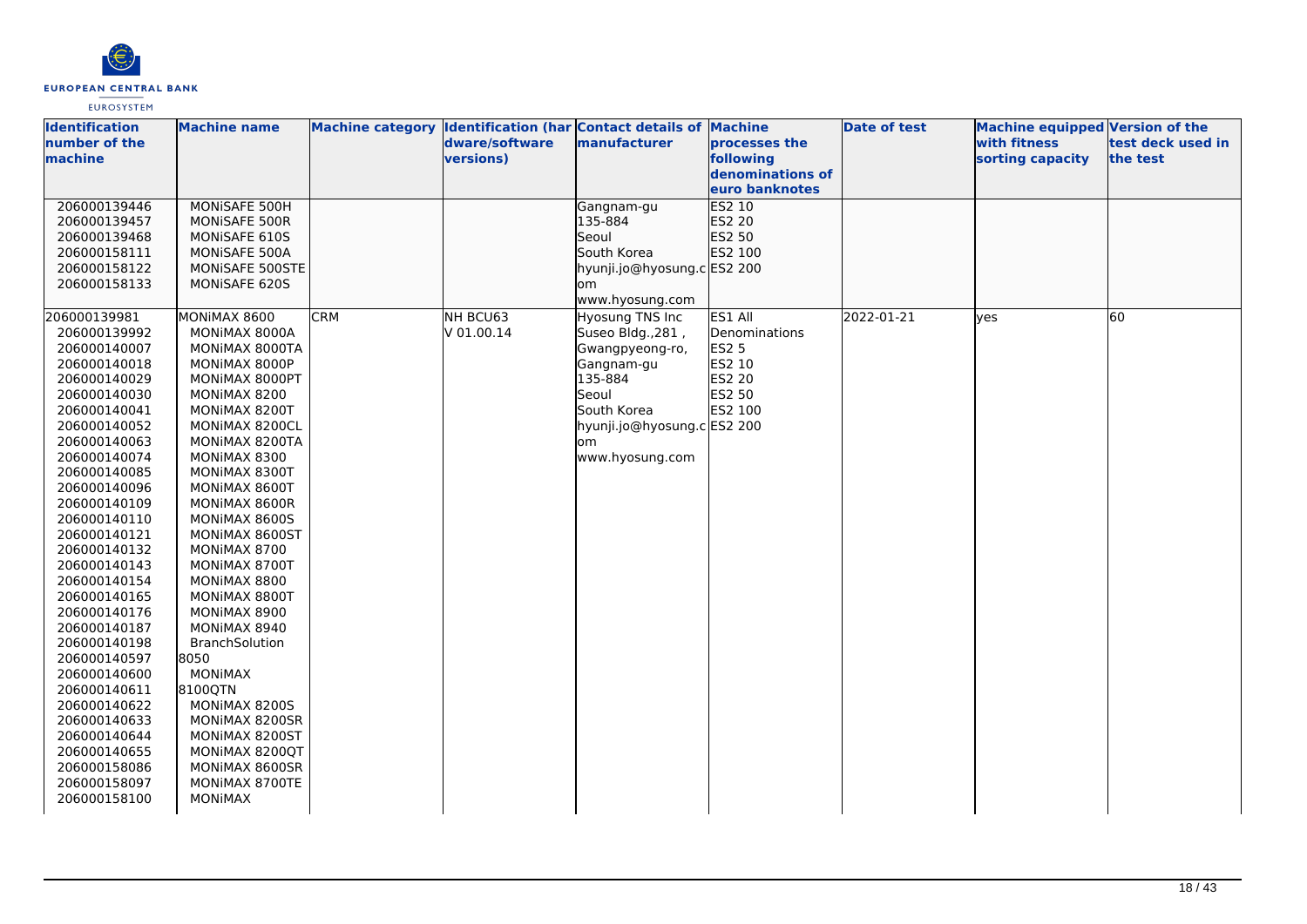

| <b>Identification</b><br>number of the<br>machine | <b>Machine name</b>      |            | dware/software<br>versions) | Machine category Identification (har Contact details of Machine<br>manufacturer | processes the<br>following<br>denominations of<br>euro banknotes | <b>Date of test</b> | Machine equipped Version of the<br>with fitness<br>sorting capacity | test deck used in<br>the test |
|---------------------------------------------------|--------------------------|------------|-----------------------------|---------------------------------------------------------------------------------|------------------------------------------------------------------|---------------------|---------------------------------------------------------------------|-------------------------------|
|                                                   | 8200QTN<br>MONIMAX 8700S |            |                             |                                                                                 |                                                                  |                     |                                                                     |                               |
|                                                   | MONIMAX 8700ST           |            |                             |                                                                                 |                                                                  |                     |                                                                     |                               |
| 206000139549                                      | MONIMAX 8600             | <b>CRM</b> | NH BCU53M                   | Hyosung TNS Inc                                                                 | ES1 All                                                          | 2022-01-20          | lyes                                                                | 60                            |
| 206000139550                                      | MONIMAX 8000A            |            | V 01.00.14                  | Suseo Bldg., 281,                                                               | Denominations                                                    |                     |                                                                     |                               |
| 206000139561                                      | MONIMAX 8000TA           |            |                             | Gwangpyeong-ro,                                                                 | ES2 5                                                            |                     |                                                                     |                               |
| 206000139572                                      | MONIMAX 8000P            |            |                             | Gangnam-gu                                                                      | ES2 10                                                           |                     |                                                                     |                               |
| 206000139583                                      | MONIMAX 8000PT           |            |                             | 135-884                                                                         | ES2 20                                                           |                     |                                                                     |                               |
| 206000139594                                      | MONIMAX 8200             |            |                             | Seoul                                                                           | ES2 50                                                           |                     |                                                                     |                               |
| 206000139607                                      | MONIMAX 8200T            |            |                             | South Korea                                                                     | ES2 100                                                          |                     |                                                                     |                               |
| 206000139618                                      | MONIMAX 8200CL           |            |                             | hyunji.jo@hyosung.c ES2 200                                                     |                                                                  |                     |                                                                     |                               |
| 206000139629                                      | MONIMAX 8200TA           |            |                             | lom.                                                                            |                                                                  |                     |                                                                     |                               |
| 206000139630                                      | MONIMAX 8300             |            |                             | www.hyosung.com                                                                 |                                                                  |                     |                                                                     |                               |
| 206000139641                                      | MONIMAX 8300T            |            |                             |                                                                                 |                                                                  |                     |                                                                     |                               |
| 206000139652                                      | MONIMAX 8600T            |            |                             |                                                                                 |                                                                  |                     |                                                                     |                               |
| 206000139663                                      | MONIMAX 8600R            |            |                             |                                                                                 |                                                                  |                     |                                                                     |                               |
| 206000139674                                      | MONIMAX 8600S            |            |                             |                                                                                 |                                                                  |                     |                                                                     |                               |
| 206000139685                                      | MONIMAX 8600ST           |            |                             |                                                                                 |                                                                  |                     |                                                                     |                               |
| 206000139696                                      | MONIMAX 8700             |            |                             |                                                                                 |                                                                  |                     |                                                                     |                               |
| 206000139709                                      | MONIMAX 8700T            |            |                             |                                                                                 |                                                                  |                     |                                                                     |                               |
| 206000139710                                      | MONIMAX 8800             |            |                             |                                                                                 |                                                                  |                     |                                                                     |                               |
| 206000139721                                      | MONIMAX 8800T            |            |                             |                                                                                 |                                                                  |                     |                                                                     |                               |
| 206000139732                                      | MONIMAX 8900             |            |                             |                                                                                 |                                                                  |                     |                                                                     |                               |
| 206000139743                                      | MONIMAX 8940             |            |                             |                                                                                 |                                                                  |                     |                                                                     |                               |
| 206000139754                                      | <b>BranchSolution</b>    |            |                             |                                                                                 |                                                                  |                     |                                                                     |                               |
| 206000140450                                      | 8050                     |            |                             |                                                                                 |                                                                  |                     |                                                                     |                               |
| 206000140461                                      | <b>MONIMAX</b>           |            |                             |                                                                                 |                                                                  |                     |                                                                     |                               |
| 206000140472                                      | 8100QTN                  |            |                             |                                                                                 |                                                                  |                     |                                                                     |                               |
| 206000140483                                      | MONIMAX 8200S            |            |                             |                                                                                 |                                                                  |                     |                                                                     |                               |
| 206000140494                                      | MONIMAX 8200SR           |            |                             |                                                                                 |                                                                  |                     |                                                                     |                               |
| 206000140508                                      | MONIMAX 8200ST           |            |                             |                                                                                 |                                                                  |                     |                                                                     |                               |
| 206000140519                                      | MONIMAX 8200QT           |            |                             |                                                                                 |                                                                  |                     |                                                                     |                               |
| 206000157973                                      | MONIMAX 8600SR           |            |                             |                                                                                 |                                                                  |                     |                                                                     |                               |
| 206000157984                                      | MONIMAX 8700TE           |            |                             |                                                                                 |                                                                  |                     |                                                                     |                               |
| 206000157995                                      | <b>MONIMAX</b>           |            |                             |                                                                                 |                                                                  |                     |                                                                     |                               |
|                                                   | 8200QTN                  |            |                             |                                                                                 |                                                                  |                     |                                                                     |                               |
|                                                   | MONIMAX 8700S            |            |                             |                                                                                 |                                                                  |                     |                                                                     |                               |
|                                                   | MONIMAX 8700ST           |            |                             |                                                                                 |                                                                  |                     |                                                                     |                               |
| 206000139765                                      | MONIMAX 8600             | CRM        | NH BCU53                    | Hyosung TNS Inc                                                                 | ES1 All                                                          | 2022-01-20          | lyes                                                                | 60                            |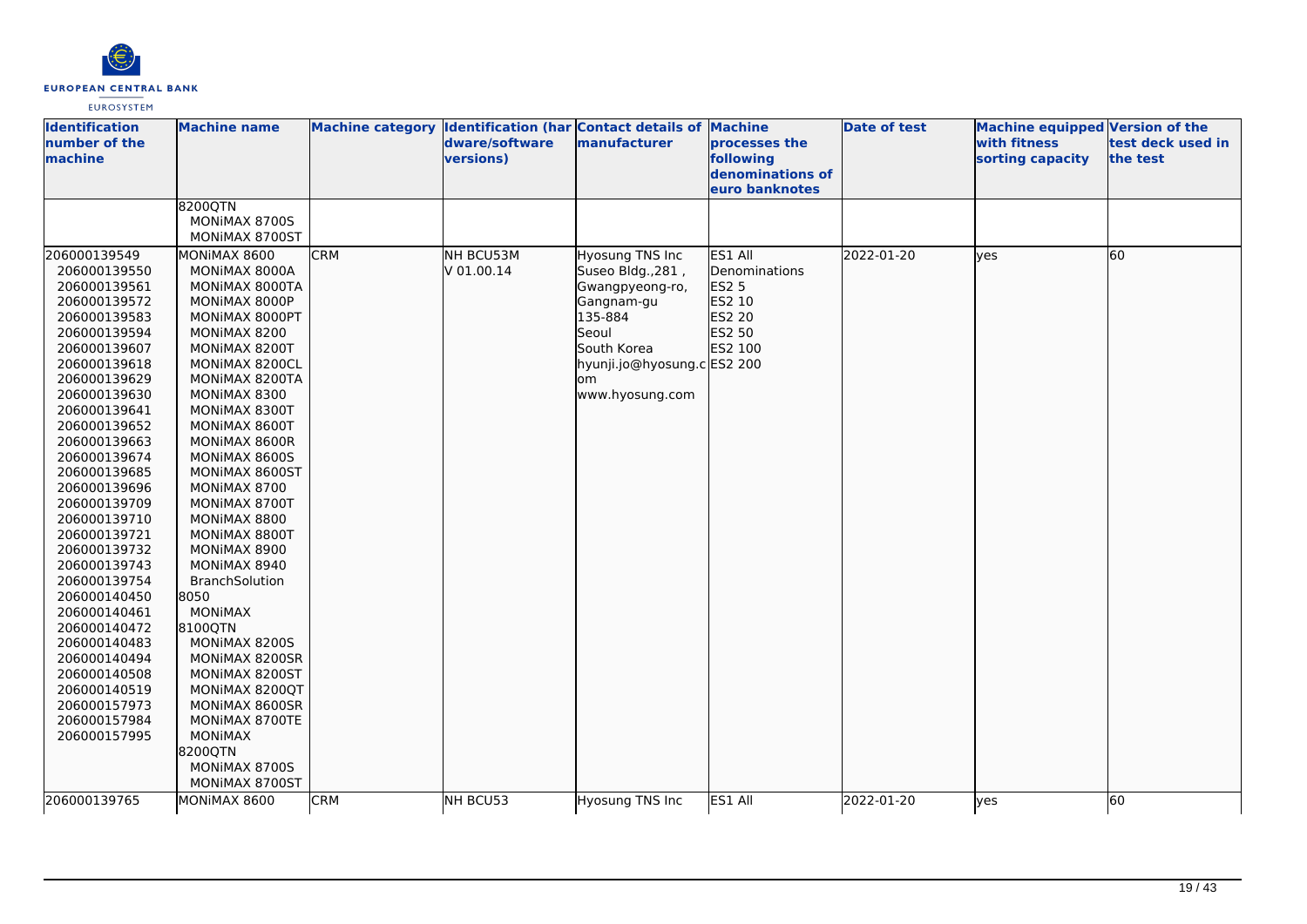

| <b>Identification</b> | <b>Machine name</b>   |            |                  | Machine category Identification (har Contact details of Machine |                  | <b>Date of test</b> | Machine equipped Version of the |                   |
|-----------------------|-----------------------|------------|------------------|-----------------------------------------------------------------|------------------|---------------------|---------------------------------|-------------------|
| number of the         |                       |            | dware/software   | manufacturer                                                    | processes the    |                     | with fitness                    | test deck used in |
| machine               |                       |            | <b>versions)</b> |                                                                 | following        |                     | sorting capacity                | the test          |
|                       |                       |            |                  |                                                                 | denominations of |                     |                                 |                   |
|                       |                       |            |                  |                                                                 | euro banknotes   |                     |                                 |                   |
| 206000139776          | MONIMAX 8000A         |            | V 01.00.14       | Suseo Bldg., 281,                                               | Denominations    |                     |                                 |                   |
| 206000139787          | MONIMAX 8000TA        |            |                  | Gwangpyeong-ro,                                                 | <b>ES2 5</b>     |                     |                                 |                   |
| 206000139812          | MONIMAX 8200          |            |                  | Gangnam-gu                                                      | ES2 10           |                     |                                 |                   |
| 206000139823          | MONIMAX 8200T         |            |                  | 135-884                                                         | <b>ES2 20</b>    |                     |                                 |                   |
| 206000139834          | MONIMAX 8200CL        |            |                  | Seoul                                                           | ES2 50           |                     |                                 |                   |
| 206000139845          | MONIMAX 8200TA        |            |                  | South Korea                                                     | ES2 100          |                     |                                 |                   |
| 206000139878          | MONIMAX 8600T         |            |                  | hyunji.jo@hyosung.c ES2 200                                     |                  |                     |                                 |                   |
| 206000139889          | MONIMAX 8600R         |            |                  | lom                                                             |                  |                     |                                 |                   |
| 206000139914          | MONIMAX 8700          |            |                  | www.hyosung.com                                                 |                  |                     |                                 |                   |
| 206000139925          | MONIMAX 8700T         |            |                  |                                                                 |                  |                     |                                 |                   |
| 206000139936          | MONIMAX 8800          |            |                  |                                                                 |                  |                     |                                 |                   |
| 206000139947          | MONIMAX 8800T         |            |                  |                                                                 |                  |                     |                                 |                   |
| 206000139970          | <b>BranchSolution</b> |            |                  |                                                                 |                  |                     |                                 |                   |
| 206000140520          | 8050                  |            |                  |                                                                 |                  |                     |                                 |                   |
| 206000140531          | <b>MONIMAX</b>        |            |                  |                                                                 |                  |                     |                                 |                   |
| 206000140542          | 8100QTN               |            |                  |                                                                 |                  |                     |                                 |                   |
| 206000140553          | MONIMAX 8200S         |            |                  |                                                                 |                  |                     |                                 |                   |
| 206000140564          | MONIMAX 8200SR        |            |                  |                                                                 |                  |                     |                                 |                   |
| 206000140575          | MONIMAX 8200ST        |            |                  |                                                                 |                  |                     |                                 |                   |
| 206000140586          | MONIMAX 8200QT        |            |                  |                                                                 |                  |                     |                                 |                   |
| 206000157940          | MONIMAX 8600SR        |            |                  |                                                                 |                  |                     |                                 |                   |
| 206000157951          | MONIMAX 8700TE        |            |                  |                                                                 |                  |                     |                                 |                   |
| 206000157962          | MONIMAX               |            |                  |                                                                 |                  |                     |                                 |                   |
| 206000158587          | 8200QTN               |            |                  |                                                                 |                  |                     |                                 |                   |
| 206000158598          | MONIMAX 8700S         |            |                  |                                                                 |                  |                     |                                 |                   |
| 206000158601          | MONIMAX 8700ST        |            |                  |                                                                 |                  |                     |                                 |                   |
| 206000158612          | MONIMAX 8000P         |            |                  |                                                                 |                  |                     |                                 |                   |
| 206000158634          | MONIMAX 8000PT        |            |                  |                                                                 |                  |                     |                                 |                   |
| 206000158645          | MONIMAX 8300          |            |                  |                                                                 |                  |                     |                                 |                   |
| 206000158656          | MONIMAX 8300T         |            |                  |                                                                 |                  |                     |                                 |                   |
| 206000158667          | MONIMAX 8600S         |            |                  |                                                                 |                  |                     |                                 |                   |
|                       | MONIMAX 8600ST        |            |                  |                                                                 |                  |                     |                                 |                   |
|                       | MONIMAX 8900          |            |                  |                                                                 |                  |                     |                                 |                   |
|                       | MONIMAX 8940          |            |                  |                                                                 |                  |                     |                                 |                   |
| 206000156507          | CI-50 RBW-15X         | <b>CRM</b> | HVE-2XX          | <b>Glory Global</b>                                             | ES1 All          | 2021-12-17          | lyes                            | 60                |
| 206000156518          | CI-10B RBW-100        |            | 1005             | Solutions                                                       | Denominations    |                     |                                 |                   |
| 206000156529          | CI-5B RBW-50          |            |                  | Thomas-Edison-Platz ES2 5                                       |                  |                     |                                 |                   |
|                       |                       |            |                  |                                                                 | ES2 10           |                     |                                 |                   |
|                       |                       |            |                  | 63263                                                           | ES2 20           |                     |                                 |                   |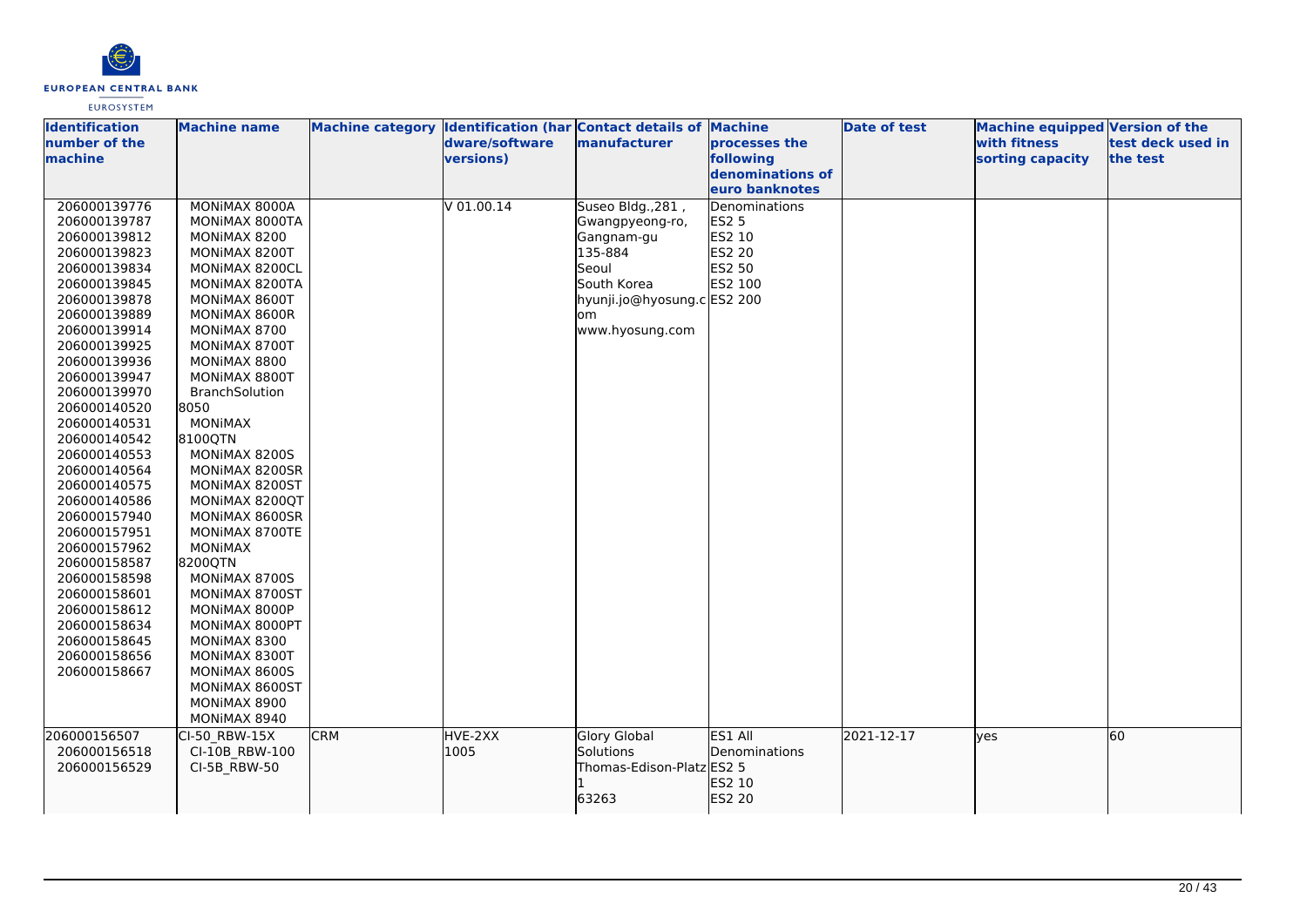

| <b>Identification</b><br>number of the<br>machine                                                                                            | <b>Machine name</b>                                                                                                                         |            | dware/software<br>versions)                       | Machine category Identification (har Contact details of Machine<br>manufacturer                                                                        | processes the<br>following<br>denominations of<br>euro banknotes                                    | <b>Date of test</b> | <b>Machine equipped Version of the</b><br>with fitness<br>sorting capacity | test deck used in<br>the test |
|----------------------------------------------------------------------------------------------------------------------------------------------|---------------------------------------------------------------------------------------------------------------------------------------------|------------|---------------------------------------------------|--------------------------------------------------------------------------------------------------------------------------------------------------------|-----------------------------------------------------------------------------------------------------|---------------------|----------------------------------------------------------------------------|-------------------------------|
|                                                                                                                                              |                                                                                                                                             |            |                                                   | Neu-Isenburg<br>Germany<br>www.gloryglobalsolu ES2 200<br>tions.com                                                                                    | ES2 50<br>ES2 100                                                                                   |                     |                                                                            |                               |
| 206000156277<br>206000156288                                                                                                                 | SafeCash R7<br>SafeCash R8                                                                                                                  | <b>CRM</b> | HOTS BV-ZBV Type<br>5a<br>BVZ22EUT 000020         | Gunnebo Cash<br>Automation AB<br>Stora Åvägen 1<br>SE-436 34<br>Askim<br>Sweden<br>www.gunnebo.com                                                     | ES1 All<br>Denominations<br><b>ES2 5</b><br>ES2 10<br>ES2 20<br>ES2 50<br>ES2 100<br><b>ES2 200</b> | 2021-12-13          | ves                                                                        | 60                            |
| 206000156299<br>206000156324<br>206000156335                                                                                                 | SafeCash R6<br>SafeCash R4<br>SafeCash R5                                                                                                   | <b>CRM</b> | HOTS BV-ZBV Type<br>l5a<br>BVZ22EUT 000020        | Gunnebo Cash<br>Automation AB<br>Stora Åvägen 1<br>SE-436 34<br>Askim<br>Sweden<br>www.gunnebo.com                                                     | ES1 All<br>Denominations<br><b>ES2 5</b><br>ES2 10<br>ES2 20<br>ES2 50<br>ES2 100<br>ES2 200        | 2021-12-13          | lves                                                                       | 60                            |
| 206000143306<br>206000143317<br>206000143328<br>206000143339<br>206000143340<br>206000143351<br>206000143362<br>206000143373<br>206000143431 | DN Series 200<br>CS 4060<br>CS 4560<br>DN Series 250<br>DN Series 400<br>DN Series 405DT<br>DN Series 450<br>DN Series 470<br>DN Series 490 | <b>CRM</b> | MOVEm CDAA<br>MOVEm_CDAA_EUR_Systems GmbH<br>1014 | Diebold Nixdorf<br>Heinz-Nixdorf-Ring 1 ES2 5<br>33106<br>Paderborn<br>Germany<br>info.de@dieboldnixd ES2 100<br>orf.com<br>www.dieboldnixdorf.<br>com | ES1 All<br>Denominations<br>ES2 10<br><b>ES2 20</b><br>ES2 50<br>ES2 200                            | 2021-12-08          | ves                                                                        | 60                            |
| 206000156084<br>206000156095                                                                                                                 | <b>RBG-200</b><br>RZ-200                                                                                                                    | <b>CRM</b> | <b>HVD-200</b><br>6617                            | <b>Glory Global</b><br>Solutions<br>Thomas-Edison-Platz ES2 5<br>63263<br>Neu-Isenburg                                                                 | ES1 All<br>Denominations<br>ES2 10<br>ES2 20<br>ES2 50                                              | 2021-12-08          | ves                                                                        | 60                            |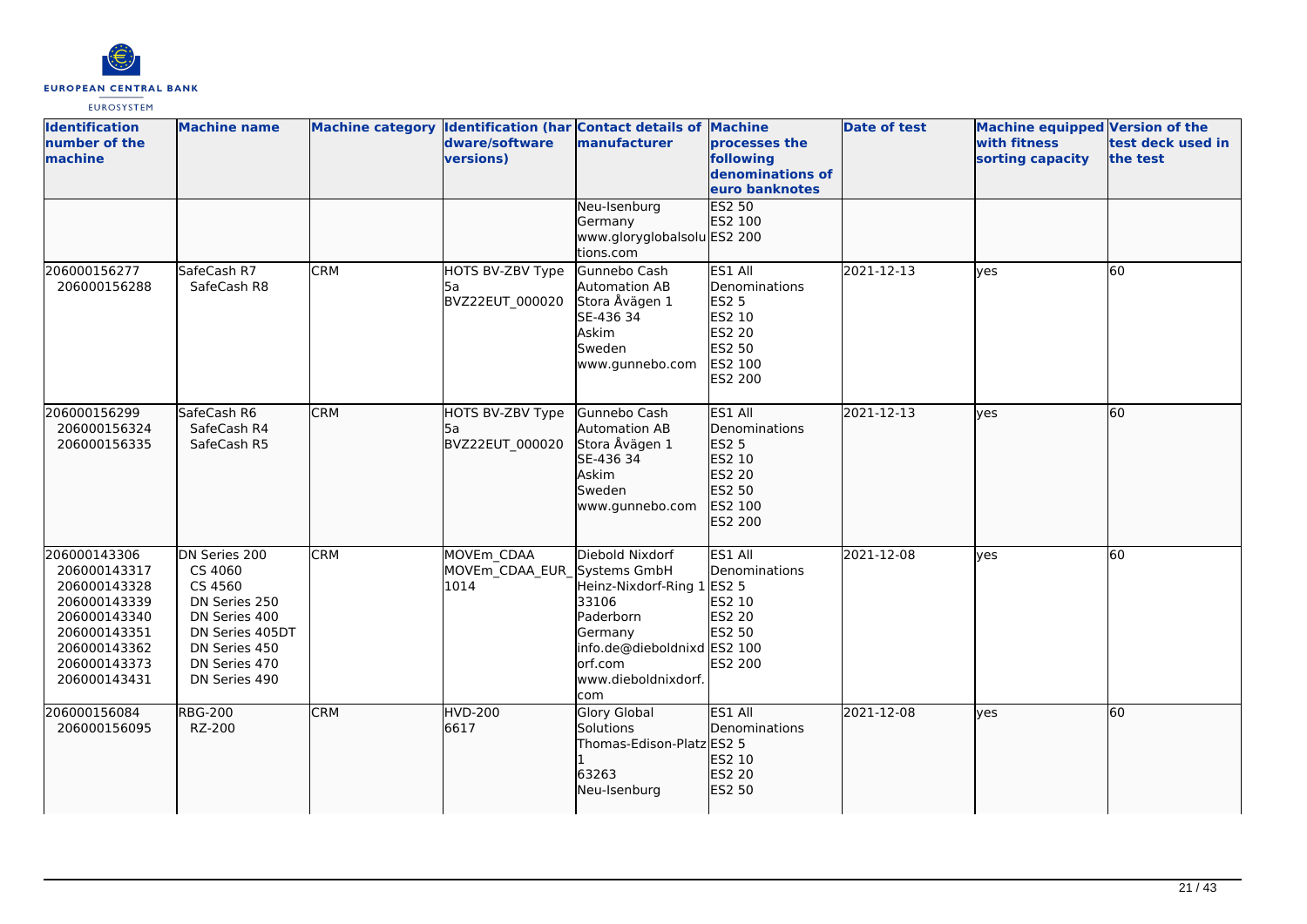

| <b>Identification</b><br>number of the<br>machine                                                                                                                                                                                                                            | <b>Machine name</b>                                                                                                                                                                                                                                                                                  |            | dware/software<br>versions) | Machine category Identification (har Contact details of Machine<br>manufacturer                                                                                        | processes the<br>following<br>denominations of<br>euro banknotes  | <b>Date of test</b> | Machine equipped Version of the<br>with fitness<br>sorting capacity | test deck used in<br>the test |
|------------------------------------------------------------------------------------------------------------------------------------------------------------------------------------------------------------------------------------------------------------------------------|------------------------------------------------------------------------------------------------------------------------------------------------------------------------------------------------------------------------------------------------------------------------------------------------------|------------|-----------------------------|------------------------------------------------------------------------------------------------------------------------------------------------------------------------|-------------------------------------------------------------------|---------------------|---------------------------------------------------------------------|-------------------------------|
|                                                                                                                                                                                                                                                                              |                                                                                                                                                                                                                                                                                                      |            |                             | Germany<br>www.gloryglobalsolu ES2 200<br>tions.com                                                                                                                    | <b>ES2 100</b>                                                    |                     |                                                                     |                               |
| 206000156108<br>206000156119                                                                                                                                                                                                                                                 | <b>RBG-200</b><br>RZ-200                                                                                                                                                                                                                                                                             | <b>CRM</b> | $HVD-210$<br>6617           | <b>Glory Global</b><br>Solutions<br>Thomas-Edison-Platz ES2 5<br>63263<br>Neu-Isenburg<br>Germany<br>www.gloryglobalsolu ES2 200<br>tions.com                          | ES1 All<br>Denominations<br>ES2 10<br>ES2 20<br>ES2 50<br>ES2 100 | 2021-12-08          | lves                                                                | 60                            |
| 207000156143<br>207000156154<br>207000156165<br>207000156176<br>207000156187                                                                                                                                                                                                 | Opteva 740<br>Opteva 760<br>Opteva 750<br>Opteva 720 Front<br>Load<br>Opteva 720 Rear<br>Load                                                                                                                                                                                                        | <b>CCM</b> | BAU<br>3360T0302631         | Diebold Nixdorf<br>Systems GmbH<br>Heinz-Nixdorf-Ring 1 ES2 5<br>33106<br>Paderborn<br>Germany<br>info.de@dieboldnixd ES2 100<br>orf.com<br>www.dieboldnixdorf.<br>com | ES1 All<br>Denominations<br>ES2 10<br>ES2 20<br>ES2 50<br>ES2 200 | 2021-12-08          | lno                                                                 | 60                            |
| 207000155814<br>207000155825<br>207000155836<br>207000155847<br>207000155858<br>207000155869<br>207000155870<br>207000155881<br>207000155892<br>207000155905<br>207000155916<br>207000155927<br>207000155938<br>207000155949<br>207000155950<br>207000155961<br>207000155972 | CINEO C2070<br>CS 2070<br>ProCash 3000<br>ProCash 2100xe<br>PC 2100<br>ProCash 2150xe<br>ProCash 2250xe<br>ProCash 2350xe<br>ProCash 3100xe<br>ProCash 4100<br>ProCash 8100<br>ProCash 8150<br><b>CINEO C2080</b><br><b>CINEO C2560</b><br>CINEO C2560DU<br><b>CINEO C2590</b><br><b>CINEO C4080</b> | <b>CCM</b> | Line XSA<br>XSAAEUR0234     | Diebold Nixdorf<br>Systems GmbH<br>Heinz-Nixdorf-Ring 1 ES2 5<br>33106<br>Paderborn<br>Germany<br>info.de@dieboldnixd ES2 100<br>orf.com<br>www.dieboldnixdorf.<br>com | ES1 All<br>Denominations<br>ES2 10<br>ES2 20<br>ES2 50<br>ES2 200 | 2021-12-02          | lno                                                                 | 60                            |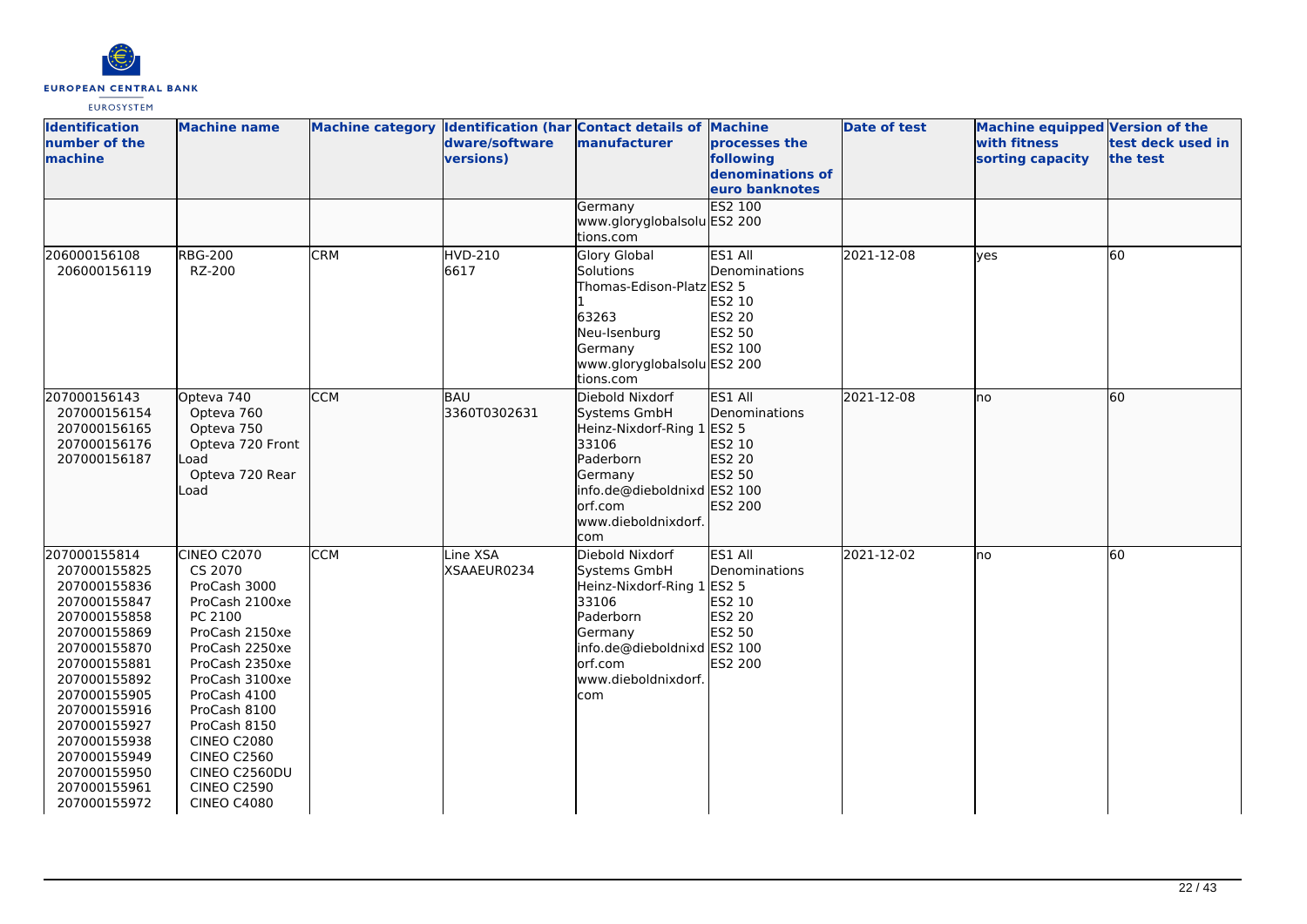

| <b>Identification</b><br>number of the<br>machine                                                                                                            | <b>Machine name</b>                                                                                                                             |            | Machine category Identification (har Contact details of Machine<br>dware/software<br>versions) | manufacturer                                                                                                                                  | processes the<br>following                                                            | <b>Date of test</b> | <b>Machine equipped Version of the</b><br><b>with fitness</b><br>sorting capacity | test deck used in<br>the test |
|--------------------------------------------------------------------------------------------------------------------------------------------------------------|-------------------------------------------------------------------------------------------------------------------------------------------------|------------|------------------------------------------------------------------------------------------------|-----------------------------------------------------------------------------------------------------------------------------------------------|---------------------------------------------------------------------------------------|---------------------|-----------------------------------------------------------------------------------|-------------------------------|
|                                                                                                                                                              |                                                                                                                                                 |            |                                                                                                |                                                                                                                                               | denominations of<br>euro banknotes                                                    |                     |                                                                                   |                               |
| 207000155983<br>207000155994<br>207000156007<br>207000156018<br>207000156029<br>207000156030<br>207000156041<br>207000156052<br>207000156063<br>207000156074 | <b>CINEO C2090</b><br>CINEO C2560PG<br>CS 2080<br>CS 2560<br><b>CS 2560DU</b><br>CS 2590<br>CS 4080<br>CS 2090<br><b>CS 2560PG</b><br>Punt Groc |            |                                                                                                |                                                                                                                                               |                                                                                       |                     |                                                                                   |                               |
| 206000155528<br>206000155539                                                                                                                                 | SelfServ 62<br>SelfServ 64                                                                                                                      | <b>CRM</b> | SR BV<br>EU0113                                                                                | <b>NCR Financial</b><br>Solutions Group Ltd<br>3 Fulton Road<br>DD2 4SW Tayside<br>Dundee<br>United Kingdom<br>www.ncr.com                    | ES1 All<br>Denominations<br>ES2 5<br>ES2 10<br>ES2 20<br>ES2 50<br>ES2 100<br>ES2 200 | 2021-11-25          | lyes                                                                              | 60                            |
| 206000144385<br>206000144396                                                                                                                                 | <b>RBG-200</b><br>RZ-200                                                                                                                        | <b>CRM</b> | <b>HVD-200</b><br>6616                                                                         | <b>Glory Global</b><br>Solutions<br>Thomas-Edison-Platz ES2 5<br>63263<br>Neu-Isenburg<br>Germany<br>www.gloryglobalsolu ES2 200<br>tions.com | ES1 All<br>Denominations<br>ES2 10<br>ES2 20<br>ES2 50<br>ES2 100                     | 2021-11-17          | lves                                                                              | 60                            |
| 206000154721<br>206000154732                                                                                                                                 | Oki ATM-Recycler<br>G8 (GZ9500F)<br>Oki ATM-Recycler<br>G8 (GZ9500R)                                                                            | <b>CRM</b> | OKI RG8-BRM 2.xx<br>OKI RG8-Recognition Co, Ltd<br>(Euro) 5.02                                 | Oki Electric Industry ES1 All<br>3-1 Futabacho,<br>Takasaki<br>370-8585<br>Gumma<br>Japan<br>www.oki.com                                      | Denominations<br>ES2 5<br>ES2 10<br>ES2 20<br>ES2 50<br>ES2 100<br>ES2 200            | 2021-11-09          | lves                                                                              | 60                            |
| 206000154743                                                                                                                                                 | Oki ATM-Recycler                                                                                                                                | <b>CRM</b> | OKI RG7-BRM 8.xx                                                                               | Oki Electric Industry ES1 All                                                                                                                 |                                                                                       | 2021-11-09          | ves                                                                               | 60                            |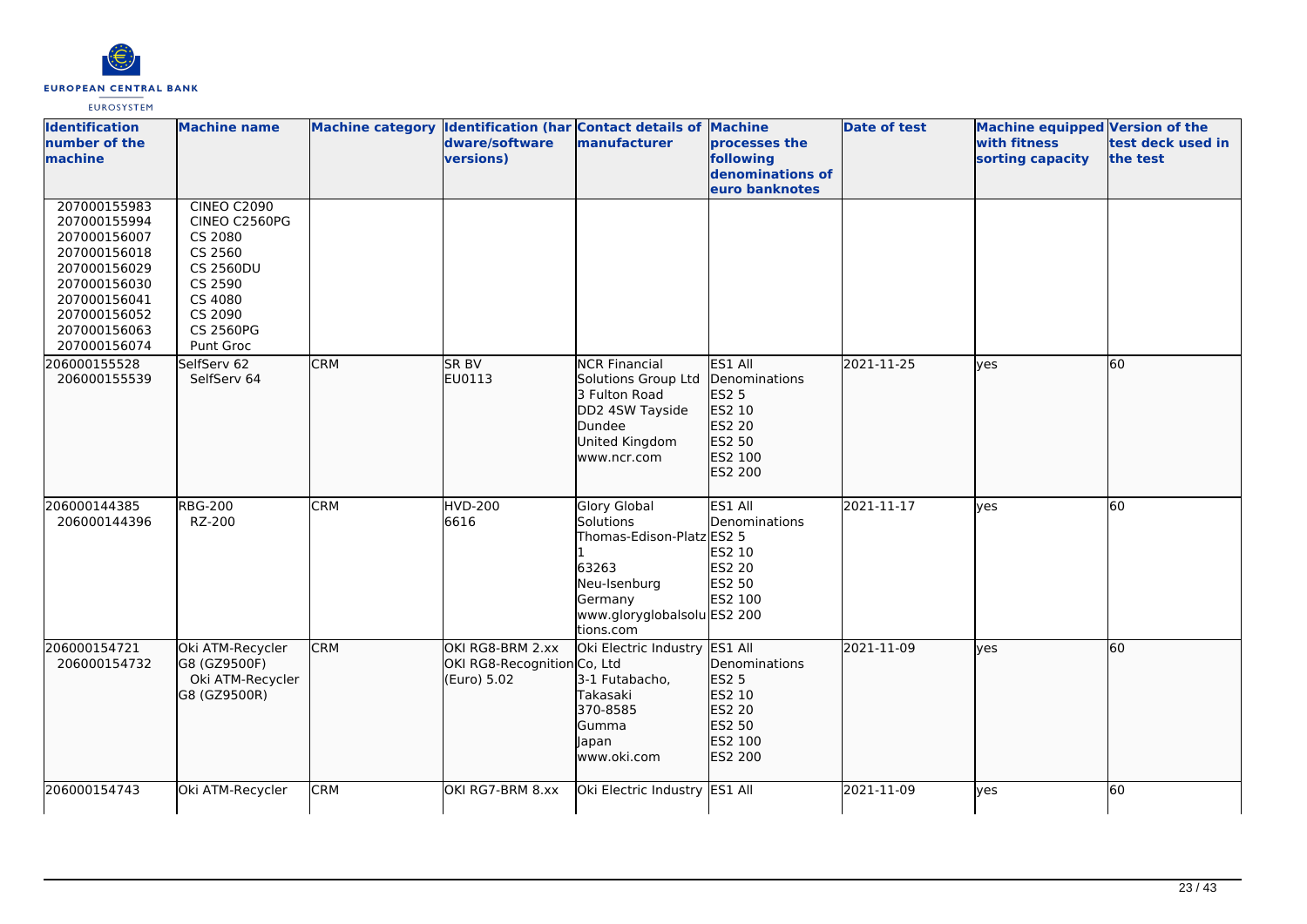

| <b>Identification</b><br>number of the<br>machine                                            | <b>Machine name</b>                                                                    |            | dware/software<br>versions)                                            | Machine category Identification (har Contact details of Machine<br>manufacturer                                                     | processes the<br>following<br>denominations of<br>euro banknotes                             | <b>Date of test</b> | <b>Machine equipped Version of the</b><br>with fitness<br>sorting capacity | test deck used in<br>the test |
|----------------------------------------------------------------------------------------------|----------------------------------------------------------------------------------------|------------|------------------------------------------------------------------------|-------------------------------------------------------------------------------------------------------------------------------------|----------------------------------------------------------------------------------------------|---------------------|----------------------------------------------------------------------------|-------------------------------|
| 206000154754                                                                                 | G7 (GZ9241F)<br>Oki ATM-Recycler<br>G7 (GZ9241R)                                       |            | OKI RG7-Recognition Co, Ltd<br>(Euro) 9.02                             | 3-1 Futabacho,<br>Takasaki<br>370-8585<br>Gumma<br>Japan<br>www.oki.com                                                             | Denominations<br><b>ES2 5</b><br>ES2 10<br>ES2 20<br>ES2 50<br>ES2 100<br>ES2 200            |                     |                                                                            |                               |
| 206000154663<br>206000154674<br>206000154685<br>206000154696<br>206000154709<br>206000154710 | KePlus R10<br>KePlus RT10<br>KePlus F10<br>KePlus FT10<br>KePlus FX10<br>KePlus RX10   | <b>CRM</b> | BV HW: HCS Zero BV KEBA Handover<br>Type 5<br>BV SW:<br>BVZ2207T000012 | <b>Automation GmbH</b><br>Reindlstrasse 51<br>A-4041<br>Linz<br>Austria<br>kh@keba.com<br>www.keba.com                              | ES1 All<br>Denominations<br><b>ES2 5</b><br>ES2 10<br>ES2 20<br>ES2 50<br>ES2 100<br>ES2 200 | 2021-11-08          | ves                                                                        | 60                            |
| 206000155061<br>206000155072<br>206000155083                                                 | Series 100 ATM<br>Model 20<br>Series 100 ATM<br>Model 21<br>Series 100 ATM<br>Model 22 | <b>CRM</b> | lgbru<br>GBNA with BV100E<br>EU7591                                    | Fujitsu Frontech<br>Limited<br>1766 Yanokuchi,<br>Inagi-shi<br>206-855<br>Tokyo<br>Japan<br>www.frontech.fujitsu ES2 200<br>.com/en | ES1 All<br>Denominations<br><b>ES2 5</b><br>ES2 10<br>ES2 20<br>ES2 50<br>ES2 100            | 2021-11-05          | lves                                                                       | 60                            |
| 206000155094<br>206000155174<br>206000155185                                                 | Serie 8000, Model<br>8148<br>Serie 8000, Model<br>8048R<br>Serie 8000, Model<br>8028R  | <b>CRM</b> | <b>GBRU</b><br>GBNA with BV100E<br>EU7591                              | Denso Ten España,<br>S.A.<br>Cesar Vallejo nº 16<br>29004<br>Malaga<br>Spain<br>www.ftesa.es                                        | ES1 All<br>Denominations<br>ES2 5<br>ES2 10<br>ES2 20<br>ES2 50<br>ES2 100<br>ES2 200        | 2021-11-05          | lves                                                                       | 60                            |
| 207000155380<br>207000155391<br>207000155404                                                 | Series 100 ATM<br>Model 20<br>Series 100 ATM                                           | <b>CCM</b> | G60 with BV10<br>EU32AA                                                | Fujitsu Frontech<br>Limited<br>1766 Yanokuchi,                                                                                      | ES1 All<br>Denominations<br><b>ES2 5</b>                                                     | 2021-11-04          | lno                                                                        | 60                            |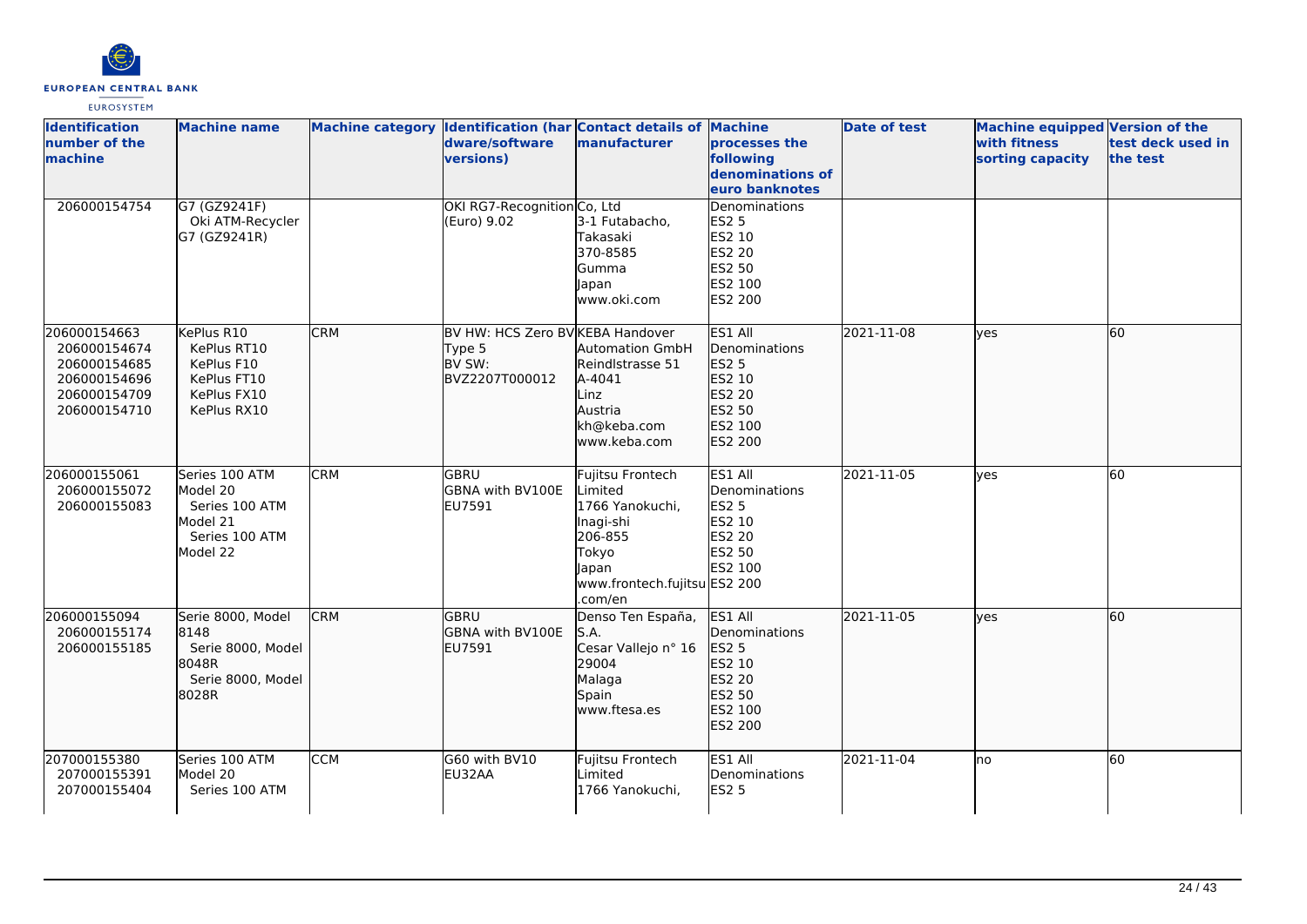

| <b>Identification</b><br>number of the<br>machine | <b>Machine name</b>                                                                    |            | dware/software<br>versions)                     | Machine category Identification (har Contact details of Machine<br>manufacturer                                                     | processes the<br>following<br>denominations of<br>euro banknotes                                    | <b>Date of test</b> | <b>Machine equipped Version of the</b><br>with fitness<br>sorting capacity | test deck used in<br>the test |
|---------------------------------------------------|----------------------------------------------------------------------------------------|------------|-------------------------------------------------|-------------------------------------------------------------------------------------------------------------------------------------|-----------------------------------------------------------------------------------------------------|---------------------|----------------------------------------------------------------------------|-------------------------------|
|                                                   | Model 21<br>Series 100 ATM<br>Model 22                                                 |            |                                                 | Inagi-shi<br>206-855<br>Tokyo<br>Japan<br>www.frontech.fujitsu ES2 200<br>.com/en                                                   | <b>ES2 10</b><br>ES2 20<br>ES2 50<br>ES2 100                                                        |                     |                                                                            |                               |
| 206000155141<br>206000155152<br>206000155163      | Series 100 ATM<br>Model 20<br>Series 100 ATM<br>Model 21<br>Series 100 ATM<br>Model 22 | <b>CRM</b> | <b>GBRU</b><br><b>GBNA with BV100</b><br>EU7591 | Fujitsu Frontech<br>Limited<br>1766 Yanokuchi,<br>Inagi-shi<br>206-855<br>Tokyo<br>Japan<br>www.frontech.fujitsu ES2 200<br>.com/en | ES1 All<br>Denominations<br><b>ES2 5</b><br>ES2 10<br>ES2 20<br>ES2 50<br>ES2 100                   | 2021-11-03          | lves                                                                       | 60                            |
| 206000155196<br>206000155209<br>206000155210      | Serie 8000, Model<br>8148<br>Serie 8000, Model<br>8048R<br>Serie 8000, Model<br>8028R  | <b>CRM</b> | <b>GBRU</b><br><b>GBNA with BV100</b><br>EU7591 | Denso Ten España,<br>S.A.<br>Cesar Vallejo nº 16<br>29004<br>Malaga<br>Spain<br>www.ftesa.es                                        | ES1 All<br>Denominations<br><b>ES2 5</b><br>ES2 10<br><b>ES2 20</b><br>ES2 50<br>ES2 100<br>ES2 200 | 2021-11-03          | lves                                                                       | 60                            |
| 206000154970<br>206000154981<br>206000154992      | Series 100 ATM<br>Model 20<br>Series 100 ATM<br>Model 21<br>Series 100 ATM<br>Model 22 | <b>CRM</b> | GBRU<br><b>GBNA with GBVM</b><br>EU7591         | Fujitsu Frontech<br>Limited<br>1766 Yanokuchi,<br>Inagi-shi<br>206-855<br>Tokyo<br>Japan<br>www.frontech.fujitsu ES2 200<br>.com/en | ES1 All<br>Denominations<br>ES2 5<br>ES2 10<br>ES2 20<br>ES2 50<br>ES2 100                          | 2021-11-02          | ves                                                                        | 60                            |
| 206000155005<br>206000155016<br>206000155027      | Serie 8000, Model<br>8148<br>Serie 8000, Model<br>8048R<br>Serie 8000, Model           | <b>CRM</b> | <b>GBRU</b><br><b>GBNA with GBVM</b><br>EU7591  | Denso Ten España,<br>S.A.<br>Cesar Vallejo nº 16<br>29004<br>Malaga                                                                 | ES1 All<br>Denominations<br><b>ES2 5</b><br>ES2 10<br><b>ES2 20</b>                                 | 2021-11-02          | yes                                                                        | 60                            |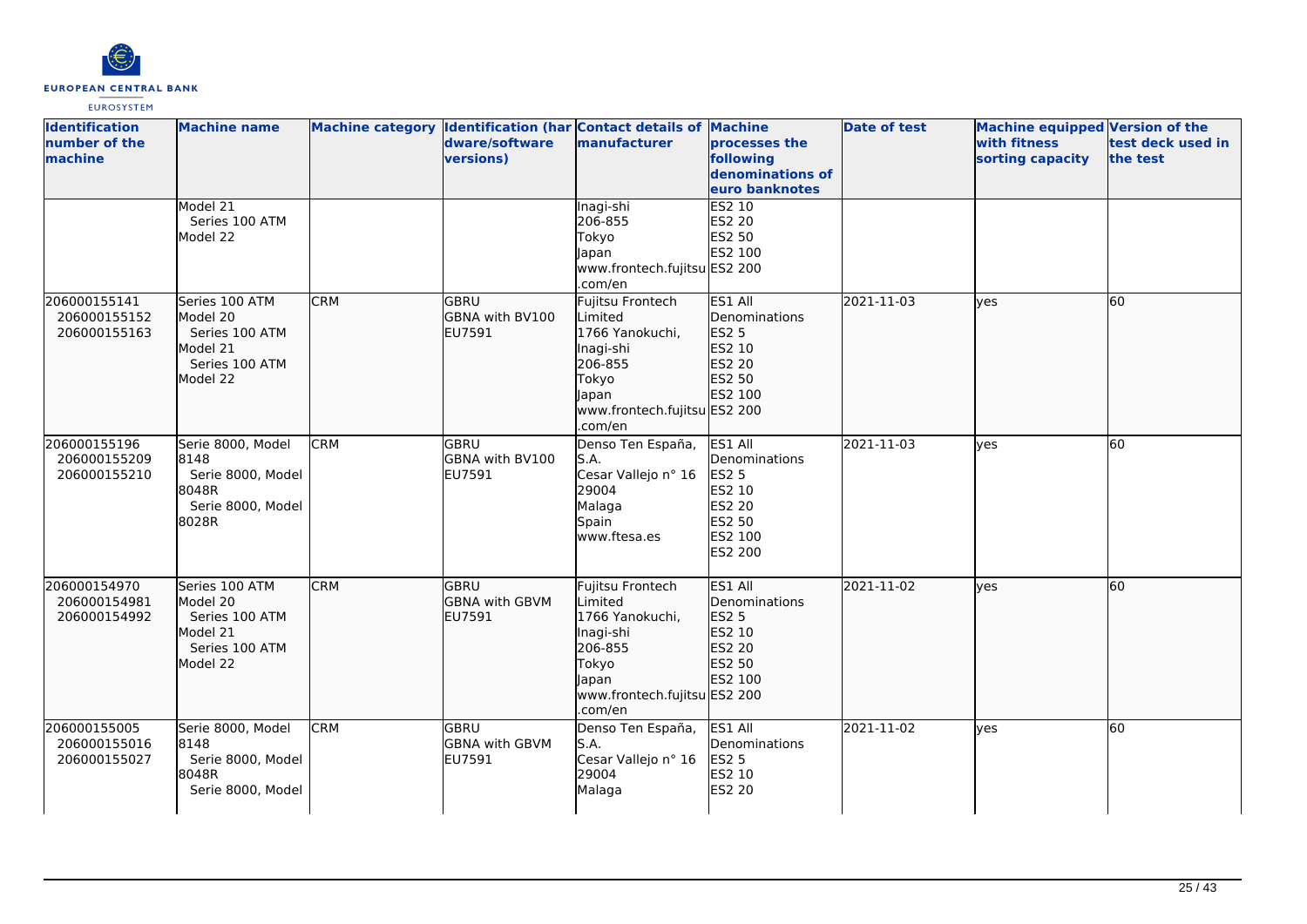

| <b>Identification</b><br>number of the<br>machine            | <b>Machine name</b>                            |            | dware/software<br>versions)                      | Machine category Identification (har Contact details of Machine<br>manufacturer                                                                                                       | <b>processes the</b><br>following<br>denominations of<br>euro banknotes    | <b>Date of test</b> | <b>Machine equipped Version of the</b><br>with fitness<br>sorting capacity | test deck used in<br>the test |
|--------------------------------------------------------------|------------------------------------------------|------------|--------------------------------------------------|---------------------------------------------------------------------------------------------------------------------------------------------------------------------------------------|----------------------------------------------------------------------------|---------------------|----------------------------------------------------------------------------|-------------------------------|
|                                                              | 8028R                                          |            |                                                  | Spain<br>www.ftesa.es                                                                                                                                                                 | <b>ES2 50</b><br>ES2 100<br>ES2 200                                        |                     |                                                                            |                               |
| 205000154263<br>205000154274                                 | SS4N-400<br>OLIS-4400                          | <b>CIM</b> | SCNXL83<br>523244433                             | Printec Hellas<br>S.M.S.A.<br>7-7A, Poseidonos<br>Ave. & Lokridos Str.<br>18344<br>Moschato, Athens<br>Greece<br>e.vasiliadou@printecES2 200<br>group.com<br>www.printecgroup.c<br>om | ES1 All<br>Denominations<br>ES2 5<br>ES2 10<br>ES2 20<br>ES2 50<br>ES2 100 | 2021-10-22          | lno                                                                        | 60                            |
| 205000154081                                                 | GDB-100                                        | <b>CIM</b> | <b>HVD-310</b><br>Model package: 119 Solutions   | Glory Global<br>Thomas-Edison-Platz ES2 5<br>63263<br>Neu-Isenburg<br>Germany<br>www.gloryglobalsolu ES2 200<br>tions.com                                                             | ES1 All<br>Denominations<br>ES2 10<br>ES2 20<br>ES2 50<br>ES2 100          | 2021-10-21          | lno                                                                        | 60                            |
| 205000154229<br>205000154230<br>205000154241<br>205000154252 | SS4N-300<br>SS4N-100<br>OLIS-Mini<br>OLIS-2400 | <b>CIM</b> | SCNL83<br>523244433                              | Printec Hellas<br>S.M.S.A.<br>7-7A, Poseidonos<br>Ave. & Lokridos Str.<br>18344<br>Moschato, Athens<br>Greece<br>e.vasiliadou@printecES2 200<br>group.com<br>www.printecgroup.c<br>om | ES1 All<br>Denominations<br>ES2 5<br>ES2 10<br>ES2 20<br>ES2 50<br>ES2 100 | 2021-10-20          | no                                                                         | 60                            |
| 208000153050<br>208000153061                                 | Cineo C6010<br>CS 6010                         | <b>COM</b> | MOVE_PWBA<br>MOVE_PWBA_EUR_1 Systems GmbH<br>050 | Diebold Nixdorf<br>Heinz-Nixdorf-Ring 1 ES2 5                                                                                                                                         | ES1 All<br>Denominations                                                   | 2021-09-23          | lves                                                                       | 60                            |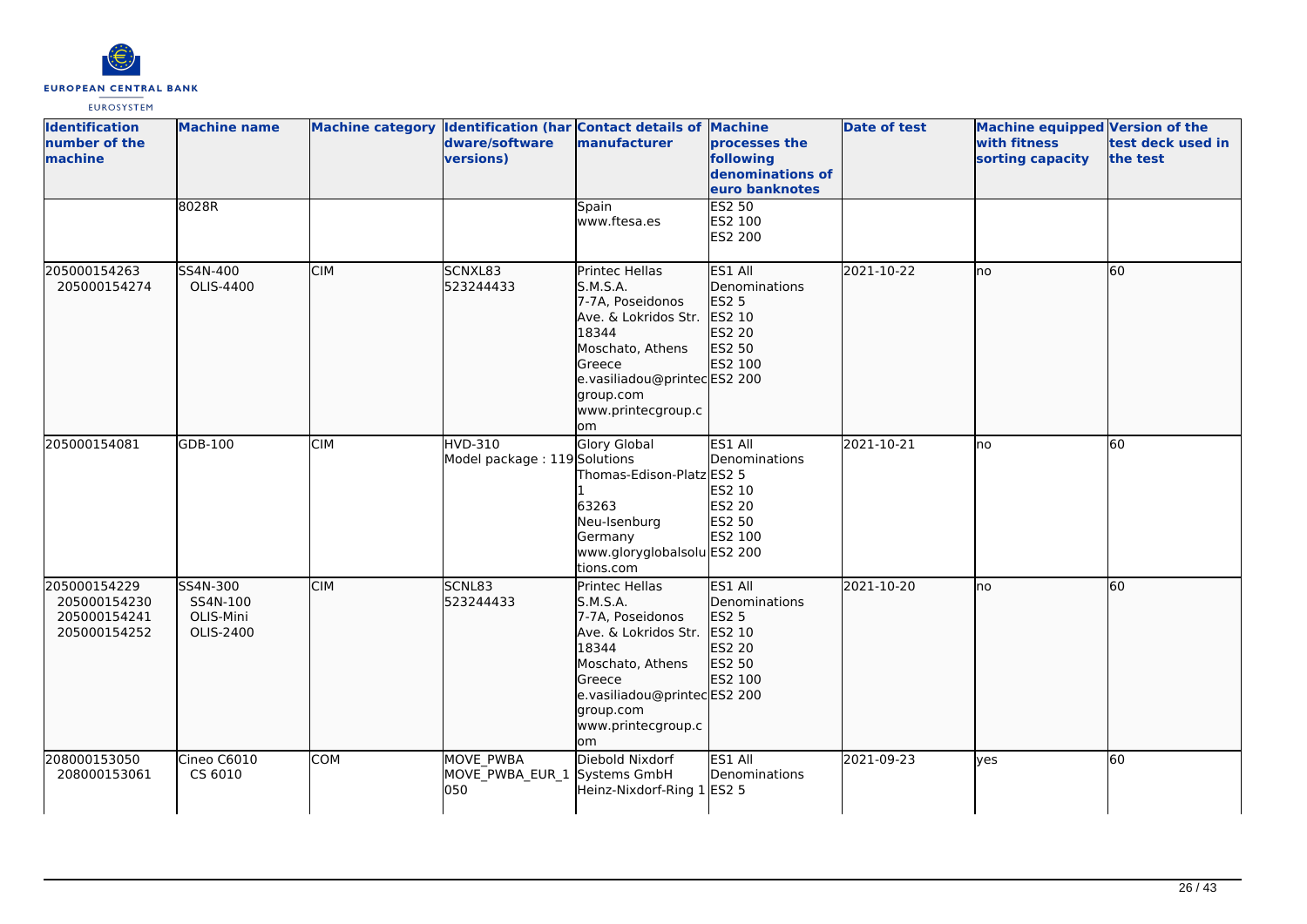

| <b>Identification</b>        | <b>Machine name</b>           | Machine category Identification (har Contact details of Machine |                              |                             |                            | <b>Date of test</b> | Machine equipped Version of the  |                               |
|------------------------------|-------------------------------|-----------------------------------------------------------------|------------------------------|-----------------------------|----------------------------|---------------------|----------------------------------|-------------------------------|
| number of the<br>machine     |                               |                                                                 | dware/software<br>versions)  | manufacturer                | processes the<br>following |                     | with fitness<br>sorting capacity | test deck used in<br>the test |
|                              |                               |                                                                 |                              |                             | denominations of           |                     |                                  |                               |
|                              |                               |                                                                 |                              |                             | euro banknotes             |                     |                                  |                               |
|                              |                               |                                                                 |                              | 33106                       | ES2 10                     |                     |                                  |                               |
|                              |                               |                                                                 |                              | Paderborn                   | <b>ES2 20</b>              |                     |                                  |                               |
|                              |                               |                                                                 |                              | Germany                     | ES2 50                     |                     |                                  |                               |
|                              |                               |                                                                 |                              | info.de@dieboldnixd ES2 100 |                            |                     |                                  |                               |
|                              |                               |                                                                 |                              | orf.com                     | ES2 200                    |                     |                                  |                               |
|                              |                               |                                                                 |                              | www.dieboldnixdorf.         |                            |                     |                                  |                               |
|                              |                               |                                                                 |                              | com                         |                            |                     |                                  |                               |
| 206000152581                 | <b>CINEO C4060</b>            | <b>CRM</b>                                                      | MOVE CWAA                    | Diebold Nixdorf             | ES1 All                    | 2021-09-22          | lyes                             | 60                            |
| 206000152592                 | <b>CINEO C4040</b>            |                                                                 | MOVE_CWAA_EUR_1 Systems GmbH |                             | Denominations              |                     |                                  |                               |
| 206000152605                 | CS 4040                       |                                                                 | 050                          | Heinz-Nixdorf-Ring 1 ES2 5  |                            |                     |                                  |                               |
| 206000152616                 | <b>CINEO C4080</b>            |                                                                 |                              | 33106                       | ES2 10                     |                     |                                  |                               |
| 206000152627                 | CS 4080                       |                                                                 |                              | Paderborn                   | ES2 20                     |                     |                                  |                               |
| 206000152638                 | <b>CINEO C4560</b>            |                                                                 |                              | Germany                     | ES2 50                     |                     |                                  |                               |
| 206000152649                 | CS 4560                       |                                                                 |                              | info.de@dieboldnixd ES2 100 |                            |                     |                                  |                               |
| 206000152650                 | <b>CINEO C4580</b>            |                                                                 |                              | orf.com                     | ES2 200                    |                     |                                  |                               |
| 206000152661                 | CS 4580                       |                                                                 |                              | www.dieboldnixdorf.         |                            |                     |                                  |                               |
| 206000152672                 | <b>CINEO C2090</b>            |                                                                 |                              | com                         |                            |                     |                                  |                               |
| 206000152683                 | CS 2090                       |                                                                 |                              |                             |                            |                     |                                  |                               |
| 206000152694                 | <b>CINEO C4090</b>            |                                                                 |                              |                             |                            |                     |                                  |                               |
| 206000152707                 | CS 4090                       |                                                                 |                              |                             |                            |                     |                                  |                               |
| 206000152718<br>206000152729 | <b>CINEO C2080</b><br>CS 2080 |                                                                 |                              |                             |                            |                     |                                  |                               |
| 206000152730                 | CINEO C6040                   |                                                                 |                              |                             |                            |                     |                                  |                               |
| 206000152741                 | CS 6040                       |                                                                 |                              |                             |                            |                     |                                  |                               |
| 206000152752                 | CINEO C6040                   |                                                                 |                              |                             |                            |                     |                                  |                               |
| 206000152763                 | Compact                       |                                                                 |                              |                             |                            |                     |                                  |                               |
| 206000152774                 | CS 6040 Compact               |                                                                 |                              |                             |                            |                     |                                  |                               |
| 206000152785                 | <b>CINEO C6030</b>            |                                                                 |                              |                             |                            |                     |                                  |                               |
| 206000152796                 | CS 6030                       |                                                                 |                              |                             |                            |                     |                                  |                               |
| 206000152809                 | <b>CINEO C6050</b>            |                                                                 |                              |                             |                            |                     |                                  |                               |
| 206000152810                 | CS 6050                       |                                                                 |                              |                             |                            |                     |                                  |                               |
|                              | CS 4060                       |                                                                 |                              |                             |                            |                     |                                  |                               |
| 208000153481                 | Cineo C6010                   | <b>COM</b>                                                      | MOVE PWCC                    | Diebold Nixdorf             | ES1 All                    | 2021-09-22          | lyes                             | 60                            |
| 208000153492                 | CS 6010                       |                                                                 | MOVE_PWBA_EUR_1 Systems GmbH |                             | Denominations              |                     |                                  |                               |
|                              |                               |                                                                 | 050                          | Heinz-Nixdorf-Ring 1        | <b>ES2 5</b>               |                     |                                  |                               |
|                              |                               |                                                                 |                              | 33106                       | ES2 10                     |                     |                                  |                               |
|                              |                               |                                                                 |                              | Paderborn                   | ES2 20                     |                     |                                  |                               |
|                              |                               |                                                                 |                              | Germany                     | ES2 50                     |                     |                                  |                               |
|                              |                               |                                                                 |                              | info.de@dieboldnixd ES2 100 |                            |                     |                                  |                               |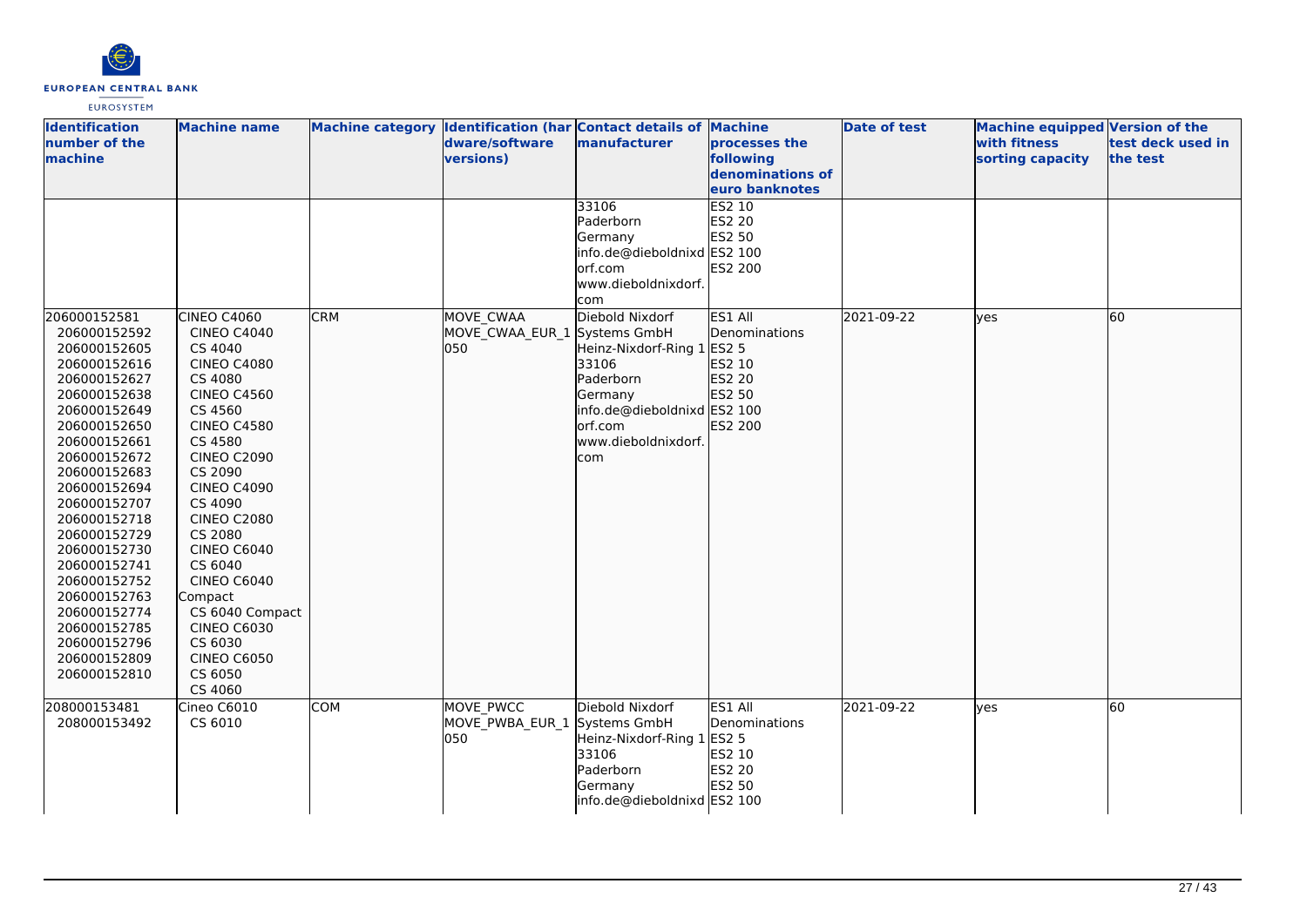

| <b>Identification</b><br>number of the<br><b>Imachine</b>                                                                                                                                                                                                                                                                                                                                    | <b>Machine name</b>                                                                                                                                                                                                                                                                                                                                                                                           |            | Machine category Identification (har Contact details of Machine<br>dware/software<br>versions) | manufacturer                                                                                                                                            | processes the<br>following<br>denominations of<br>euro banknotes                                    | <b>Date of test</b> | <b>Machine equipped Version of the</b><br>with fitness<br>sorting capacity | test deck used in<br>the test |
|----------------------------------------------------------------------------------------------------------------------------------------------------------------------------------------------------------------------------------------------------------------------------------------------------------------------------------------------------------------------------------------------|---------------------------------------------------------------------------------------------------------------------------------------------------------------------------------------------------------------------------------------------------------------------------------------------------------------------------------------------------------------------------------------------------------------|------------|------------------------------------------------------------------------------------------------|---------------------------------------------------------------------------------------------------------------------------------------------------------|-----------------------------------------------------------------------------------------------------|---------------------|----------------------------------------------------------------------------|-------------------------------|
|                                                                                                                                                                                                                                                                                                                                                                                              |                                                                                                                                                                                                                                                                                                                                                                                                               |            |                                                                                                | lorf.com<br>www.dieboldnixdorf.<br>com                                                                                                                  | <b>ES2 200</b>                                                                                      |                     |                                                                            |                               |
| 206000152217<br>206000152228<br>206000152239<br>206000152240<br>206000152251<br>206000152262<br>206000152273<br>206000152284<br>206000152295<br>206000152308<br>206000152319<br>206000152320<br>206000152331<br>206000152342<br>206000152353<br>206000152364<br>206000152375<br>206000152386<br>206000152397<br>206000152400<br>206000152411<br>206000152422<br>206000152433<br>206000152444 | CINEO C4060<br>CINEO C4040<br>CS 4040<br><b>CINEO C4080</b><br>CS 4080<br><b>CINEO C4560</b><br>CS 4560<br><b>CINEO C4580</b><br>CS 4580<br><b>CINEO C2090</b><br>CS 2090<br><b>CINEO C4090</b><br>CS 4090<br><b>CINEO C2080</b><br>CS 2080<br><b>CINEO C6040</b><br>CS 6040<br><b>CINEO C6040</b><br>Compact<br>CS 6040 Compact<br><b>CINEO C6030</b><br>CS 6030<br><b>CINEO C6050</b><br>CS 6050<br>CS 4060 | <b>CRM</b> | MOVE CWCA<br>MOVE CWAA EUR 1 Systems GmbH<br>lo50                                              | Diebold Nixdorf<br>Heinz-Nixdorf-Ring 1 ES2 5<br>33106<br>Paderborn<br>Germany<br>info.de@dieboldnixd ES2 100<br>lorf.com<br>www.dieboldnixdorf.<br>com | ES1 All<br>Denominations<br>ES2 10<br>ES2 20<br>ES2 50<br><b>ES2 200</b>                            | 2021-09-21          | lves                                                                       | 60                            |
| 205000152089                                                                                                                                                                                                                                                                                                                                                                                 | Suzohapp CDS9<br><b>HCM</b>                                                                                                                                                                                                                                                                                                                                                                                   | <b>CIM</b> | HOTS BV5A<br>BVZ22EUT V000020 NL. B.V. / Suzohapp                                              | Suzo international<br>Rijnzathe 12<br>3454PV<br>De Meern<br>Netherlands<br>info@suzohapp.nl<br>eu.suzohapp.com                                          | ES1 All<br>Denominations<br><b>ES2 5</b><br>ES2 10<br><b>ES2 20</b><br>ES2 50<br>ES2 100<br>ES2 200 | 2021-09-20          | no                                                                         | 60                            |
| 206000152137<br>206000152148                                                                                                                                                                                                                                                                                                                                                                 | Scancoin RCS500<br><b>RCS 900</b>                                                                                                                                                                                                                                                                                                                                                                             | <b>CRM</b> | HOTS BV5A                                                                                      | Suzo international<br>BVZ22EUT V000020 NL. B.V. / Suzohapp Denominations                                                                                | ES1 All                                                                                             | 2021-09-20          | ves                                                                        | 60                            |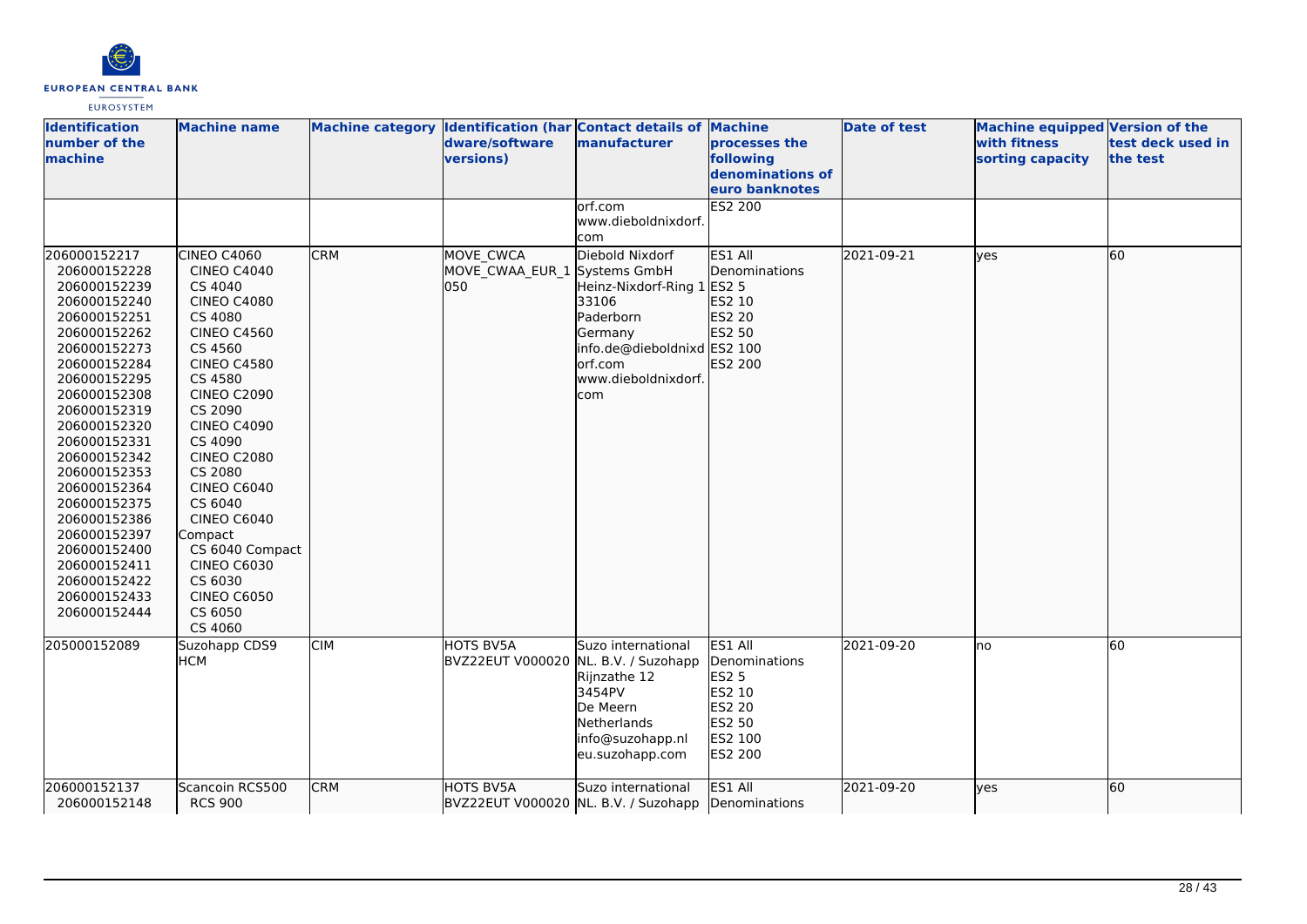

| <b>Identification</b><br>number of the<br>machine                                                                                                                                                                                                                                                                            | <b>Machine name</b>                                                                                                                                                                                                                                          |            | Machine category Identification (har Contact details of Machine<br>dware/software<br>versions) | manufacturer                                                                             | processes the<br>following<br>denominations of<br>euro banknotes                                    | Date of test | Machine equipped Version of the<br>with fitness<br>sorting capacity | test deck used in<br>the test |
|------------------------------------------------------------------------------------------------------------------------------------------------------------------------------------------------------------------------------------------------------------------------------------------------------------------------------|--------------------------------------------------------------------------------------------------------------------------------------------------------------------------------------------------------------------------------------------------------------|------------|------------------------------------------------------------------------------------------------|------------------------------------------------------------------------------------------|-----------------------------------------------------------------------------------------------------|--------------|---------------------------------------------------------------------|-------------------------------|
| 206000152159<br>206000152160                                                                                                                                                                                                                                                                                                 | HCM N11<br>HCM N12                                                                                                                                                                                                                                           |            |                                                                                                | Rijnzathe 12<br>3454PV<br>De Meern<br>Netherlands<br>info@suzohapp.nl<br>eu.suzohapp.com | <b>ES2 5</b><br>ES2 10<br>ES2 20<br>ES2 50<br>ES2 100<br>ES2 200                                    |              |                                                                     |                               |
| 206000135556<br>206000135567<br>206000135578<br>206000135589<br>206000135590<br>206000135603<br>206000135614<br>206000135625<br>206000135636<br>206000135647<br>206000135658<br>206000135669<br>206000135670<br>206000135681<br>206000135692<br>206000135705<br>206000135716<br>206000135727<br>206000135738<br>206000135749 | <b>SDM504S</b><br>SDM501S<br><b>SDM504C</b><br>SDM501C<br>SDM503<br>SDM503R<br>SDM503RC<br>SDM503RS<br>SDM503RH<br>8800S<br>8800C<br>8400S<br>8400C<br>CASHERE<br><b>SDM502C</b><br><b>SDM502S</b><br><b>SDM503C</b><br>SDM503S<br><b>SDM505S</b><br>SDM505C | <b>CRM</b> | <b>BV5000</b><br>BVCM115-EUR11700 Via di Mezzo 2/4                                             | Cima S.p.A.<br>41037<br>Mirandola (MO)<br>Italy<br>info@cimaspa.it<br>www.cimaspa.it     | ES1 All<br>Denominations<br><b>ES2 5</b><br>ES2 10<br><b>ES2 20</b><br>ES2 50<br>ES2 100<br>ES2 200 | 2021-09-14   | ves                                                                 | 60                            |
| 206000151329<br>206000151330<br>206000151341<br>206000151352<br>206000151363<br>206000151374<br>206000151385<br>206000151396<br>206000151409<br>206000151410<br>206000151421<br>206000151432                                                                                                                                 | <b>SDM504S</b><br>SDM501S<br><b>SDM504C</b><br>SDM501C<br><b>SDM503</b><br>SDM503R<br>SDM503RC<br>SDM503RS<br>SDM503RH<br>8800S<br>8800C<br>8400S                                                                                                            | <b>CRM</b> | <b>BV5000</b><br>BVCM116-EUR11800 Via di Mezzo 2/4                                             | Cima S.p.A.<br>41037<br>Mirandola (MO)<br>Italy<br>info@cimaspa.it<br>www.cimaspa.it     | ES1 All<br>Denominations<br>ES2 5<br>ES2 10<br>ES2 20<br>ES2 50<br>ES2 100<br>ES2 200               | 2021-09-14   | ves                                                                 | 60                            |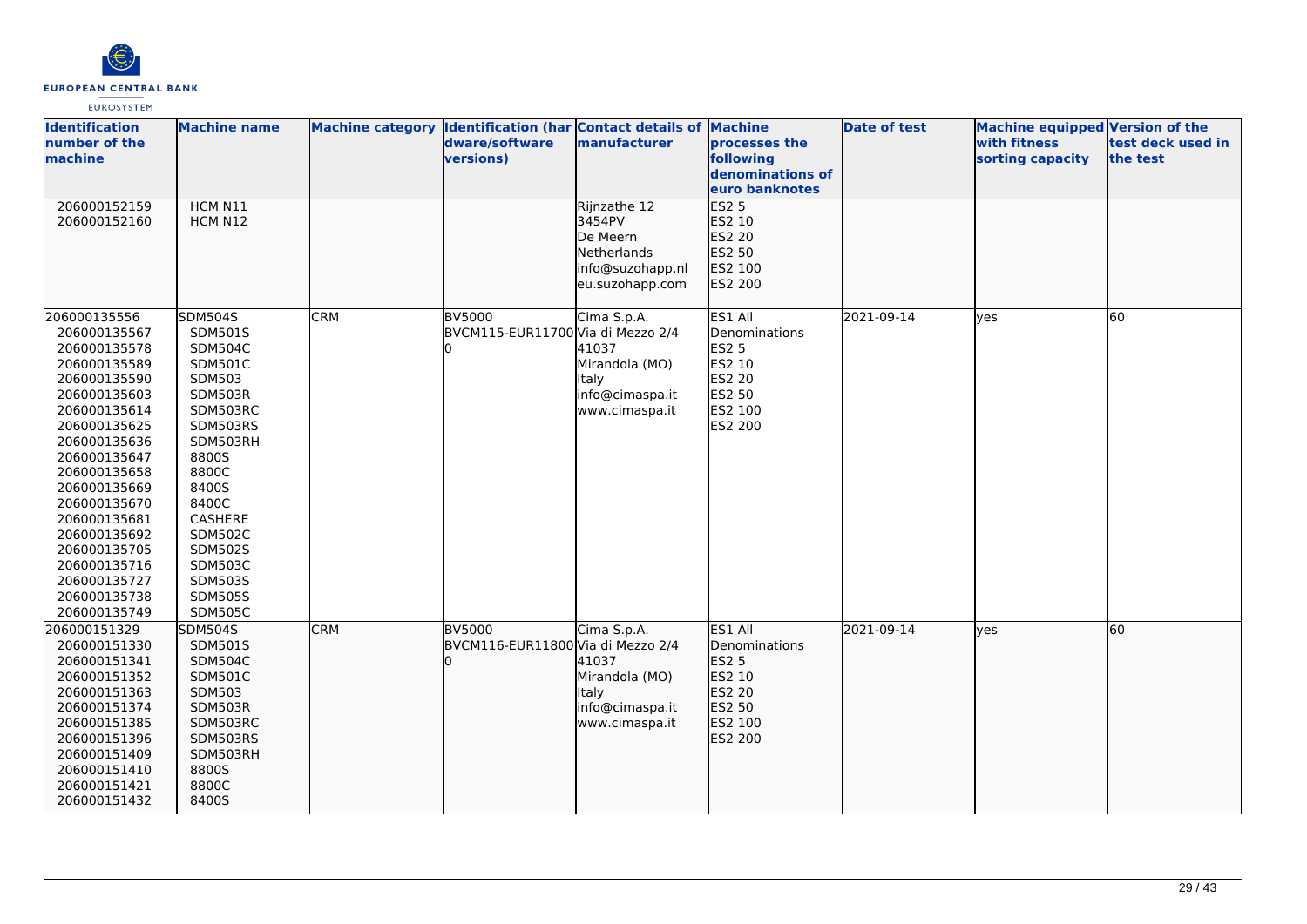

| <b>Identification</b><br>number of the | <b>Machine name</b>           |            | Machine category Identification (har Contact details of Machine<br>dware/software | manufacturer               | processes the                      | <b>Date of test</b> | Machine equipped Version of the<br>with fitness | test deck used in |
|----------------------------------------|-------------------------------|------------|-----------------------------------------------------------------------------------|----------------------------|------------------------------------|---------------------|-------------------------------------------------|-------------------|
| machine                                |                               |            | versions)                                                                         |                            | following                          |                     | sorting capacity                                | the test          |
|                                        |                               |            |                                                                                   |                            | denominations of<br>euro banknotes |                     |                                                 |                   |
| 206000151443                           | 8400C                         |            |                                                                                   |                            |                                    |                     |                                                 |                   |
| 206000151454                           | CASHERE                       |            |                                                                                   |                            |                                    |                     |                                                 |                   |
| 206000151465                           | <b>SDM502C</b>                |            |                                                                                   |                            |                                    |                     |                                                 |                   |
| 206000151476                           | <b>SDM502S</b>                |            |                                                                                   |                            |                                    |                     |                                                 |                   |
| 206000151487                           | <b>SDM503C</b>                |            |                                                                                   |                            |                                    |                     |                                                 |                   |
| 206000151498                           | SDM503S                       |            |                                                                                   |                            |                                    |                     |                                                 |                   |
| 206000151502                           | <b>SDM505S</b>                |            |                                                                                   |                            |                                    |                     |                                                 |                   |
| 206000151513                           | <b>SDM505C</b>                |            |                                                                                   |                            |                                    |                     |                                                 |                   |
| 206000151728                           | AST7000NT-R5                  | <b>CRM</b> | <b>BV5000</b>                                                                     | Cima S.p.A.                | ES1 All                            | 2021-09-14          | ves                                             | 60                |
| 206000151739                           | <b>AST7000NT</b>              |            | BVCM116-EUR11800 Via di Mezzo 2/4                                                 |                            | <b>Denominations</b>               |                     |                                                 |                   |
| 206000151740                           | AST7000-FT                    |            |                                                                                   | 41037                      | <b>ES2 5</b>                       |                     |                                                 |                   |
| 206000151751                           | AST7000-FT ER                 |            |                                                                                   | Mirandola (MO)             | ES2 10                             |                     |                                                 |                   |
| 206000151762                           | AST7016                       |            |                                                                                   | <b>Italy</b>               | ES2 20                             |                     |                                                 |                   |
| 206000151773                           | AST7008W                      |            |                                                                                   | info@cimaspa.it            | ES2 50                             |                     |                                                 |                   |
| 206000151784                           | <b>AST7008WB</b>              |            |                                                                                   | www.cimaspa.it             | ES2 100                            |                     |                                                 |                   |
| 206000151795                           | AST7008C                      |            |                                                                                   |                            | ES2 200                            |                     |                                                 |                   |
| 206000151808                           | <b>AST7008CB</b>              |            |                                                                                   |                            |                                    |                     |                                                 |                   |
| 206000151819                           | <b>AST7008H</b>               |            |                                                                                   |                            |                                    |                     |                                                 |                   |
| 206000151820                           | AST7008HB                     |            |                                                                                   |                            |                                    |                     |                                                 |                   |
| 206000151831                           | AST7008S                      |            |                                                                                   |                            |                                    |                     |                                                 |                   |
| 206000150475                           | DT-7000H68V                   | <b>CRM</b> | UNV-010                                                                           | <b>GRG Banking</b>         | ES1 All                            | 2021-08-30          | lyes                                            | 60                |
| 206000150486                           | DT-7000H68N                   |            | V28004A012                                                                        | Equipment Co Ltd           | Denominations                      |                     |                                                 |                   |
| 206000150497                           | DT-7000H68NL                  |            |                                                                                   | 9 Kelin Road Science ES2 5 |                                    |                     |                                                 |                   |
| 206000150501                           | DT-7000H68NLR                 |            |                                                                                   | City                       | ES2 10                             |                     |                                                 |                   |
| 206000150512                           | DT-7000H68NX                  |            |                                                                                   | 510663                     | ES2 20                             |                     |                                                 |                   |
| 206000150523                           | Virtual Teller Mach           |            |                                                                                   | Guangzhou, District        | ES2 50                             |                     |                                                 |                   |
| 206000150534                           | ine(VTM)/Videokasse           |            |                                                                                   | Luogang<br>China           | ES2 100<br>ES2 200                 |                     |                                                 |                   |
| 206000150545<br>206000150556           | DT-7000P5800<br>DT-7000P5800L |            |                                                                                   | www.grgbanking.co          |                                    |                     |                                                 |                   |
| 206000150567                           | DT-7000P5800E                 |            |                                                                                   | m                          |                                    |                     |                                                 |                   |
| 206000150578                           | DT-7000P5500L                 |            |                                                                                   |                            |                                    |                     |                                                 |                   |
| 206000150589                           | DT-7000P5500                  |            |                                                                                   |                            |                                    |                     |                                                 |                   |
| 206000150590                           | DT-7000P5500S                 |            |                                                                                   |                            |                                    |                     |                                                 |                   |
| 206000150603                           | DT-7000P5500SL                |            |                                                                                   |                            |                                    |                     |                                                 |                   |
| 206000150614                           | DT-7000160-COMB               |            |                                                                                   |                            |                                    |                     |                                                 |                   |
| 206000150625                           |                               |            |                                                                                   |                            |                                    |                     |                                                 |                   |
| 206000150636                           | DT-7000160XL                  |            |                                                                                   |                            |                                    |                     |                                                 |                   |
| 206000150647                           | DT-7000160X                   |            |                                                                                   |                            |                                    |                     |                                                 |                   |
| 206000150658                           | DT-7000160NL                  |            |                                                                                   |                            |                                    |                     |                                                 |                   |
|                                        |                               |            |                                                                                   |                            |                                    |                     |                                                 |                   |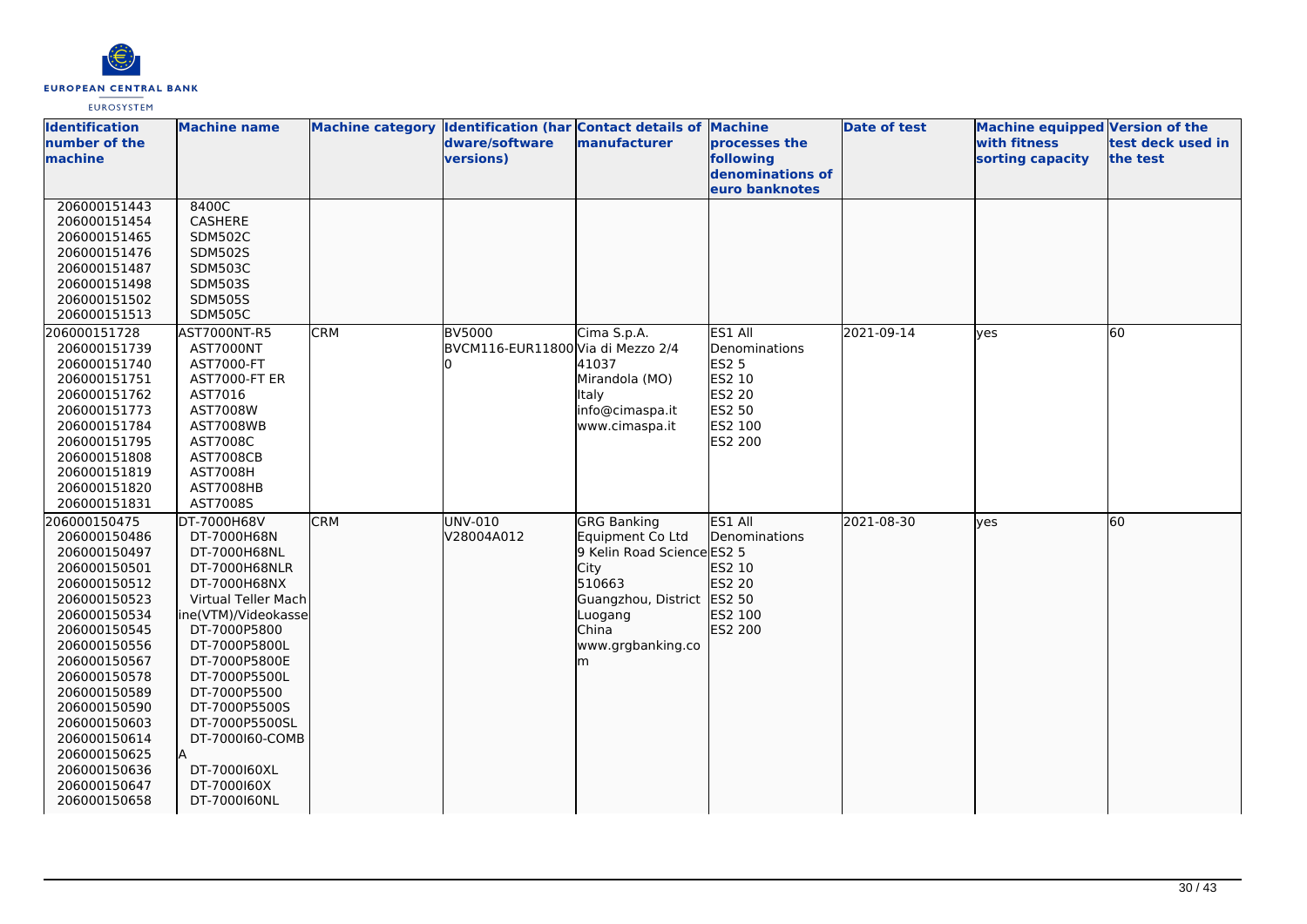

| <b>Identification</b><br>number of the<br>machine                                            | <b>Machine name</b>                                                                                                    | Machine category Identification (har Contact details of Machine | dware/software<br>versions) | manufacturer                                                                                                                                                           | processes the<br>following<br>denominations of<br>euro banknotes       | <b>Date of test</b> | Machine equipped Version of the<br>with fitness<br>sorting capacity | test deck used in<br>the test |
|----------------------------------------------------------------------------------------------|------------------------------------------------------------------------------------------------------------------------|-----------------------------------------------------------------|-----------------------------|------------------------------------------------------------------------------------------------------------------------------------------------------------------------|------------------------------------------------------------------------|---------------------|---------------------------------------------------------------------|-------------------------------|
| 206000150669<br>206000150670<br>206000150681<br>206000150692<br>206000150705<br>206000150716 | DT-7000160A<br>DT-7000160B<br>DT-7000166<br>DT-7000H68VL<br>DT-7000TCR71<br>DT-7000H68VLR<br>DT-7000i58<br>DT-7000i58T |                                                                 |                             |                                                                                                                                                                        |                                                                        |                     |                                                                     |                               |
| 205000150429                                                                                 | <b>KUAN</b>                                                                                                            | <b>CIM</b>                                                      | EUR 002.016                 | Masterwork<br>Automodules<br>4F, 223, Chong Yang ES2 5<br>Rd<br>115 Nangang<br>Taipei<br>Taiwan<br>www.automodules.c ES2 200<br>lom                                    | ES1 All<br>Denominations<br>ES2 10<br>ES2 20<br>ES2 50<br>ES2 100      | 2021-08-24          | lno                                                                 | 60                            |
| 210000150233                                                                                 | CoinRoll 123                                                                                                           | CDM                                                             | SIRIUS V3.4                 | HESS Cash Systems ES1 All<br>GmbH<br>Robert-Bosch-<br>Strasse 30<br>71106<br>Magstadt<br>Germany<br>joachim.becker@hesES2 200<br>s.de<br>www.hess.de                   | Denominations<br><b>ES2 5</b><br>ES2 10<br>ES2 20<br>ES2 50<br>ES2 100 | 2021-08-10          | lno.                                                                | 60                            |
| 206000149552<br>206000149563<br>206000149574                                                 | ProCash 4000<br>ProCash 4000xs<br>ProCash 4100                                                                         | <b>CRM</b>                                                      | LINE XLA-O<br>XLAAEUR0249   | Diebold Nixdorf<br>Systems GmbH<br>Heinz-Nixdorf-Ring 1 ES2 5<br>33106<br>Paderborn<br>Germany<br>info.de@dieboldnixd ES2 100<br>orf.com<br>www.dieboldnixdorf.<br>com | ES1 All<br>Denominations<br>ES2 10<br>ES2 20<br>ES2 50<br>ES2 200      | 2021-08-04          | lyes                                                                | 60                            |
| 206000149585                                                                                 | Opteva 328EF                                                                                                           | <b>CRM</b>                                                      | BVZ10                       | Diebold Nixdorf                                                                                                                                                        | ES1 All                                                                | 2021-08-03          | yes                                                                 | 60                            |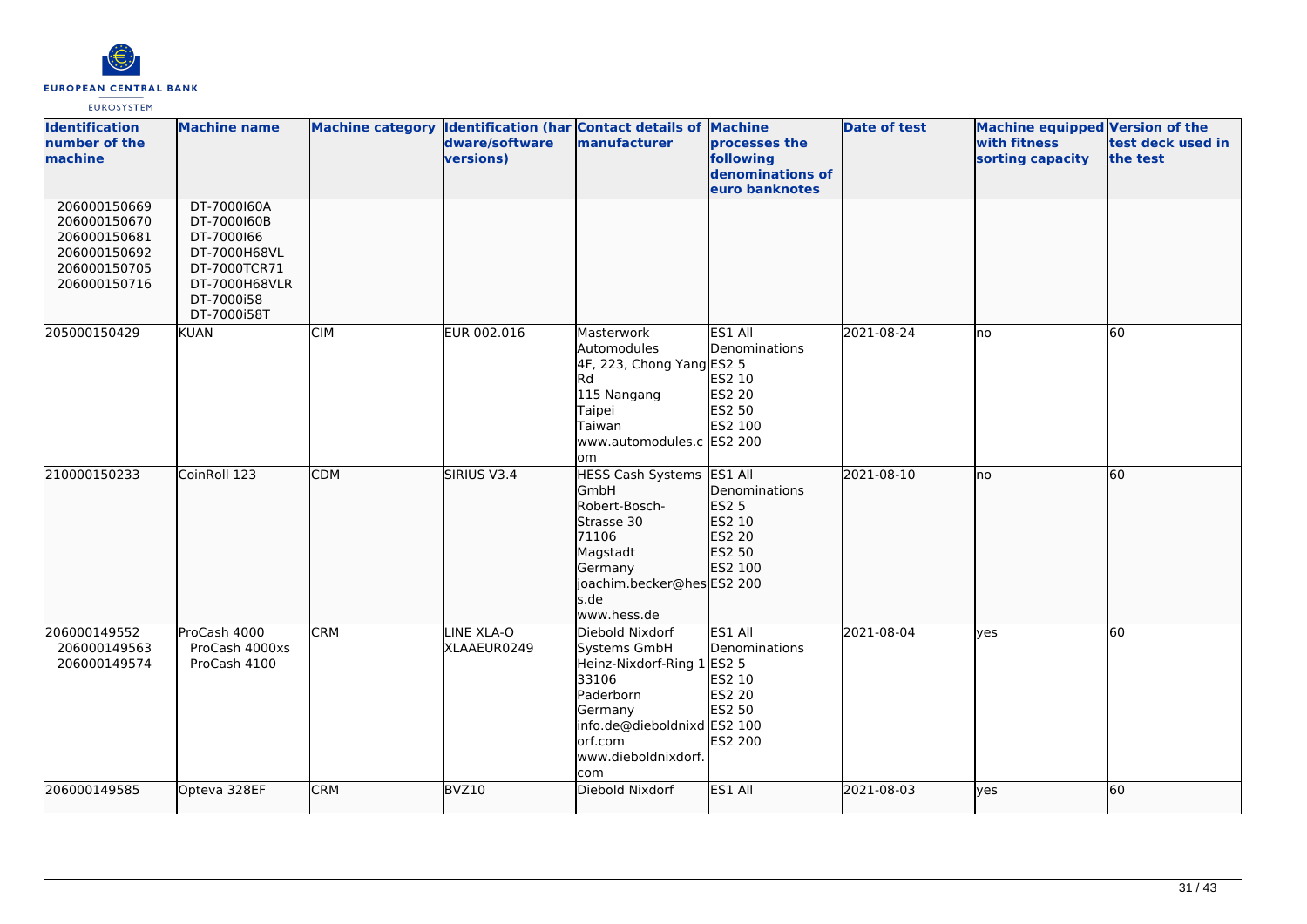

| <b>Identification</b><br>number of the<br>machine                                                                                                                                                                                                                                                                                                            | <b>Machine name</b>                                                                                                                                                                                                                                                                                                |            | dware/software<br>versions)                       | Machine category Identification (har Contact details of Machine<br>manufacturer                                                                      | processes the<br>following<br>denominations of<br>euro banknotes                                           | <b>Date of test</b> | Machine equipped Version of the<br>with fitness<br>sorting capacity | test deck used in<br>the test |
|--------------------------------------------------------------------------------------------------------------------------------------------------------------------------------------------------------------------------------------------------------------------------------------------------------------------------------------------------------------|--------------------------------------------------------------------------------------------------------------------------------------------------------------------------------------------------------------------------------------------------------------------------------------------------------------------|------------|---------------------------------------------------|------------------------------------------------------------------------------------------------------------------------------------------------------|------------------------------------------------------------------------------------------------------------|---------------------|---------------------------------------------------------------------|-------------------------------|
| 206000149596<br>206000149609<br>206000149610<br>206000149621<br>206000149632<br>206000149643<br>206000149654<br>206000149665<br>206000149676<br>206000149687<br>206000149698<br>206000149701<br>206000149712<br>206000149723<br>206000149734<br>206000149745<br>206000149756<br>206000149767<br>206000149778<br>206000149789<br>206000149790<br>206000149803 | Diebold 3030<br>Opteva 328EF/D<br>Opteva 328EF/C<br>Opteva 328EF/S<br>Opteva 328<br>Opteva 324<br>Opteva 368<br>Opteva 378<br>Opteva 828<br>CS 828<br>Opteva 860<br>Opteva 868<br>CS 868<br>Opteva 820<br>Diebold 9900<br>CS 9900<br>Diebold 3700<br>CS 3700<br>Diebold 3750<br>CS 3750<br>Diebold 3550<br>CS 3550 |            | <b>BVZ22EUT000020</b>                             | Systems GmbH<br>Heinz-Nixdorf-Ring 1 ES2 5<br>33106<br>Paderborn<br>Germany<br>info.de@dieboldnixd ES2 100<br>lorf.com<br>www.dieboldnixdorf.<br>com | <b>Denominations</b><br>ES2 10<br>ES2 20<br>ES2 50<br>ES2 200                                              |                     |                                                                     |                               |
| 205000149926                                                                                                                                                                                                                                                                                                                                                 | <b>APS Compact NL</b>                                                                                                                                                                                                                                                                                              | <b>CIM</b> | CI Note Line<br>UNX4-210-13-EU-16  12 METAXA K.   | Unixfor S.A.<br>17455<br><b>ALIMOS - ATHENS</b><br>Greece<br>unixfor@unixfor.gr<br>www.unixfor.com                                                   | ES1 All<br>Denominations<br><b>ES2 5</b><br>ES2 10<br><b>ES2 20</b><br>ES2 50<br>ES2 100<br><b>ES2 200</b> | 2021-07-29          | lno                                                                 | 60                            |
| 205000149915                                                                                                                                                                                                                                                                                                                                                 | <b>APS Compact</b>                                                                                                                                                                                                                                                                                                 | <b>CIM</b> | CR90<br><b>BIM2020</b><br>UNX4-110-13-EU-16 17455 | Unixfor S.A.<br>12 METAXA K.<br><b>ALIMOS - ATHENS</b><br>Greece<br>unixfor@unixfor.gr<br>www.unixfor.com                                            | <b>ES1 All</b><br>Denominations<br>ES2 5<br>ES2 10<br>ES2 20<br>ES2 50<br>ES2 100<br>ES2 200               | 2021-07-27          | lno                                                                 | 60                            |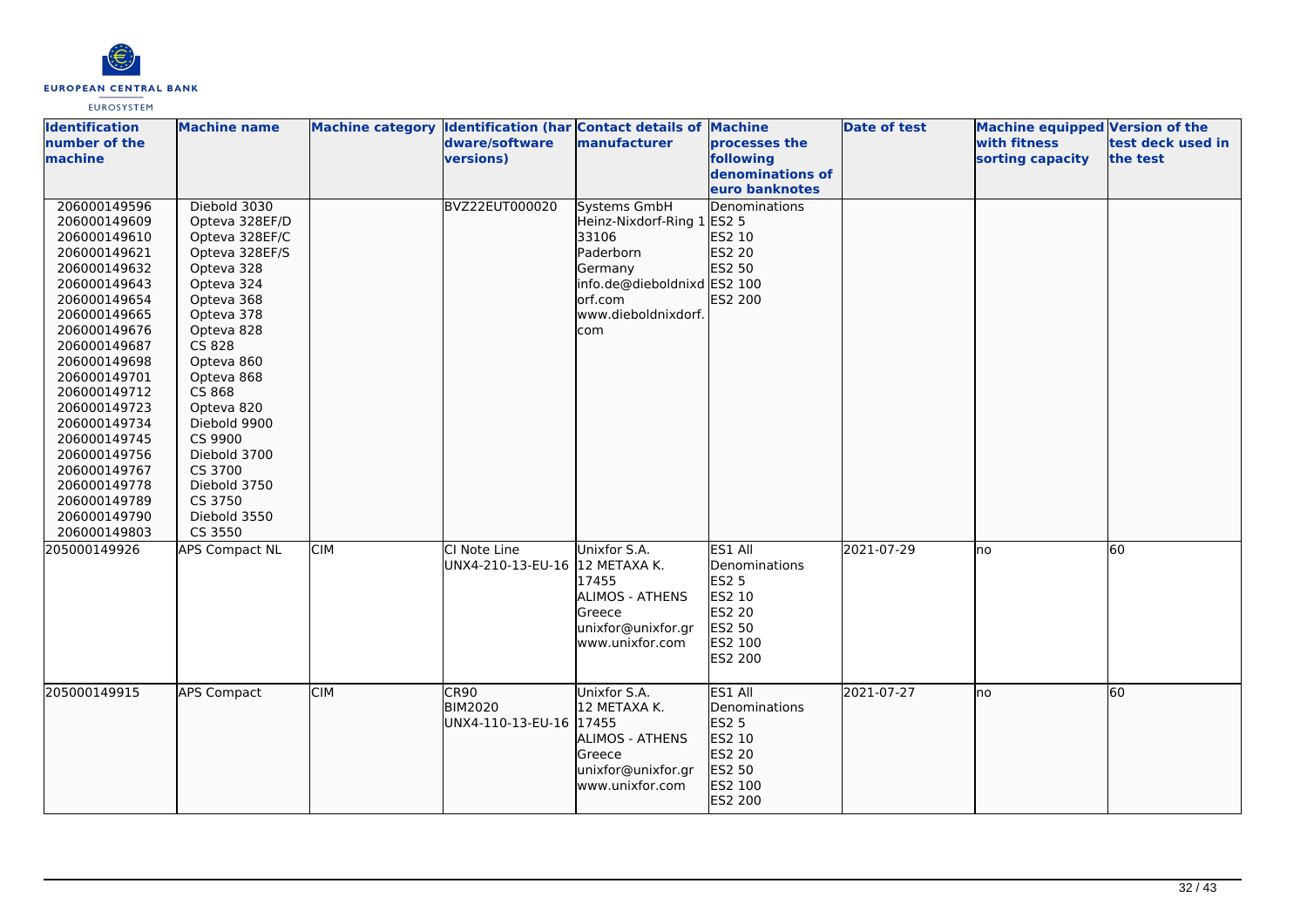

| <b>Identification</b><br>number of the<br>machine                                            | <b>Machine name</b>                                                                  |            | dware/software<br><b>versions)</b>                             | Machine category Identification (har Contact details of Machine<br>manufacturer                                                                       | processes the<br>following<br>denominations of<br>euro banknotes                             | <b>Date of test</b> | <b>Machine equipped Version of the</b><br>with fitness<br>sorting capacity | test deck used in<br>the test |
|----------------------------------------------------------------------------------------------|--------------------------------------------------------------------------------------|------------|----------------------------------------------------------------|-------------------------------------------------------------------------------------------------------------------------------------------------------|----------------------------------------------------------------------------------------------|---------------------|----------------------------------------------------------------------------|-------------------------------|
| 206000133861<br>206000133872<br>206000133883<br>206000133894<br>206000133907<br>206000133918 | KePlus R10<br>KePlus RT10<br>KePlus F10<br>KePlus FT10<br>KePlus FX10<br>KePlus RX10 | <b>CRM</b> | BV HW: HOTS Zero<br>BV Type 5<br>BV SW:<br>BVZ2207T000011      | <b>KEBA Handover</b><br><b>Automation GmbH</b><br>Reindlstrasse 51<br>A-4041<br>Linz<br>Austria<br>kh@keba.com<br>www.keba.com                        | ES1 All<br>Denominations<br><b>ES2 5</b><br>ES2 10<br>ES2 20<br>ES2 50<br>ES2 100<br>ES2 200 | 2021-07-26          | yes                                                                        | 60                            |
| 206000149357<br>206000149391<br>206000149404<br>206000149415                                 | KePlus R6se<br>KePlus X6se<br>KePlus R6<br>KePlus X6                                 | <b>CRM</b> | <b>BV HW:HCS ZERO</b><br>BV Type 5<br>BV SW:<br>BVZ22EUT000020 | <b>KEBA Handover</b><br><b>Automation GmbH</b><br>Reindlstrasse 51<br>A-4041<br>Linz<br>Austria<br>kh@keba.com<br>www.keba.com                        | ES1 All<br>Denominations<br>ES2 5<br>ES2 10<br>ES2 20<br>ES2 50<br>ES2 100<br><b>ES2 200</b> | 2021-07-26          | <b>ves</b>                                                                 | 60                            |
| 206000157848<br>206000157859<br>206000157860<br>206000157871                                 | KePlus R6se<br>KePlus X6se<br>KePlus R6<br>KePlus X6                                 | <b>CRM</b> | BV HW:HOTS ZERO<br>BV Type 5<br>BV SW:<br>BVZ22EUT000020       | <b>KEBA Handover</b><br><b>Automation GmbH</b><br>Reindlstrasse 51<br>A-4041<br>Linz<br>Austria<br>kh@keba.com<br>www.keba.com                        | ES1 All<br>Denominations<br><b>ES2 5</b><br>ES2 10<br>ES2 20<br>ES2 50<br>ES2 100<br>ES2 200 | 2021-07-26          | yes                                                                        | 60                            |
| 206000148777                                                                                 | CI Note Line Recycle CRM                                                             |            | 13-EU-16                                                       | CI Note Line Recycle CI Tech Components ES1 All<br>IAG.<br>Oberburgstrasse 10<br>3400<br>Burgdorf<br>Switzerland<br>info@citech.com<br>www.citech.com | Denominations<br><b>ES2 5</b><br>ES2 10<br>ES2 20<br>ES2 50<br>ES2 100<br>ES2 200            | 2021-07-21          | yes                                                                        | 60                            |
| 205000148890                                                                                 | SmartPay Lobby                                                                       | <b>CIM</b> | <b>BIM2020</b><br>Cash Module v1.6                             | Printec Hellas<br>S.M.S.A.                                                                                                                            | ES1 All<br>Denominations                                                                     | 2021-07-21          | lno                                                                        | 60                            |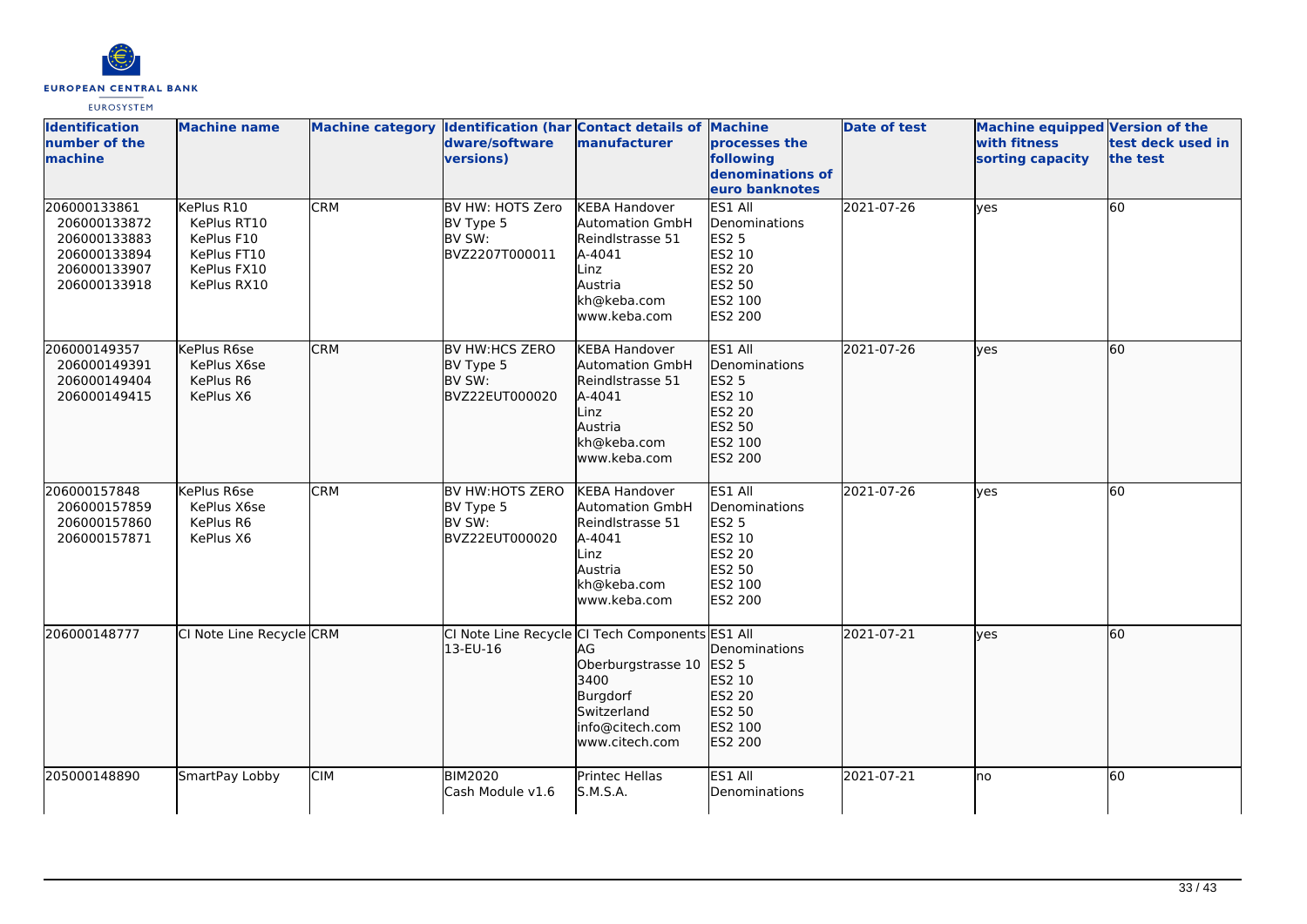

| <b>Identification</b><br>number of the<br>machine                                                                                                            | <b>Machine name</b>                                                                                                                                |            | dware/software<br>versions)                | Machine category Identification (har Contact details of Machine<br>manufacturer                                                                                                       | processes the<br>following<br>denominations of<br>euro banknotes                                    | <b>Date of test</b> | Machine equipped Version of the<br>with fitness<br>sorting capacity | test deck used in<br>the test |
|--------------------------------------------------------------------------------------------------------------------------------------------------------------|----------------------------------------------------------------------------------------------------------------------------------------------------|------------|--------------------------------------------|---------------------------------------------------------------------------------------------------------------------------------------------------------------------------------------|-----------------------------------------------------------------------------------------------------|---------------------|---------------------------------------------------------------------|-------------------------------|
|                                                                                                                                                              |                                                                                                                                                    |            | $13-EU-15$                                 | 7-7A, Poseidonos<br>Ave. & Lokridos Str.<br>18344<br>Moschato, Athens<br>Greece<br>e.vasiliadou@printecES2 200<br>group.com<br>www.printecgroup.c<br>om                               | ES2 <sub>5</sub><br>ES2 10<br>ES2 20<br>ES2 50<br>ES2 100                                           |                     |                                                                     |                               |
| 207000148471<br>207000148482<br>207000148493<br>207000148507<br>207000148518<br>207000148529<br>207000148530<br>207000148541<br>207000148552<br>207000148563 | SelfServ 34<br>SelfServ 31<br>SelfServ 32<br>SelfServ 36<br>SelfServ 38<br>SelfServ 91<br>SelfServ 81<br>SelfServ 82<br>SelfServ 84<br>SelfServ 88 | <b>CCM</b> | DVM-STD-EUR<br>Version 01.07.00            | <b>NCR Financial</b><br>Solutions Group Ltd<br>3 Fulton Road<br>DD2 4SW Tayside<br>Dundee<br>United Kingdom<br>www.ncr.com                                                            | ES1 All<br><b>I</b> Denominations<br>ES2 5<br>ES2 10<br>ES2 20<br>ES2 50<br>ES2 100<br>ES2 200      | 2021-07-20          | Ino                                                                 | <b>60</b>                     |
| 206000148254<br>206000148265                                                                                                                                 | SelfServ 83<br>SelfServ 87                                                                                                                         | <b>CRM</b> | BRM with HVD300<br>EUR00000544             | <b>NCR Financial</b><br>Solutions Group Ltd<br>3 Fulton Road<br>DD2 4SW Tayside<br>Dundee<br>United Kingdom<br>www.ncr.com                                                            | ES1 All<br>Denominations<br><b>ES2 5</b><br>ES2 10<br>ES2 20<br>ES2 50<br>ES2 100<br><b>ES2 200</b> | 2021-07-14          | <b>ves</b>                                                          | <b>60</b>                     |
| 205000148413                                                                                                                                                 | SmartPay Lobby<br><b>New</b>                                                                                                                       | <b>CIM</b> | $CI-2110C$<br>Cash Module v1.6<br>13-EU-14 | Printec Hellas<br>S.M.S.A.<br>7-7A, Poseidonos<br>Ave. & Lokridos Str.<br>18344<br>Moschato, Athens<br>Greece<br>e.vasiliadou@printecES2 200<br>group.com<br>www.printecgroup.c<br>om | ES1 All<br>Denominations<br><b>ES2 5</b><br>ES2 10<br>ES2 20<br>ES2 50<br>ES2 100                   | 2021-07-13          | lno                                                                 | 60                            |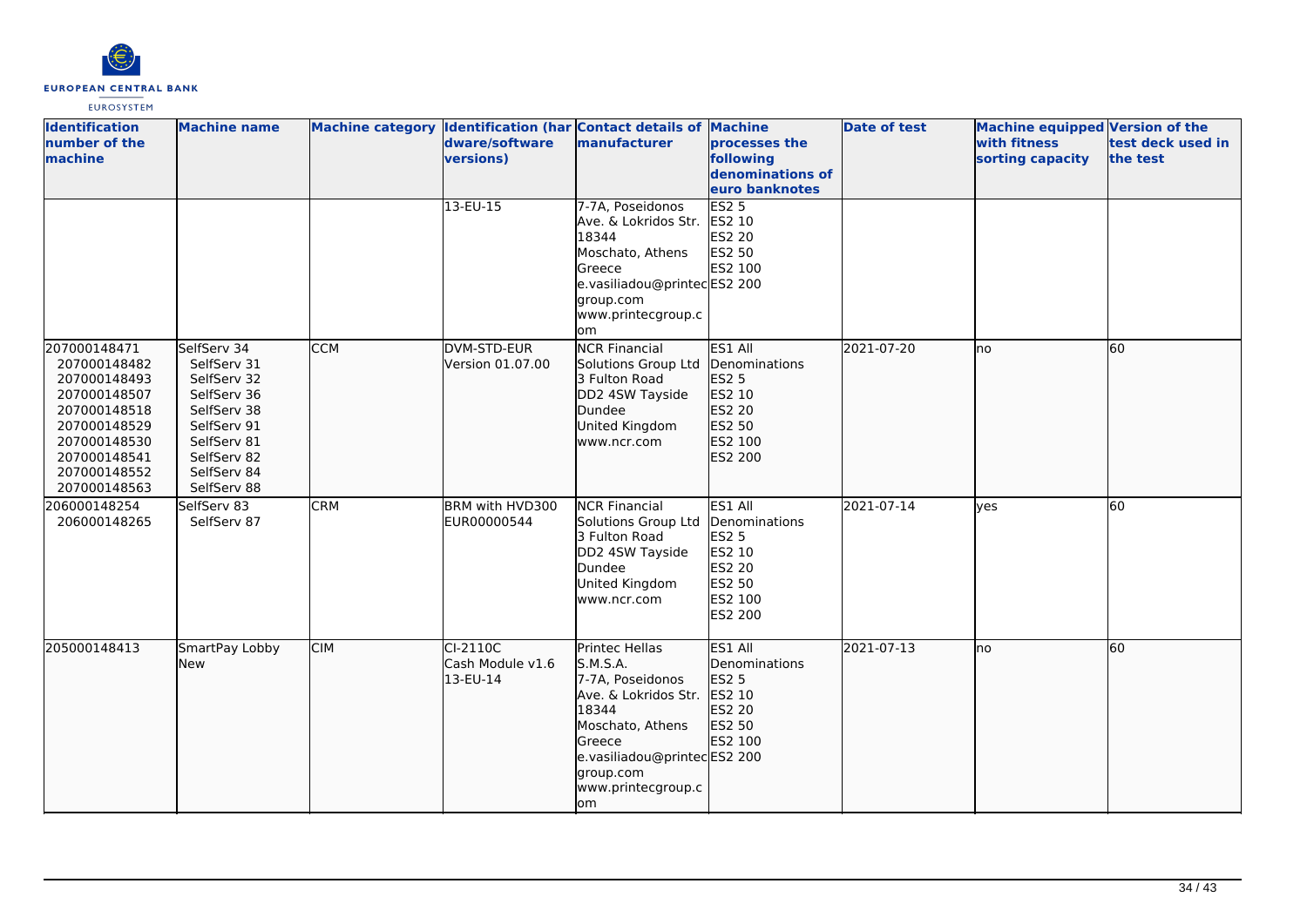

| <b>Identification</b><br>number of the<br><b>Imachine</b>    | <b>Machine name</b>                                     |            | Machine category Identification (har Contact details of Machine<br>dware/software<br>versions) | manufacturer                                                                                                                                                                                      | processes the<br>following<br>denominations of<br>euro banknotes                             | <b>Date of test</b> | Machine equipped Version of the<br>with fitness<br>sorting capacity | test deck used in<br>the test |
|--------------------------------------------------------------|---------------------------------------------------------|------------|------------------------------------------------------------------------------------------------|---------------------------------------------------------------------------------------------------------------------------------------------------------------------------------------------------|----------------------------------------------------------------------------------------------|---------------------|---------------------------------------------------------------------|-------------------------------|
| 205000132621                                                 | Suzohapp CDS9<br>НСМ                                    | <b>CIM</b> | <b>HOTS BV5A</b><br>BVZ22EUT V000018 NL. B.V. / Suzohapp                                       | Suzo international<br>Rijnzathe 12<br>3454PV<br>De Meern<br><b>Netherlands</b><br>info@suzohapp.nl<br>eu.suzohapp.com                                                                             | ES1 All<br>Denominations<br><b>ES2 5</b><br>ES2 10<br>ES2 20<br>ES2 50<br>ES2 100<br>ES2 200 | 2021-07-06          | Ino                                                                 | 60                            |
| 206000132633<br>206000134383<br>206000134394<br>206000134407 | Scancoin RCS500<br><b>RCS 900</b><br>HCM N11<br>HCM N12 | <b>CRM</b> | HOTS BV5A<br>BVZ22EUT V000018 NL. B.V. / Suzohapp                                              | Suzo international<br>Rijnzathe 12<br>3454PV<br>De Meern<br>Netherlands<br>info@suzohapp.nl<br>eu.suzohapp.com                                                                                    | ES1 All<br>Denominations<br>ES2 5<br>ES2 10<br>ES2 20<br>ES2 50<br>ES2 100<br>ES2 200        | 2021-07-06          | lves                                                                | 60                            |
| 205000147684                                                 | <b>CSH-410</b>                                          | <b>CIM</b> | <b>BIM2020</b><br>Cash Module v1.6<br>13-EU-14                                                 | <b>INNOVA BILISIM</b><br>COZUMLERI A.S<br><b>ITU Ayazaga</b><br>Kampusu Teknokent ES2 10<br>Ari 4 Binasi<br>34469<br>Maslak, Istanbul<br>Turkey<br>atomus@innova.co<br>lm.tr<br>www.innova.com.tr | ES1 All<br>Denominations<br><b>ES2 5</b><br>ES2 20<br>ES2 50<br>ES2 100<br>ES2 200           | 2021-07-06          | lno                                                                 | 60                            |
| 208000146777                                                 | ARGO G60                                                | <b>COM</b> | BV <sub>10</sub><br>EU32                                                                       | <b>TRITON Systems of</b><br>Delaware, LLC<br>21405 B Street<br>MS 39560<br>Long Beach<br><b>USA</b><br>sales@triton.com<br>www.tritonatm.com                                                      | ES1 All<br>Denominations<br>ES2 5<br>ES2 10<br>ES2 20<br>ES2 50<br>ES2 100<br>ES2 200        | 2021-06-24          | yes                                                                 | 60                            |
|                                                              |                                                         |            |                                                                                                |                                                                                                                                                                                                   |                                                                                              |                     |                                                                     |                               |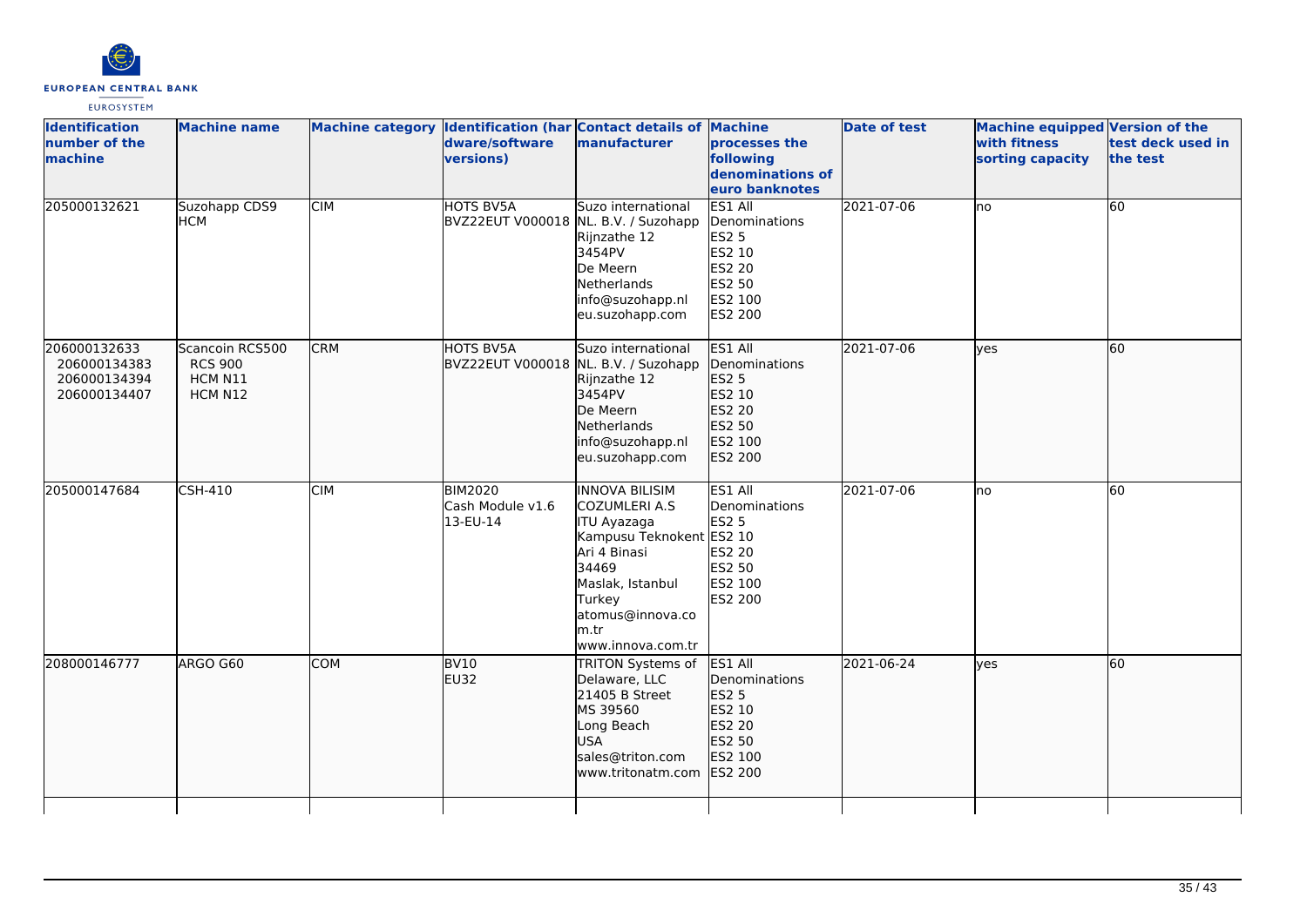

| <b>Identification</b><br>number of the<br>machine                                                                                                                                                                                                                                                                                                                            | <b>Machine name</b>                                                                                                                                                                                                                                                                                                                                                                                                                                                                                                     |            | Machine category Identification (har Contact details of Machine<br>dware/software<br>versions) | manufacturer                                                                                                                                                           | processes the<br>following<br>denominations of<br>euro banknotes         | <b>Date of test</b> | <b>Machine equipped Version of the</b><br>with fitness<br>sorting capacity | test deck used in<br>the test |
|------------------------------------------------------------------------------------------------------------------------------------------------------------------------------------------------------------------------------------------------------------------------------------------------------------------------------------------------------------------------------|-------------------------------------------------------------------------------------------------------------------------------------------------------------------------------------------------------------------------------------------------------------------------------------------------------------------------------------------------------------------------------------------------------------------------------------------------------------------------------------------------------------------------|------------|------------------------------------------------------------------------------------------------|------------------------------------------------------------------------------------------------------------------------------------------------------------------------|--------------------------------------------------------------------------|---------------------|----------------------------------------------------------------------------|-------------------------------|
| 206000140871<br>206000140882<br>206000140893<br>206000140906<br>206000140917<br>206000140928<br>206000140939<br>206000140940<br>206000140951<br>206000140962<br>206000140973<br>206000140984<br>206000140995<br>206000141008<br>206000142748<br>206000142759<br>206000142760<br>206000142771<br>206000142782<br>206000142793<br>206000142806<br>206000142817<br>206000142828 | Diebold Opteva<br>328EF<br>Diebold 3030<br>Diebold Opteva<br>328EF/D<br>Diebold Opteva<br>328EF/C<br>Diebold Opteva<br>328 EF/S<br>Diebold Opteva<br>328<br>Diebold Opteva<br>324<br>Diebold Opteva<br>368<br>Diebold Opteva<br>378<br>Diebold Opteva<br>828<br>Diebold CS 828<br>Diebold Opteva<br>868<br>Diebold CS 868<br>Diebold Opteva<br>820<br>Diebold 3550<br>Diebold CS 3550<br>Diebold 3700<br>Diebold CS 3700<br>Diebold 3750<br>Diebold CS 3750<br>Diebold 9900<br>Diebold CS 9900<br>Diebold Opteva<br>860 | <b>CRM</b> | BVZ10<br>BVZ22EUT000019                                                                        | Diebold Nixdorf<br>Systems GmbH<br>Heinz-Nixdorf-Ring 1 ES2 5<br>33106<br>Paderborn<br>Germany<br>info.de@dieboldnixd ES2 100<br>orf.com<br>www.dieboldnixdorf.<br>com | ES1 All<br>Denominations<br>ES2 10<br><b>ES2 20</b><br>ES2 50<br>ES2 200 | 2021-06-21          | yes                                                                        | 60                            |
| 206000146058<br>206000146069                                                                                                                                                                                                                                                                                                                                                 | SR1000<br>SR2000                                                                                                                                                                                                                                                                                                                                                                                                                                                                                                        | <b>CRM</b> | BV <sub>3</sub><br>GAUL2104270E                                                                | Sigma S.p.A.<br>Via Po 14<br>63017<br>Altidona (FM)                                                                                                                    | ES1 All<br>Denominations<br>ES2 5<br>ES2 10                              | 2021-06-21          | lyes                                                                       | 60                            |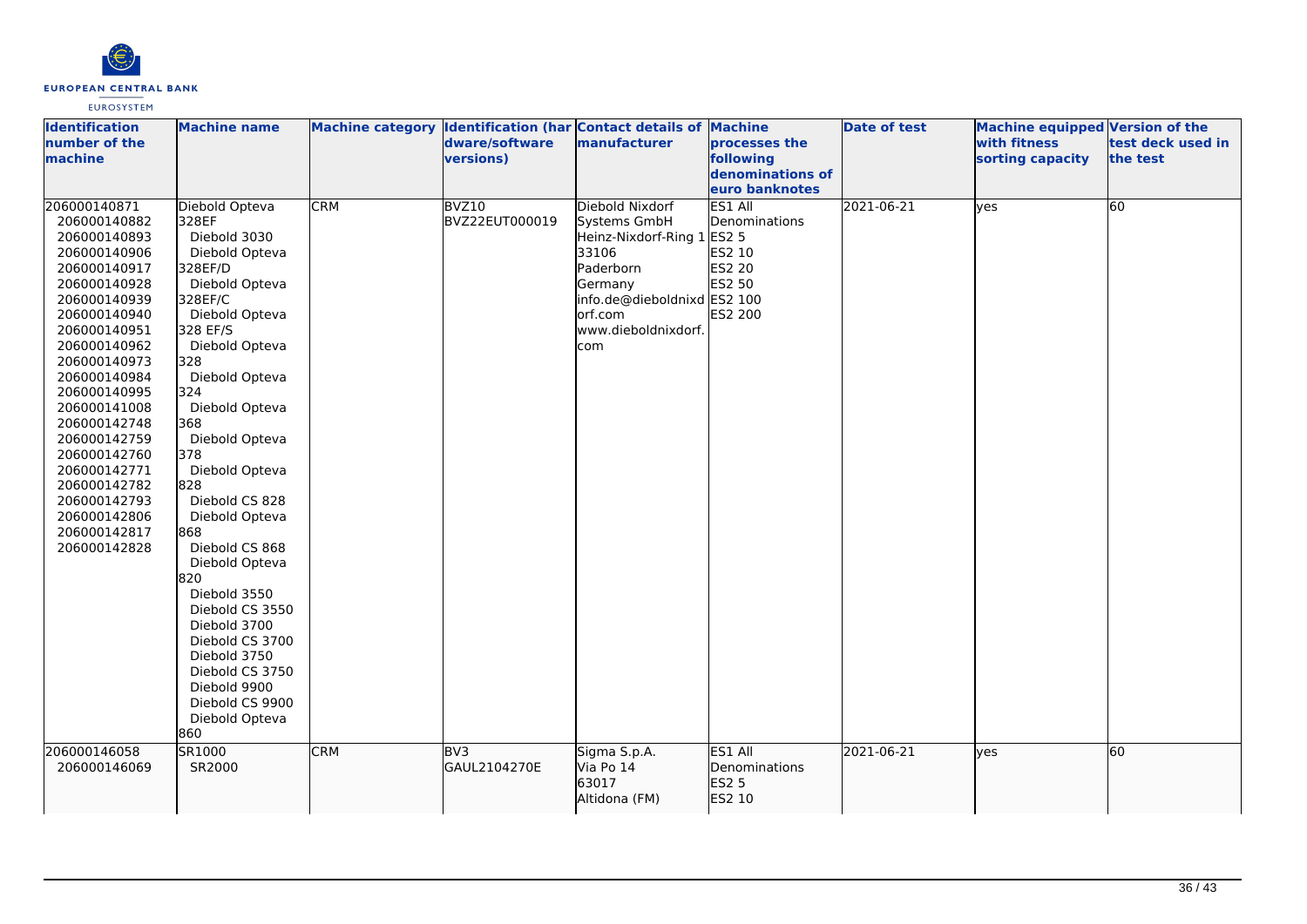

| <b>Identification</b><br>number of the<br>machine            | <b>Machine name</b>                                       |            | Machine category Identification (har Contact details of Machine<br>dware/software<br>versions) | manufacturer                                                                                                                                           | processes the<br>following<br>denominations of<br>euro banknotes                                             | <b>Date of test</b> | <b>Machine equipped Version of the</b><br>with fitness<br>sorting capacity | test deck used in<br>the test |
|--------------------------------------------------------------|-----------------------------------------------------------|------------|------------------------------------------------------------------------------------------------|--------------------------------------------------------------------------------------------------------------------------------------------------------|--------------------------------------------------------------------------------------------------------------|---------------------|----------------------------------------------------------------------------|-------------------------------|
|                                                              |                                                           |            |                                                                                                | Italy<br>www.sigmaspa.com                                                                                                                              | <b>ES2 20</b><br>ES2 50<br>ES2 100<br>ES2 200                                                                |                     |                                                                            |                               |
| 208000146631                                                 | ARGO G60                                                  | <b>COM</b> | <b>BV10</b><br><b>EU27</b>                                                                     | TRITON Systems of<br>Delaware, LLC<br>21405 B Street<br>MS 39560<br>Long Beach<br><b>USA</b><br>sales@triton.com<br>lwww.tritonatm.com                 | <b>ES15</b><br>ES1 10<br><b>ES1 20</b><br>ES1 50<br><b>ES2 5</b><br>ES2 10<br><b>ES2 20</b><br><b>ES2 50</b> | 2021-06-16          | ves                                                                        | 60                            |
| 208000146389<br>208000146390                                 | Cineo C6010<br>CS 6010                                    | <b>COM</b> | MOVE PWBA<br>MOVE_PWBA_EUR_1 Systems GmbH<br>l047                                              | Diebold Nixdorf<br>Heinz-Nixdorf-Ring 1 ES2 5<br>33106<br>Paderborn<br>Germany<br>info.de@dieboldnixd ES2 100<br>orf.com<br>www.dieboldnixdorf.<br>com | ES1 All<br>Denominations<br>ES2 10<br>ES2 20<br>ES2 50<br>ES2 200                                            | 2021-06-09          | lves                                                                       | 60                            |
| 208000146403<br>208000146414                                 | Cineo C6010<br>CS 6010                                    | <b>COM</b> | MOVE PWCC<br>MOVE_PWBA_EUR_1 Systems GmbH<br>047                                               | Diebold Nixdorf<br>Heinz-Nixdorf-Ring 1 ES2 5<br>33106<br>Paderborn<br>Germany<br>info.de@dieboldnixd ES2 100<br>orf.com<br>www.dieboldnixdorf.<br>com | ES1 All<br>Denominations<br>ES2 10<br><b>ES2 20</b><br>ES2 50<br><b>ES2 200</b>                              | 2021-06-09          | lves                                                                       | 60                            |
| 206000146070<br>206000146081<br>206000146092<br>206000146105 | SelfServ 32<br>Personas 74 M-<br>Series<br>Personas 76 M- | <b>CRM</b> | <b>GBRU</b><br><b>GBNA with GBVE-II</b><br>EU0901                                              | <b>NCR Financial</b><br>Solutions Group Ltd<br>3 Fulton Road<br>DD2 4SW Tayside                                                                        | ES1 All<br>Denominations<br><b>ES2 5</b><br>ES2 10                                                           | 2021-06-08          | lyes                                                                       | 60                            |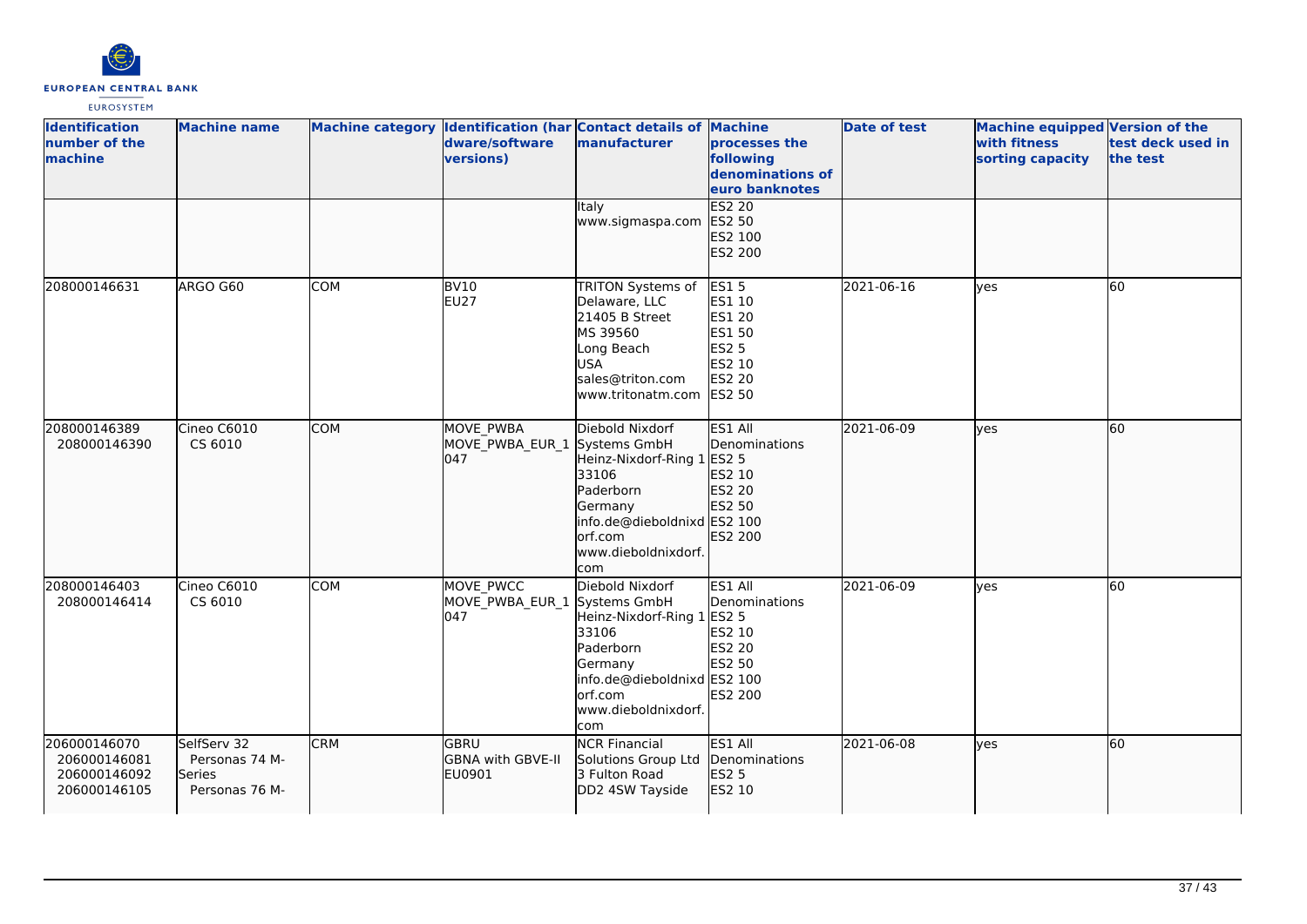

| <b>Identification</b><br>number of the<br>machine                                                                                                                                            | <b>Machine name</b>                                                                                                                                                                                               |            | dware/software<br>versions)                       | Machine category Identification (har Contact details of Machine<br>manufacturer                                                                        | processes the<br>following<br>denominations of<br>euro banknotes                             | <b>Date of test</b> | <b>Machine equipped Version of the</b><br>with fitness<br>sorting capacity | test deck used in<br>the test |
|----------------------------------------------------------------------------------------------------------------------------------------------------------------------------------------------|-------------------------------------------------------------------------------------------------------------------------------------------------------------------------------------------------------------------|------------|---------------------------------------------------|--------------------------------------------------------------------------------------------------------------------------------------------------------|----------------------------------------------------------------------------------------------|---------------------|----------------------------------------------------------------------------|-------------------------------|
| 206000146116<br>206000146127<br>206000146138<br>206000146149<br>206000146150<br>206000146161<br>206000146172<br>206000146183                                                                 | Series<br>SelfServ 31<br>SelfServ 34<br>SelfServ 36<br>SelfServ 38<br>SelfServ 81<br>SelfServ 82<br>SelfServ 84<br>SelfServ 88<br>SelfServ 91                                                                     |            |                                                   | Dundee<br>United Kingdom<br>www.ncr.com                                                                                                                | <b>ES2 20</b><br>ES2 50<br>ES2 100<br>ES2 200                                                |                     |                                                                            |                               |
| 206000146252<br>206000146263<br>206000146274<br>206000146285<br>206000146296<br>206000146309<br>206000146310<br>206000146321<br>206000146332                                                 | DN Series 200<br>CS 4060<br>CS 4560<br>DN Series 250<br>DN Series 400<br>DN Series 405DT<br>DN Series 450<br>DN Series 470<br>DN Series 490                                                                       | <b>CRM</b> | MOVEm CDAA<br>MOVEm CDAA EUR Systems GmbH<br>1015 | Diebold Nixdorf<br>Heinz-Nixdorf-Ring 1 ES2 5<br>33106<br>Paderborn<br>Germany<br>info.de@dieboldnixd ES2 100<br>orf.com<br>www.dieboldnixdorf.<br>com | ES1 All<br>Denominations<br>ES2 10<br>ES2 20<br>ES2 50<br>ES2 200                            | 2021-06-08          | <b>ves</b>                                                                 | 60                            |
| 206000145912<br>206000145923<br>206000145934<br>206000145945<br>206000145956<br>206000145967<br>206000145978<br>206000145989<br>206000145990<br>206000146003<br>206000146014<br>206000146025 | SelfServ 32<br>Personas 74 M-<br><b>Series</b><br>Personas 76 M-<br>Series<br>SelfServ 31<br>SelfServ 34<br>SelfServ 36<br>SelfServ 38<br>SelfServ 81<br>SelfServ 82<br>SelfServ 84<br>SelfServ 88<br>SelfServ 91 | <b>CRM</b> | GBRU<br><b>GBNA with GBVE</b><br>EU0901           | <b>NCR Financial</b><br>Solutions Group Ltd<br>3 Fulton Road<br>DD2 4SW Tayside<br>Dundee<br>United Kingdom<br>www.ncr.com                             | ES1 All<br>Denominations<br><b>ES2 5</b><br>ES2 10<br>ES2 20<br>ES2 50<br>ES2 100<br>ES2 200 | 2021-06-07          | lves                                                                       | 60                            |
| 206000145729<br>206000145730                                                                                                                                                                 | <b>RBG-200</b><br>RZ-200                                                                                                                                                                                          | <b>CRM</b> | <b>HVD-200</b><br>0509                            | <b>Glory Global</b><br>Solutions<br>Thomas-Edison-Platz ES2 5<br>63263                                                                                 | ES1 All<br>Denominations<br>ES2 10<br>ES2 20                                                 | 2021-05-31          | lves                                                                       | 60                            |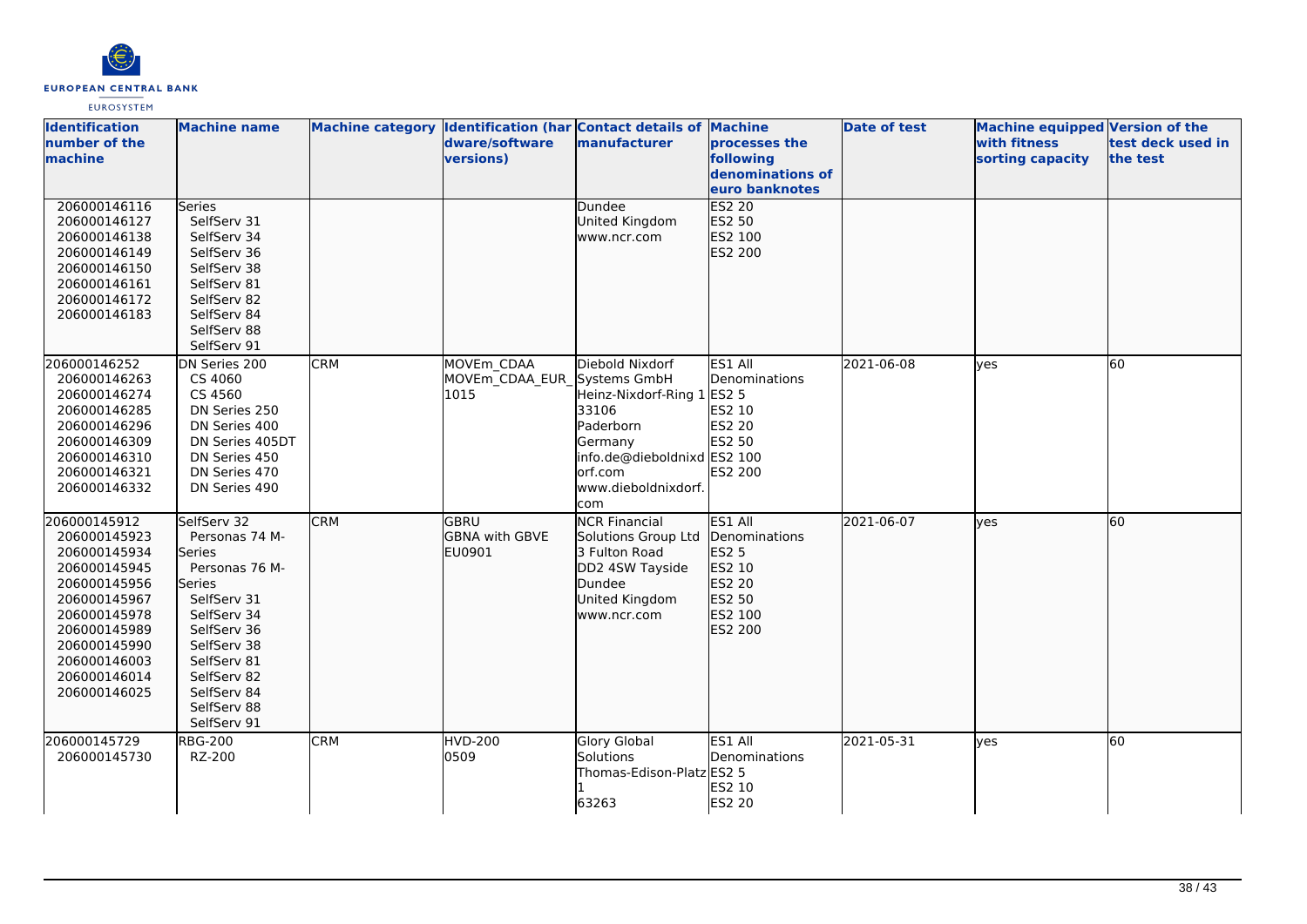

| <b>Identification</b><br>number of the<br>machine | <b>Machine name</b>                 |            | dware/software<br>versions)                              | Machine category Identification (har Contact details of Machine<br>manufacturer                                                               | processes the<br>following<br>denominations of<br>euro banknotes                      | <b>Date of test</b> | <b>Machine equipped Version of the</b><br>with fitness<br>sorting capacity | test deck used in<br>the test |
|---------------------------------------------------|-------------------------------------|------------|----------------------------------------------------------|-----------------------------------------------------------------------------------------------------------------------------------------------|---------------------------------------------------------------------------------------|---------------------|----------------------------------------------------------------------------|-------------------------------|
|                                                   |                                     |            |                                                          | Neu-Isenburg<br>Germany<br>www.gloryglobalsolu ES2 200<br>tions.com                                                                           | <b>ES2 50</b><br>ES2 100                                                              |                     |                                                                            |                               |
| 205000129842<br>205000129853                      | Cash Star 5111<br>Cash Star 5110    | <b>CIM</b> | CashFlow SC series<br>SCNL83<br>523246432_SCN83_<br>EUR1 | Glory Global<br>Solutions<br>Thomas-Edison-Platz ES2 5<br>63263<br>Neu-Isenburg<br>Germany<br>www.gloryglobalsolu ES2 200<br>tions.com        | ES1 All<br>Denominations<br>ES2 10<br>ES2 20<br>ES2 50<br>ES2 100                     | 2021-05-28          | no                                                                         | 60                            |
| 206000145331                                      | MRX-CIS                             | <b>CRM</b> | <b>MRX</b><br>V027 0019APR21<br>ME0001 H005F             | <b>CM Europe GmbH</b><br>Mündelheimer Weg<br>60<br>40472<br>Düsseldorf<br>Germany<br>info@jcmglobal.eu<br>www.jcmglobal.eu                    | ES1 All<br>Denominations<br>ES2 5<br>ES2 10<br>ES2 20<br>ES2 50<br>ES2 100<br>ES2 200 | 2021-05-28          | lves                                                                       | $\overline{60}$               |
| 206000145126<br>206000145137<br>206000150431      | <b>RBG-200</b><br>RZ-200<br>$G-200$ | <b>CRM</b> | <b>HVD-210</b><br>0612                                   | <b>Glory Global</b><br>Solutions<br>Thomas-Edison-Platz ES2 5<br>63263<br>Neu-Isenburg<br>Germany<br>www.gloryglobalsolu ES2 200<br>tions.com | ES1 All<br>Denominations<br>ES2 10<br>ES2 20<br>ES2 50<br>ES2 100                     | 2021-05-21          | ves                                                                        | 60                            |
| 206000145240<br>206000145251                      | <b>RBG-200</b><br>RZ-200            | <b>CRM</b> | <b>HVD-200</b><br>0612                                   | Glory Global<br>Solutions<br>Thomas-Edison-Platz ES2 5<br>63263<br>Neu-Isenburg<br>Germany                                                    | ES1 All<br>Denominations<br>ES2 10<br>ES2 20<br>ES2 50<br>ES2 100                     | 2021-05-21          | ves                                                                        | 60                            |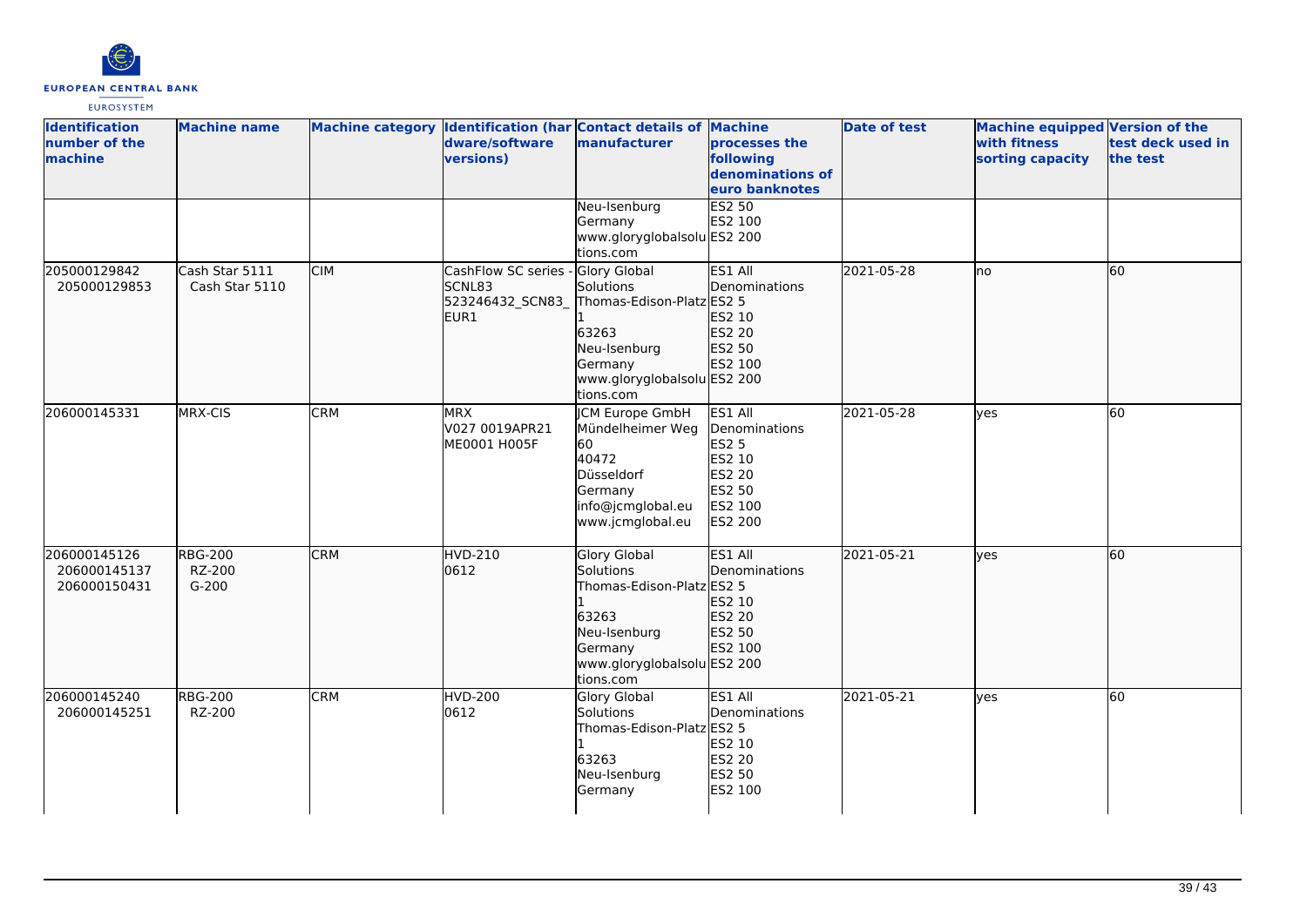

| <b>Identification</b><br>number of the<br>machine                                                                                                                                                                                                                                                                            | <b>Machine name</b>                                                                                                                                                                                                                                                                                                                                             |            | dware/software<br>versions)                      | Machine category Identification (har Contact details of Machine<br>manufacturer                                                                                    | processes the<br>following<br>denominations of<br>euro banknotes   | <b>Date of test</b> | <b>Machine equipped Version of the</b><br>with fitness<br>sorting capacity | test deck used in<br>the test |
|------------------------------------------------------------------------------------------------------------------------------------------------------------------------------------------------------------------------------------------------------------------------------------------------------------------------------|-----------------------------------------------------------------------------------------------------------------------------------------------------------------------------------------------------------------------------------------------------------------------------------------------------------------------------------------------------------------|------------|--------------------------------------------------|--------------------------------------------------------------------------------------------------------------------------------------------------------------------|--------------------------------------------------------------------|---------------------|----------------------------------------------------------------------------|-------------------------------|
|                                                                                                                                                                                                                                                                                                                              |                                                                                                                                                                                                                                                                                                                                                                 |            |                                                  | www.gloryglobalsolu ES2 200<br>tions.com                                                                                                                           |                                                                    |                     |                                                                            |                               |
| 206000131881<br>206000131892<br>206000131905<br>206000131916<br>206000131927<br>206000131938<br>206000131949<br>206000131950<br>206000145488<br>206000145499<br>206000145503<br>206000145514<br>206000145525<br>206000145536<br>206000145547<br>206000145558<br>206000145569<br>206000145570<br>206000145581<br>206000145592 | DT-7000H68NL<br>DT-7000H68N<br>DT-7000H68NLR<br>DT-7000H68NX<br>DT-7000P5800<br>DT-7000P5800L<br>DT-7000160-COMB<br>lA.<br>Virtual Teller Mach<br>ine(VTM)/Videokasse<br>DT-7000160A<br>DT-7000160B<br>DT-7000160NL<br>DT-7000160X<br>DT-7000160XL<br>DT-7000164A<br>DT-7000164B<br>DT-7000164C<br>DT-7000166<br>DT-7000P5800E<br>DT-7000P5800L<br>DT-7000P5800 | <b>CRM</b> | <b>SNV-001</b><br>V22004A0A7                     | <b>GRG Banking</b><br>Equipment Co Ltd<br>9 Kelin Road Science ES2 5<br>City<br>510663<br>Guangzhou, District ES2 50<br>Luogang<br>China<br>www.grgbanking.co<br>m | ES1 All<br>Denominations<br>ES2 10<br>ES2 20<br>ES2 100<br>ES2 200 | 2021-05-19          | ves                                                                        | 60                            |
| 206000144409<br>206000144410                                                                                                                                                                                                                                                                                                 | <b>RBG-200</b><br>RZ-200                                                                                                                                                                                                                                                                                                                                        | <b>CRM</b> | <b>HVD-210</b><br>6616                           | <b>Glory Global</b><br>Solutions<br>Thomas-Edison-Platz ES2 5<br>63263<br>Neu-Isenburg<br>Germany<br>www.gloryglobalsolu ES2 200<br>tions.com                      | ES1 All<br>Denominations<br>ES2 10<br>ES2 20<br>ES2 50<br>ES2 100  | 2021-05-19          | ves                                                                        | 60                            |
| 206000144784<br>206000144795<br>206000144808<br>206000144819<br>206000144820<br>206000144831                                                                                                                                                                                                                                 | CINEO C4060<br><b>CINEO C4040</b><br>CS 4040<br><b>CINEO C4080</b><br>CS 4080<br><b>CINEO C4560</b>                                                                                                                                                                                                                                                             | <b>CRM</b> | MOVE CWCA<br>MOVE CWAA EUR 1 Systems GmbH<br>047 | Diebold Nixdorf<br>Heinz-Nixdorf-Ring 1 ES2 5<br>33106<br>Paderborn<br>Germany                                                                                     | ES1 All<br>Denominations<br>ES2 10<br>ES2 20<br>ES2 50             | 2021-05-18          | lves                                                                       | 60                            |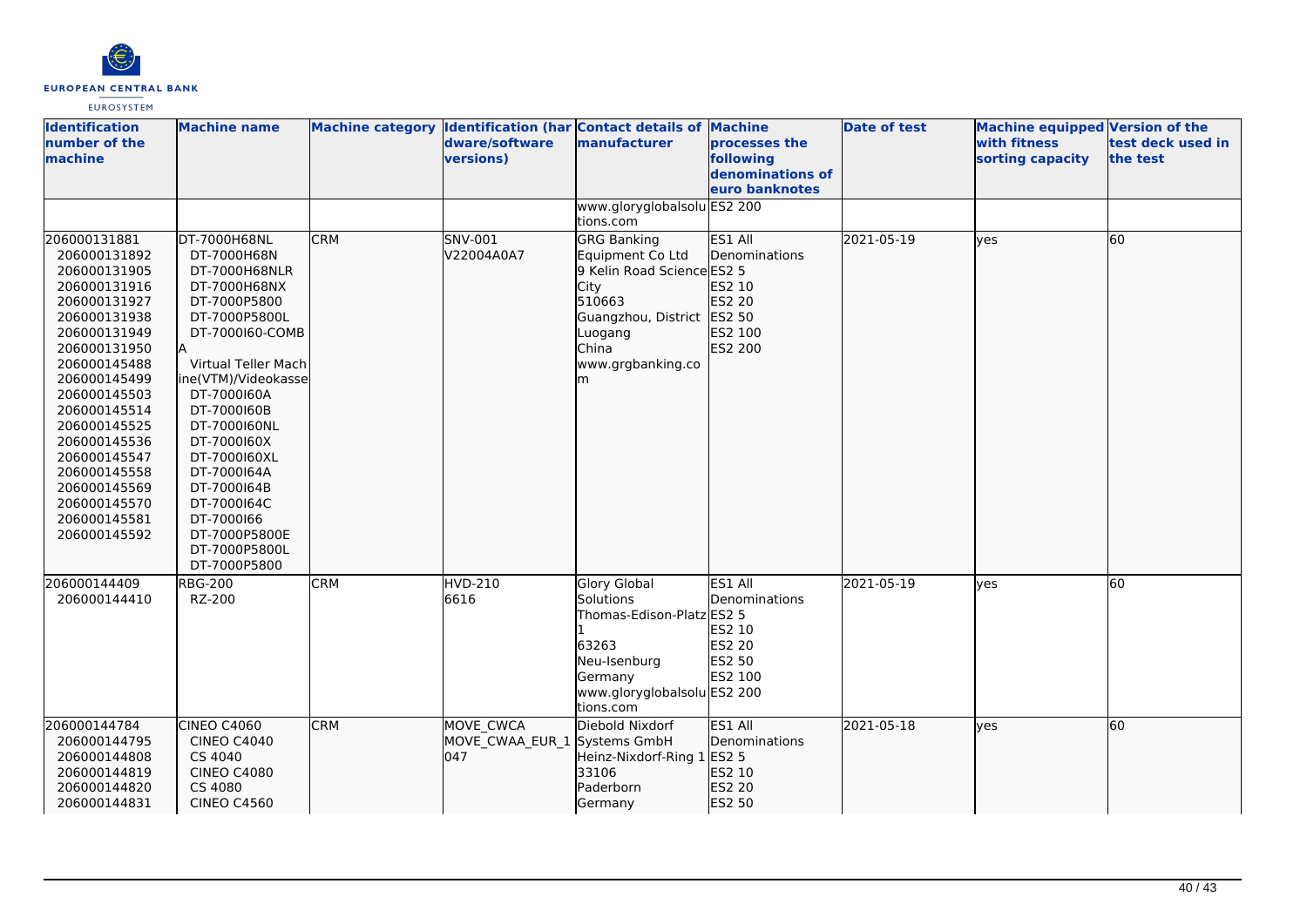

| <b>Identification</b> | <b>Machine name</b> |            |                              | Machine category Identification (har Contact details of Machine |                  | <b>Date of test</b> | Machine equipped Version of the |                   |
|-----------------------|---------------------|------------|------------------------------|-----------------------------------------------------------------|------------------|---------------------|---------------------------------|-------------------|
| number of the         |                     |            | dware/software               | manufacturer                                                    | processes the    |                     | with fitness                    | test deck used in |
| machine               |                     |            | versions)                    |                                                                 | following        |                     | sorting capacity                | the test          |
|                       |                     |            |                              |                                                                 | denominations of |                     |                                 |                   |
|                       |                     |            |                              |                                                                 | euro banknotes   |                     |                                 |                   |
| 206000144842          | CS 4560             |            |                              | info.de@dieboldnixd ES2 100                                     |                  |                     |                                 |                   |
| 206000144853          | <b>CINEO C4580</b>  |            |                              | orf.com                                                         | ES2 200          |                     |                                 |                   |
| 206000144864          | CS 4580             |            |                              | www.dieboldnixdorf.                                             |                  |                     |                                 |                   |
| 206000144875          | <b>CINEO C2090</b>  |            |                              | com                                                             |                  |                     |                                 |                   |
| 206000144886          | CS 2090             |            |                              |                                                                 |                  |                     |                                 |                   |
| 206000144897          | <b>CINEO C4090</b>  |            |                              |                                                                 |                  |                     |                                 |                   |
| 206000144900          | CS 4090             |            |                              |                                                                 |                  |                     |                                 |                   |
| 206000144911          | <b>CINEO C2080</b>  |            |                              |                                                                 |                  |                     |                                 |                   |
| 206000144922          | CS 2080             |            |                              |                                                                 |                  |                     |                                 |                   |
| 206000144933          | <b>CINEO C6040</b>  |            |                              |                                                                 |                  |                     |                                 |                   |
| 206000144944          | CS 6040             |            |                              |                                                                 |                  |                     |                                 |                   |
| 206000144955          | <b>CINEO C6040</b>  |            |                              |                                                                 |                  |                     |                                 |                   |
| 206000144966          | Compact             |            |                              |                                                                 |                  |                     |                                 |                   |
| 206000144977          | CS 6040 Compact     |            |                              |                                                                 |                  |                     |                                 |                   |
| 206000144988          | <b>CINEO C6030</b>  |            |                              |                                                                 |                  |                     |                                 |                   |
| 206000144999          | CS 6030             |            |                              |                                                                 |                  |                     |                                 |                   |
| 206000145002          | <b>CINEO C6050</b>  |            |                              |                                                                 |                  |                     |                                 |                   |
| 206000145013          | CS 6050             |            |                              |                                                                 |                  |                     |                                 |                   |
|                       | CS 4060             |            |                              |                                                                 |                  |                     |                                 |                   |
| 206000144546          | CINEO C4060         | <b>CRM</b> | MOVE CWAA                    | Diebold Nixdorf                                                 | ES1 All          | 2021-05-17          | lyes                            | 60                |
| 206000144557          | <b>CINEO C4040</b>  |            | MOVE CWAA EUR 1 Systems GmbH |                                                                 | Denominations    |                     |                                 |                   |
| 206000144568          | CS 4040             |            | 047                          | Heinz-Nixdorf-Ring 1 ES2 5                                      |                  |                     |                                 |                   |
| 206000144579          | <b>CINEO C4080</b>  |            |                              | 33106                                                           | ES2 10           |                     |                                 |                   |
| 206000144580          | CS 4080             |            |                              | Paderborn                                                       | <b>ES2 20</b>    |                     |                                 |                   |
| 206000144591          | <b>CINEO C4560</b>  |            |                              | Germany                                                         | ES2 50           |                     |                                 |                   |
| 206000144604          | CS 4560             |            |                              | info.de@dieboldnixd ES2 100                                     |                  |                     |                                 |                   |
| 206000144615          | <b>CINEO C4580</b>  |            |                              | orf.com                                                         | ES2 200          |                     |                                 |                   |
| 206000144626          | CS 4580             |            |                              | www.dieboldnixdorf.                                             |                  |                     |                                 |                   |
| 206000144637          | <b>CINEO C2090</b>  |            |                              | com                                                             |                  |                     |                                 |                   |
| 206000144648          | CS 2090             |            |                              |                                                                 |                  |                     |                                 |                   |
| 206000144659          | <b>CINEO C4090</b>  |            |                              |                                                                 |                  |                     |                                 |                   |
| 206000144660          | CS 4090             |            |                              |                                                                 |                  |                     |                                 |                   |
| 206000144671          | <b>CINEO C2080</b>  |            |                              |                                                                 |                  |                     |                                 |                   |
| 206000144682          | CS 2080             |            |                              |                                                                 |                  |                     |                                 |                   |
| 206000144693          | <b>CINEO C6040</b>  |            |                              |                                                                 |                  |                     |                                 |                   |
| 206000144706          | CS 6040             |            |                              |                                                                 |                  |                     |                                 |                   |
| 206000144717          | <b>CINEO C6040</b>  |            |                              |                                                                 |                  |                     |                                 |                   |
| 206000144728          | Compact             |            |                              |                                                                 |                  |                     |                                 |                   |
| 206000144739          | CS 6040 Compact     |            |                              |                                                                 |                  |                     |                                 |                   |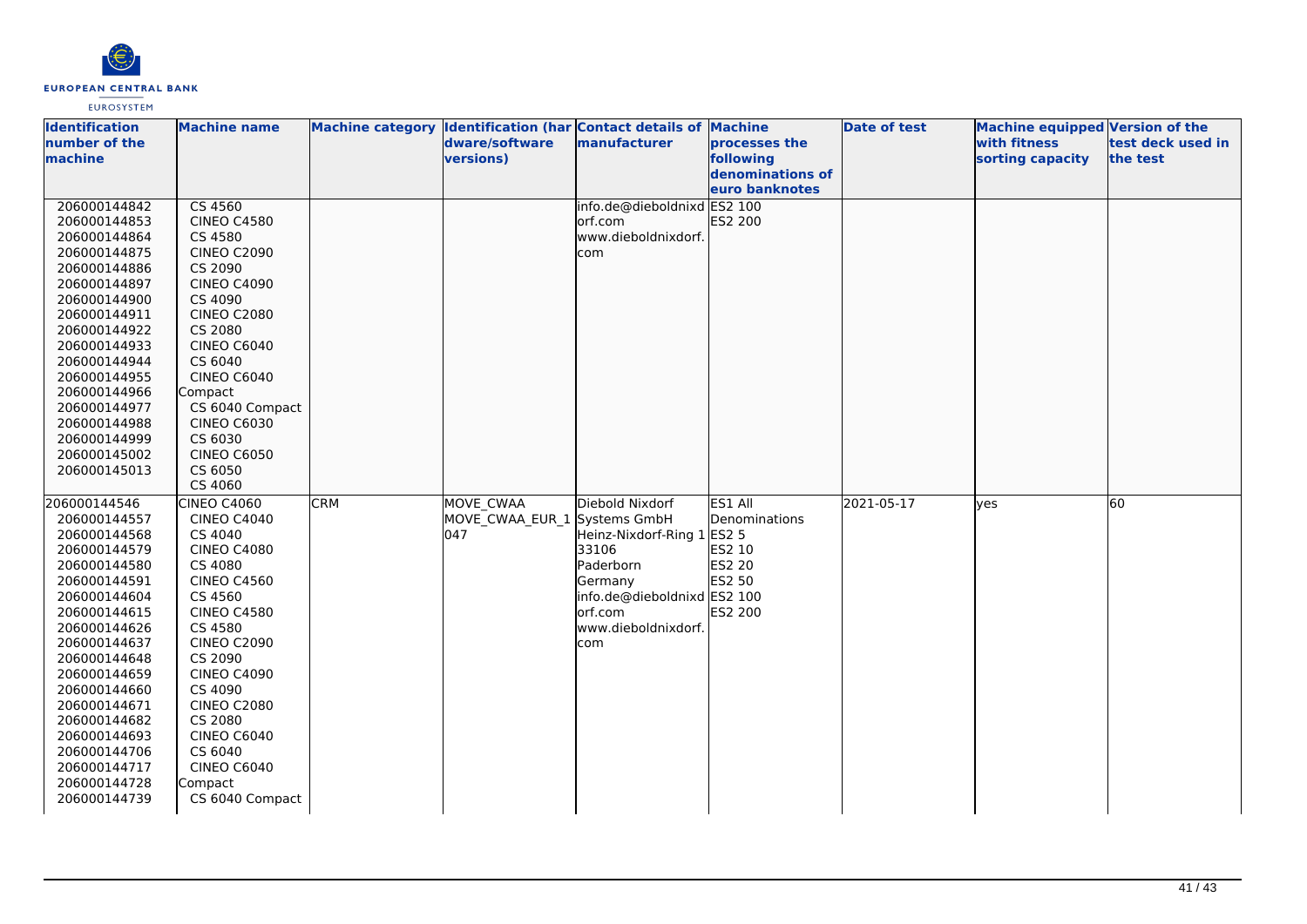

| <b>Identification</b><br>number of the<br>machine                                                                                                                                            | <b>Machine name</b>                                                                                                                                                                                                |            | dware/software<br><b>versions)</b>           | Machine category Identification (har Contact details of Machine<br><b>manufacturer</b>                                                        | processes the<br>following<br>denominations of<br>euro banknotes                             | <b>Date of test</b> | <b>Machine equipped Version of the</b><br>with fitness<br>sorting capacity | test deck used in<br>the test |
|----------------------------------------------------------------------------------------------------------------------------------------------------------------------------------------------|--------------------------------------------------------------------------------------------------------------------------------------------------------------------------------------------------------------------|------------|----------------------------------------------|-----------------------------------------------------------------------------------------------------------------------------------------------|----------------------------------------------------------------------------------------------|---------------------|----------------------------------------------------------------------------|-------------------------------|
| 206000144740<br>206000144751<br>206000144762<br>206000144773                                                                                                                                 | <b>CINEO C6030</b><br>CS 6030<br><b>CINEO C6050</b><br>CS 6050<br>CS 4060                                                                                                                                          |            |                                              |                                                                                                                                               |                                                                                              |                     |                                                                            |                               |
| 206000145024<br>206000145035                                                                                                                                                                 | <b>RBG-200</b><br>RZ-200                                                                                                                                                                                           | <b>CRM</b> | <b>HVD-210</b><br>0509                       | <b>Glory Global</b><br>Solutions<br>Thomas-Edison-Platz ES2 5<br>63263<br>Neu-Isenburg<br>Germany<br>www.gloryglobalsolu ES2 200<br>tions.com | ES1 All<br>Denominations<br>ES2 10<br>ES2 20<br>ES2 50<br>ES2 100                            | 2021-05-17          | lves                                                                       | 60                            |
| 206000143589<br>206000143590<br>206000143603<br>206000143614<br>206000143625<br>206000143636<br>206000143647<br>206000143658<br>206000143669<br>206000143670<br>206000143681<br>206000143692 | SelfServ 32<br>Personas 74 M-<br>lSeries<br>Personas 76 M-<br><b>Series</b><br>SelfServ 31<br>SelfServ 34<br>SelfServ 36<br>SelfServ 38<br>SelfServ 81<br>SelfServ 82<br>SelfServ 84<br>SelfServ 88<br>SelfServ 91 | <b>CRM</b> | GBRU<br>GBNA with GBVE-II<br><b>EU0899IB</b> | <b>NCR Financial</b><br>Solutions Group Ltd<br>3 Fulton Road<br>DD2 4SW Tayside<br>Dundee<br>United Kingdom<br>www.ncr.com                    | ES1 All<br>Denominations<br>ES2 5<br>ES2 10<br>ES2 20<br>ES2 50<br>ES2 100<br>ES2 200        | 2021-05-06          | ves                                                                        | 60                            |
| 207000143717<br>207000143728<br>207000143739<br>207000143740<br>207000143751<br>207000143762<br>207000143773<br>207000143784<br>207000143795<br>207000143808                                 | SelfServ 34<br>SelfServ 31<br>SelfServ 32<br>SelfServ 36<br>SelfServ 38<br>SelfServ 91<br>SelfServ 81<br>SelfServ 82<br>SelfServ 84<br>SelfServ 88                                                                 | <b>CCM</b> | EUR-IBVM-CN-15N_1 NCR Financial              | Solutions Group Ltd<br>3 Fulton Road<br>DD2 4SW Tayside<br>Dundee<br>United Kingdom<br>www.ncr.com                                            | ES1 All<br>Denominations<br>ES2 5<br>ES2 10<br>ES2 20<br>ES2 50<br>ES2 100<br><b>ES2 200</b> | 2021-05-06          | Ino                                                                        | 60                            |
|                                                                                                                                                                                              |                                                                                                                                                                                                                    |            |                                              |                                                                                                                                               |                                                                                              |                     |                                                                            |                               |